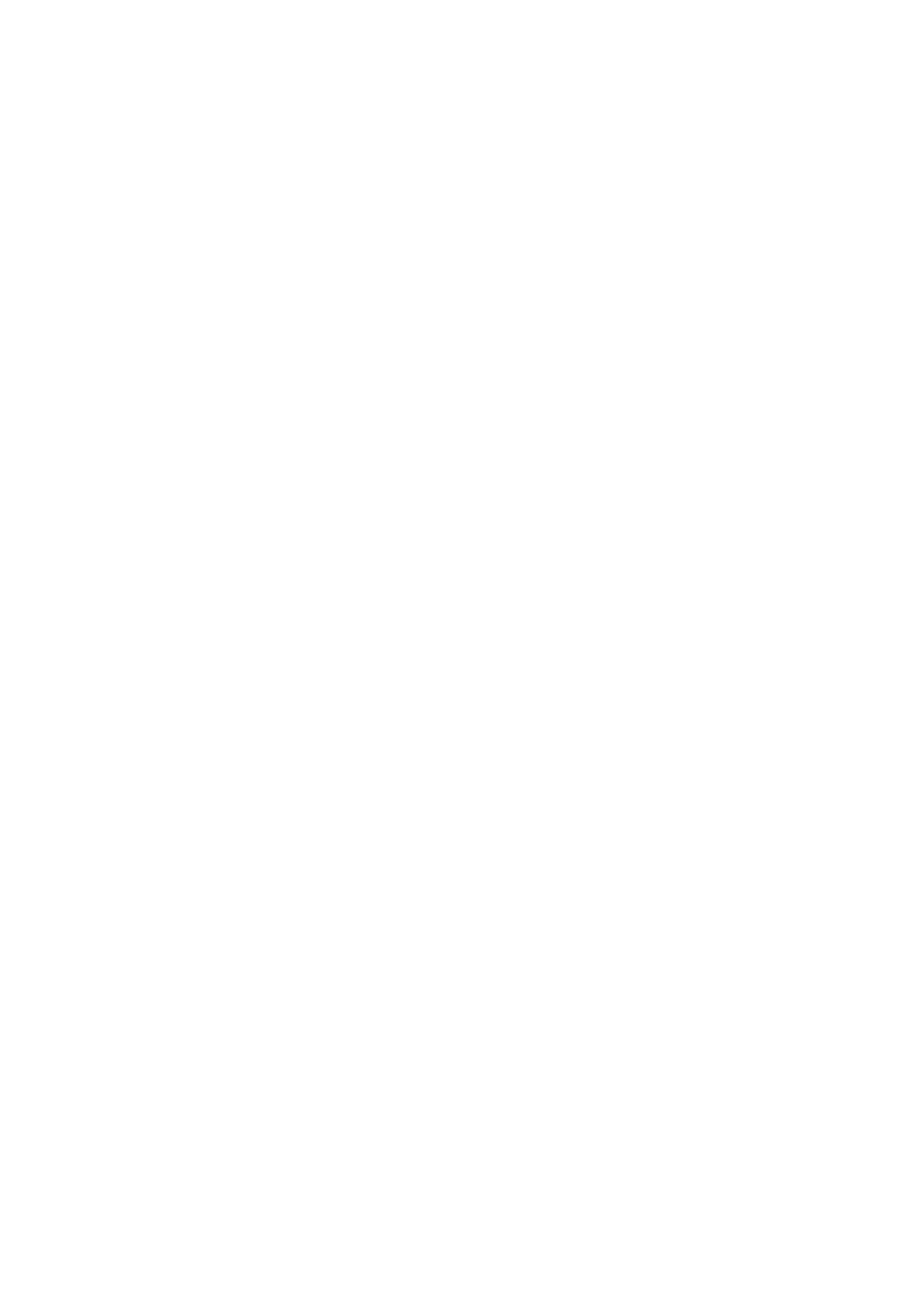# **Contents**

# **Part 1 — Preliminary**

| 1.  | Citation                                                                                       | 1 |
|-----|------------------------------------------------------------------------------------------------|---|
| 2.  | Commencement                                                                                   |   |
| 3.  | Terms used                                                                                     |   |
|     | Part 2 — Matters prescribed for                                                                |   |
|     | particular provisions of the Act                                                               |   |
| 4.  | Occupational safety and health laws that do not<br>apply to petroleum operations or geothermal |   |
|     | energy operations etc.                                                                         | 3 |
| 5.  | Reviewing authority                                                                            | 3 |
| 6.  | Exemption orders under Sch. 1 cl. 44                                                           | 3 |
|     | Part 3 – Election of safety and                                                                |   |
|     | health representatives                                                                         |   |
|     | Division $1$ — Returning officer                                                               |   |
| 7.  | Appointment of returning officer                                                               | 5 |
|     | Division $2-$ The poll                                                                         |   |
| 8.  | Number of votes                                                                                | 5 |
| 9.  | Right to secret ballot                                                                         | 5 |
| 10. | Conduct of poll by secret ballot                                                               | 5 |
| 11. | Conduct of poll if no request made for secret ballot                                           | 5 |
| 12. | If no candidate is elected                                                                     | 6 |
|     |                                                                                                |   |

| Ceased on 31 Mar 2022                  | Version 00-e0-00 | page i |
|----------------------------------------|------------------|--------|
| Published on www.legislation.wa.gov.au |                  |        |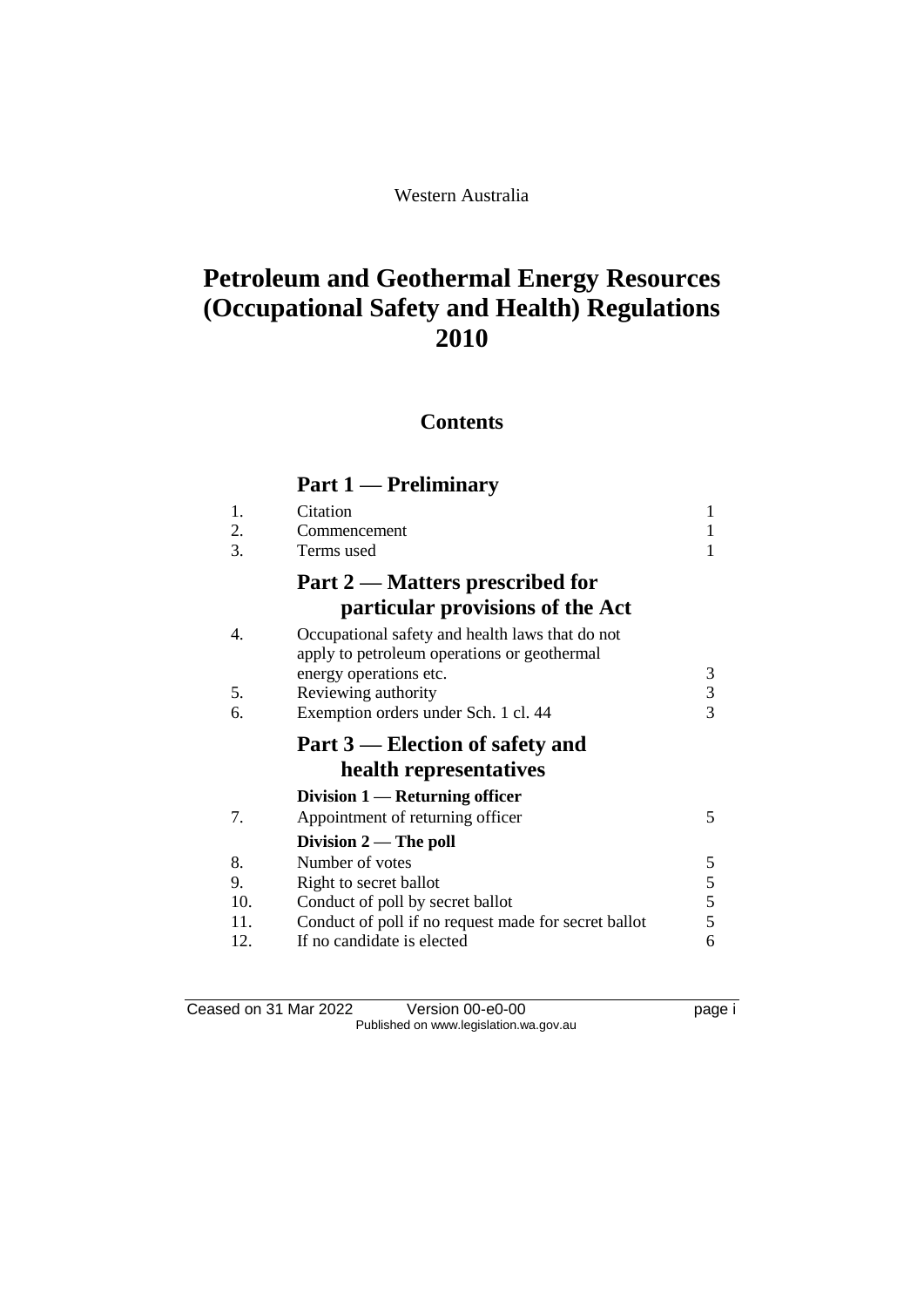|            | Division $3$ — Polling by secret ballot                     |          |
|------------|-------------------------------------------------------------|----------|
| 13.        | <b>Ballot</b> papers                                        | 6        |
| 14.        | Distribution of ballot papers                               | 6        |
| 15.        | Manner of voting by secret ballot                           | 7        |
|            | Division 4 – The count                                      |          |
| 16.        | Envelopes given to returning officer                        | 8        |
| 17.        | Scrutineers                                                 | 8        |
| 18.        | Returning officer to be advised of scrutineers              | 8        |
| 19.        | Persons present at the count                                | 8        |
| 20.        | Conduct of the count                                        | 9        |
| 21.        | Informal ballot papers                                      | 9        |
| 22.        | Completion of the count                                     | 10       |
| 23.        | Destruction of election material                            | 10       |
|            | Division 5 – Result of election                             |          |
| 24.        | Request for recount                                         | 10       |
| 25.        | Irregularities at election                                  | 11       |
| 26.        | Result of poll                                              | 11       |
|            | Part 4 – Matters relating to                                |          |
|            | occupational safety and health                              |          |
|            | generally                                                   |          |
| 27.        | Training of safety and health representatives               | 13       |
| 28.        | Avoiding fatigue                                            | 13       |
| 29.        | Possession or control of drugs or intoxicants               | 13       |
| 30.        | Person must leave petroleum operation or                    |          |
|            | geothermal energy operation when required to do             |          |
|            | SO.                                                         | 15       |
| 31.        | Prohibition on use of certain hazardous substances          | 15       |
| 32.        | Limitations on exposure to certain hazardous                |          |
|            | substances                                                  | 16       |
| 33.        | Exposure to noise                                           | 17       |
| 34.        | Exemptions from hazardous substances and noise              |          |
|            | requirements                                                | 18       |
|            |                                                             |          |
| 35.        | Taking samples for testing etc.                             | 18       |
| 36.        | Form of certain notices                                     | 19       |
| 37.<br>38. | Forms, notices and reports<br>Service of Schedule 1 notices | 19<br>20 |

page ii Version 00-e0-00 Ceased on 31 Mar 2022 Published on www.legislation.wa.gov.au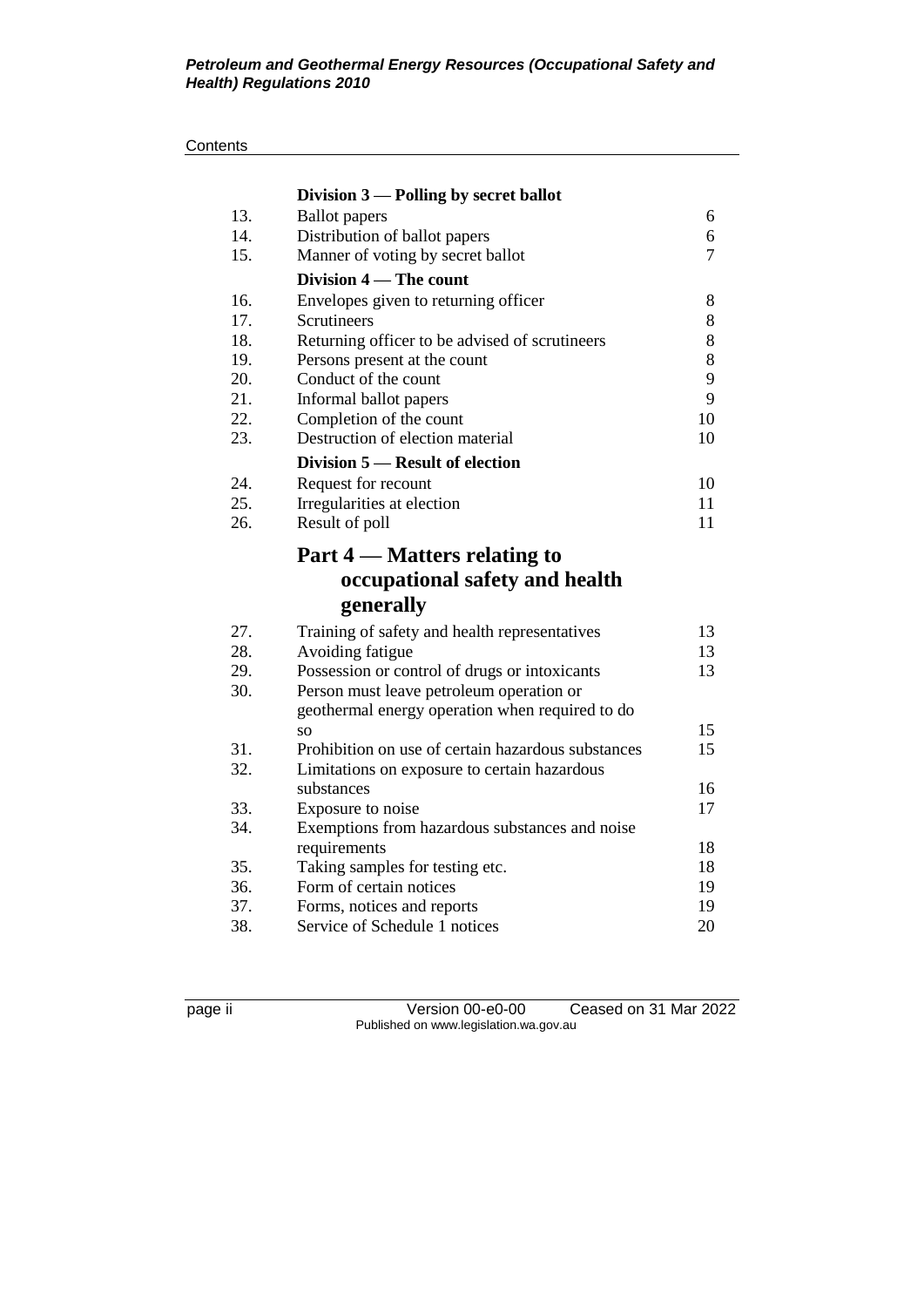|     |                                                                                                                                                                 | Contents |
|-----|-----------------------------------------------------------------------------------------------------------------------------------------------------------------|----------|
| 39. | Part 5 — Transitional<br>Election commenced but not completed before<br>commencement of regulations                                                             | 22.      |
|     | Schedule 1 — Forms                                                                                                                                              |          |
|     | Schedule 2 — Hazardous substances<br>Division $1$ — Preliminary<br>Terms used<br>Division 2 — Permitted circumstances for using<br>certain hazardous substances | 36       |
|     | Division 3 — Permitted circumstances for using<br>certain hazardous substances with<br>carcinogenic properties                                                  |          |
|     | <b>Notes</b>                                                                                                                                                    |          |
|     | Compilation table                                                                                                                                               | 42       |
|     | <b>Defined terms</b>                                                                                                                                            |          |

Ceased on 31 Mar 2022 Version 00-e0-00 page iii Published on www.legislation.wa.gov.au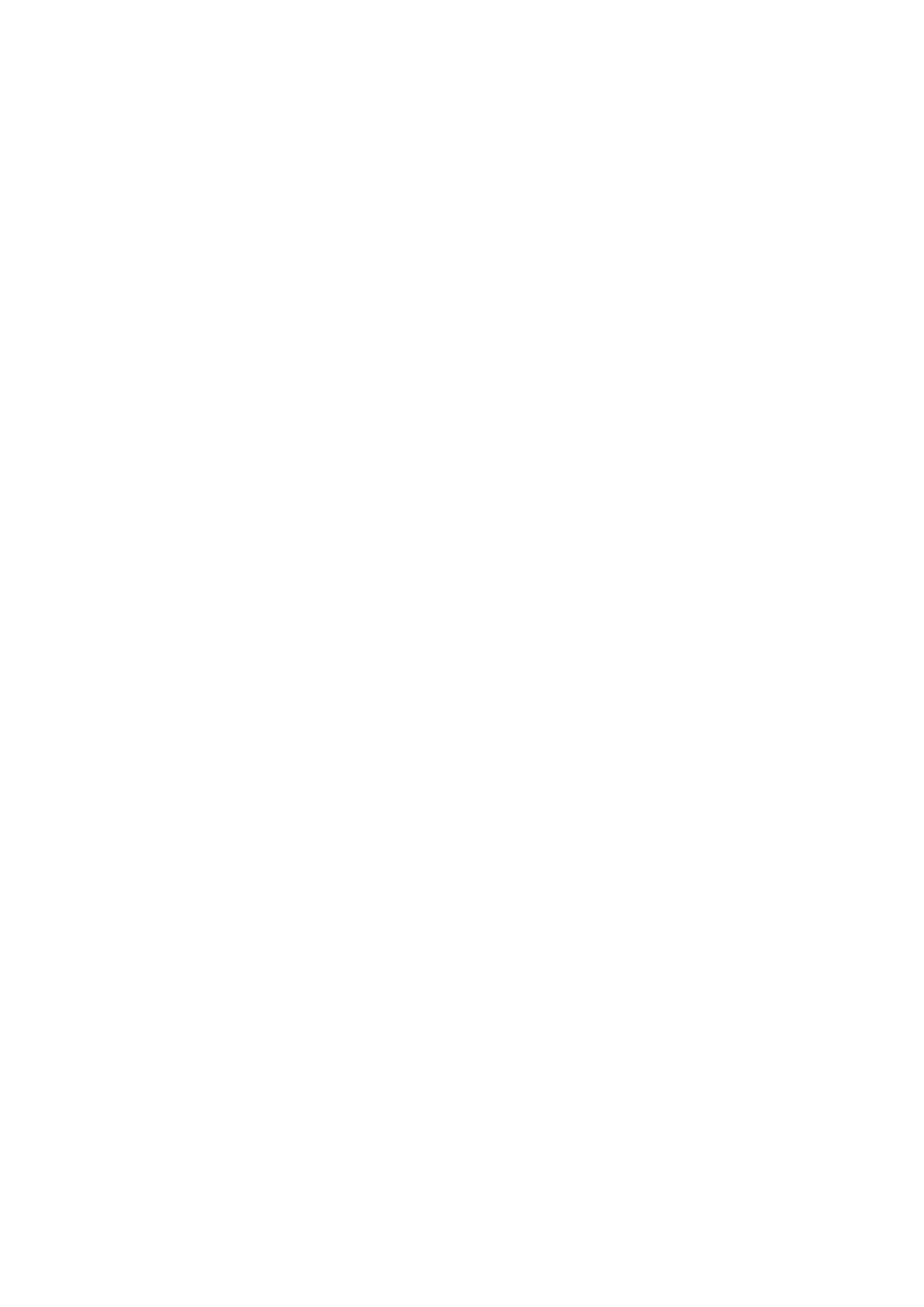Petroleum and Geothermal Energy Resources Act 1967

# **Petroleum and Geothermal Energy Resources (Occupational Safety and Health) Regulations 2010**

# **Part 1 — Preliminary**

## **1. Citation**

These regulations are the *Petroleum and Geothermal Energy Resources (Occupational Safety and Health) Regulations 2010* <sup>1</sup> .

## **2. Commencement**

These regulations come into operation as follows —

- (a) regulations 1 and  $2$  on the day on which these regulations are published in the *Gazette*;
- (b) the rest of the regulations on the day on which the *Petroleum Legislation Amendment and Repeal Act 2005* Part 2 comes into operation.

## **3. Terms used**

In these regulations, unless the contrary intention appears —

*election* means an election for a safety and health representative or a deputy safety and health representative under Schedule 1 clause 24;

*responsible person* means a person who is —

- (a) the operator of a petroleum operation or geothermal energy operation; or
- (b) an employer; or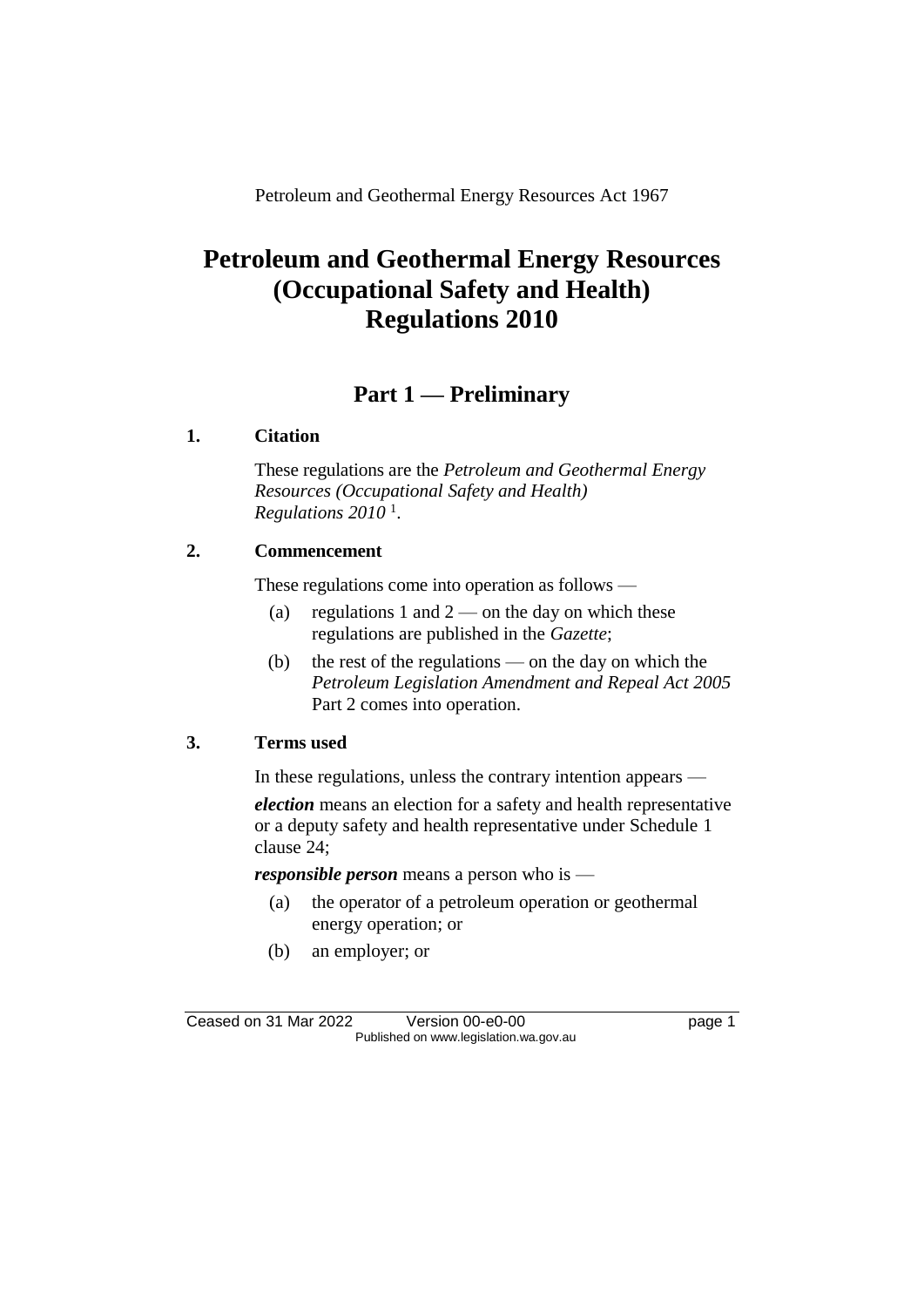- (c) any other person in control of
	- (i) a petroleum operation or geothermal energy operation; or
	- (ii) a part of a petroleum operation or geothermal energy operation; or
	- (iii) particular work of persons engaged in a petroleum operation or geothermal energy operation;

*returning officer* means a person appointed as a returning officer under regulation 7;

*safety and health representative* means a person selected as a safety and health representative for a designated work group under Schedule 1 clause 23;

*Schedule 1* means Schedule 1 to the Act except in the references in regulation 36 to "Schedule 1 to these regulations";

*voter*, in relation to an election, means a person who is eligible under Schedule 1 clause 24(7) to vote in the election.

page 2 Version 00-e0-00 Ceased on 31 Mar 2022 Published on www.legislation.wa.gov.au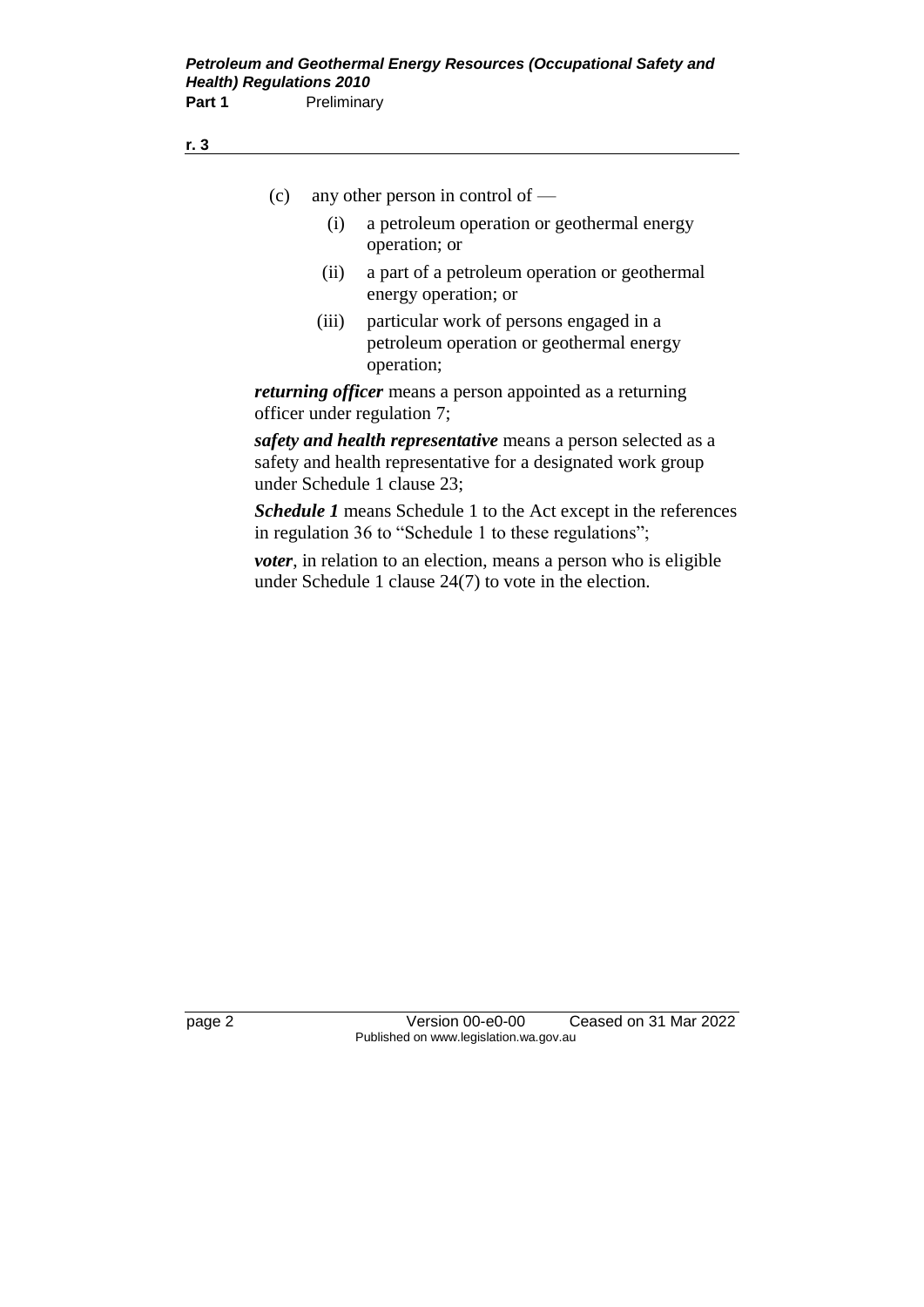# **Part 2 — Matters prescribed for particular provisions of the Act**

## **4. Occupational safety and health laws that do not apply to petroleum operations or geothermal energy operations etc.**

The enactments mentioned in the Table are prescribed for the purposes of section 7AA of the Act.

### **Table**

### **Enactment**

*Dangerous Goods Safety Act 2004* to the extent that it relates to occupational safety and health

*Electricity Act 1945* to the extent that it relates to occupational safety and health

## **5. Reviewing authority**

The reviewing authority for the purposes of Schedule 1 clauses 21 and 64 is the person from time to time holding the office of the Director of the Petroleum Safety Branch of the Department of Mines and Petroleum.

## **6. Exemption orders under Sch. 1 cl. 44**

- (1) For the purposes of Schedule 1 clause 44(1), a person may apply in writing to the Minister for an order exempting the person from one or more of the provisions of Schedule 1 Division 3.
- (2) Within 28 days after the Minister receives an application, the Minister must decide whether or not to make the order.
- (3) In making the decision, the Minister must
	- (a) consult with persons who might be affected by the decision to grant or refuse an exemption; and
	- (b) take into account submissions made by those persons.

Ceased on 31 Mar 2022 Version 00-e0-00 version 91 page 3 Published on www.legislation.wa.gov.au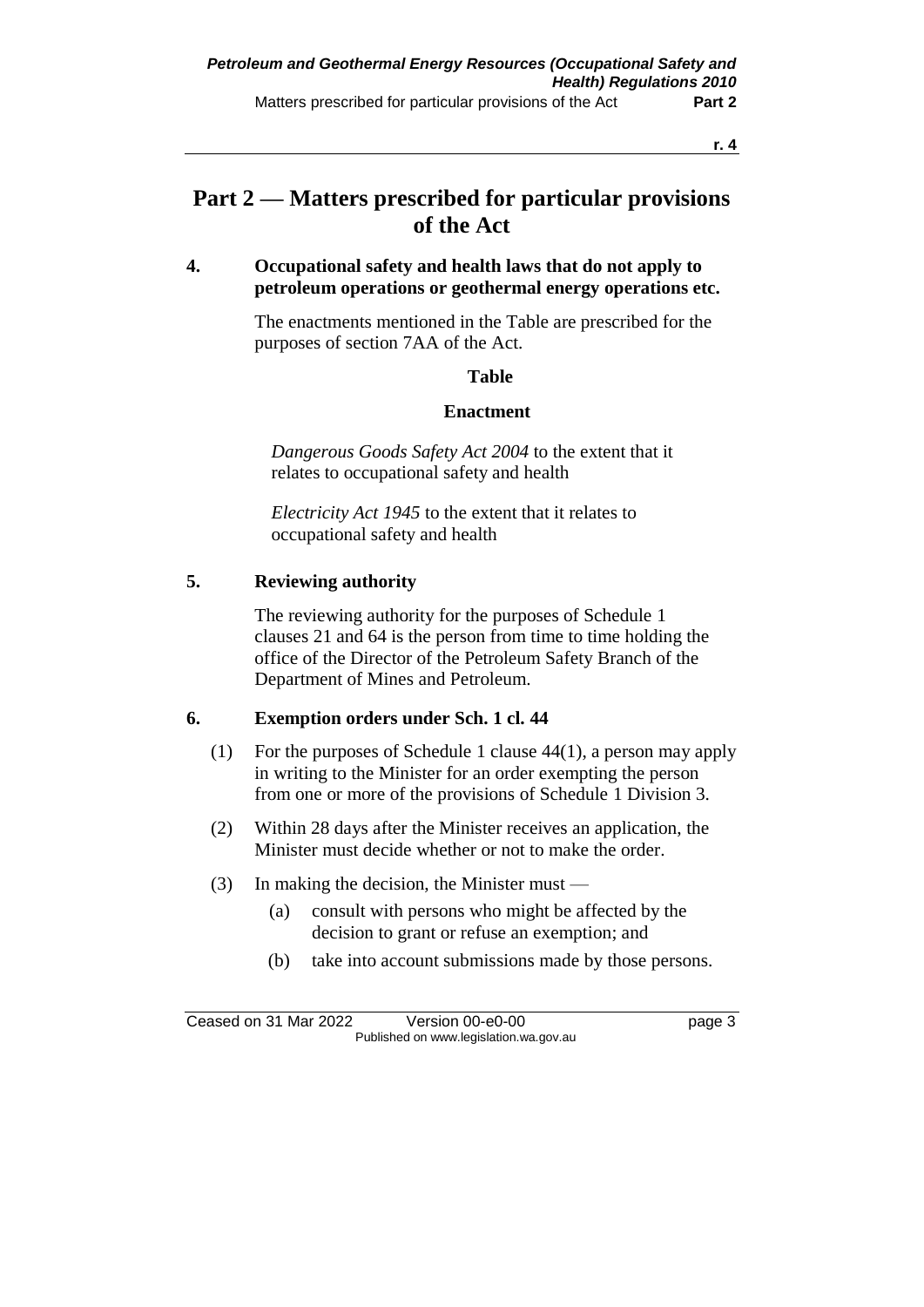| (4) | In granting an exemption, the Minister may $-$ |  |
|-----|------------------------------------------------|--|
|     |                                                |  |

- (a) impose conditions on the exemption; and
- (b) specify a period of time during which an exemption is to apply.
- (5) The Minister must give reasons for the decision.

page 4 Version 00-e0-00 Ceased on 31 Mar 2022 Published on www.legislation.wa.gov.au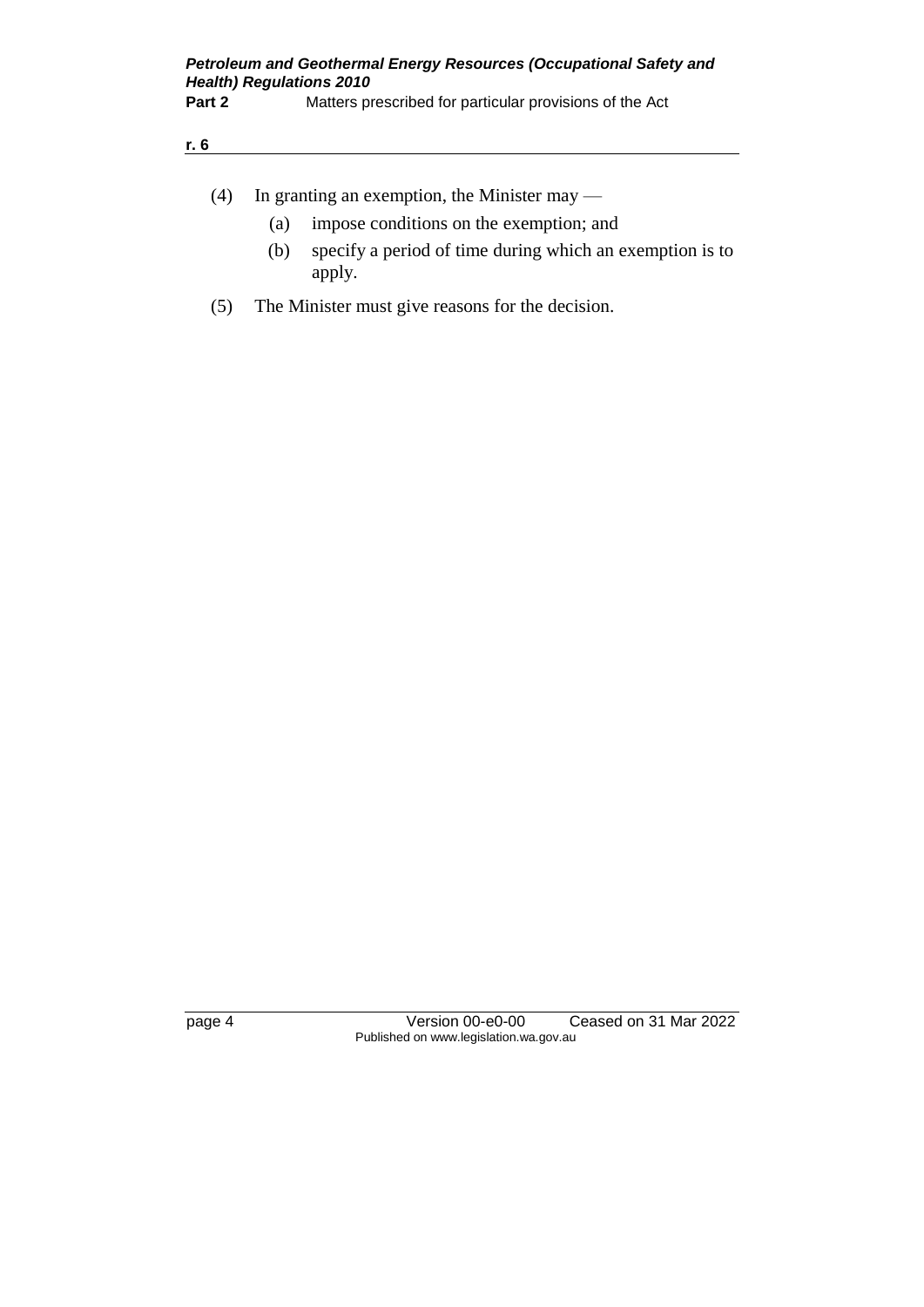# **Part 3 — Election of safety and health representatives**

# **Division 1 — Returning officer**

## **7. Appointment of returning officer**

- (1) If, under Schedule 1 clause 24(3), the operator of a petroleum operation or geothermal energy operation is required to conduct, or arrange for the conduct of, an election the operator must nominate a person to act as the returning officer for the election.
- (2) The operator must give the Minister written notification of the nomination.

# **Division 2 — The poll**

## **8. Number of votes**

Each voter in relation to an election is entitled to one vote only in the election.

### **9. Right to secret ballot**

A voter in relation to an election may request the returning officer for the election to conduct the poll for the election by secret ballot.

## **10. Conduct of poll by secret ballot**

- (1) As soon as practicable after a request under regulation 9, the returning officer must issue ballot papers for the poll to voters.
- (2) The returning officer must conduct the poll in accordance with Divisions 3 and 4.

### **11. Conduct of poll if no request made for secret ballot**

Subject to Division 5, if no request is made for a secret ballot, the returning officer for an election may conduct a poll for the election in a manner determined by him or her to produce a fair result.

Ceased on 31 Mar 2022 Version 00-e0-00 Page 5 Published on www.legislation.wa.gov.au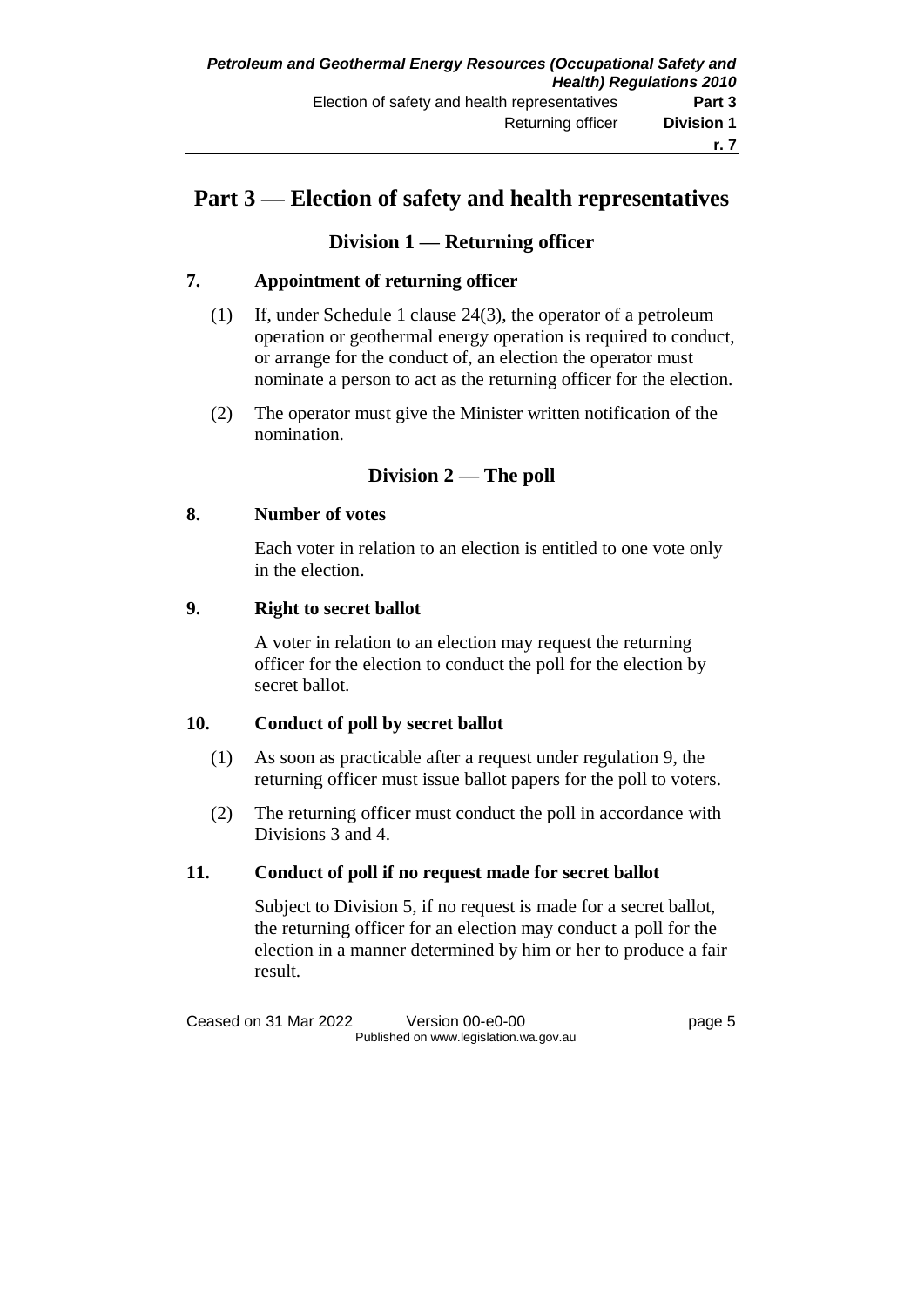| <b>Petroleum and Geothermal Energy Resources (Occupational Safety and</b> |                                               |  |  |  |
|---------------------------------------------------------------------------|-----------------------------------------------|--|--|--|
| <b>Health) Regulations 2010</b>                                           |                                               |  |  |  |
| Part 3                                                                    | Election of safety and health representatives |  |  |  |
| <b>Division 3</b>                                                         | Polling by secret ballot                      |  |  |  |
| r. 12                                                                     |                                               |  |  |  |

### **12. If no candidate is elected**

An election is to be taken to have failed if no candidate is elected in the election.

## **Division 3 — Polling by secret ballot**

### **13. Ballot papers**

The returning officer must ensure that each ballot paper specifies —

- (a) the election to which it relates; and
- (b) the name of each candidate in alphabetical order; and
- (c) the manner of voting.

### **14. Distribution of ballot papers**

- (1) As soon as practicable before the close of a poll by secret ballot, the returning officer for an election must give to each voter —
	- (a) a ballot paper that is initialled by the returning officer; and
	- (b) an envelope that
		- (i) is addressed to the returning officer; and
		- (ii) shows on its face that it relates to the election.
- (2) The envelope given to a voter by a returning officer
	- (a) may be pre-paid as to postage; and
	- (b) in that case, may include on its face a statement by the returning officer that the envelope may be posted to the returning officer without expense to the voter.
- (3) The returning officer must ensure that the ballot paper and envelope are enclosed in a covering envelope that is sealed and addressed to the voter.

page 6 Version 00-e0-00 Ceased on 31 Mar 2022 Published on www.legislation.wa.gov.au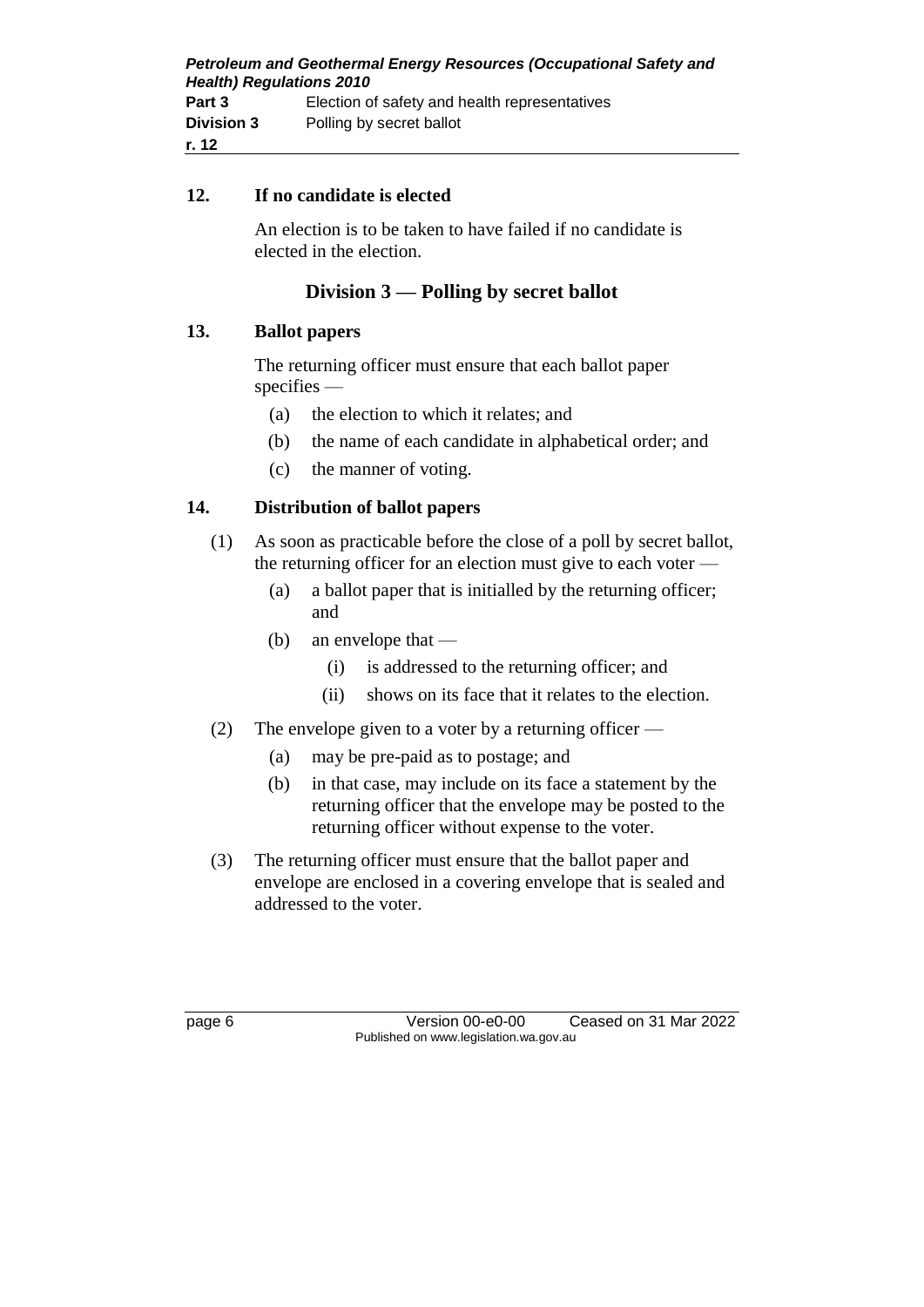## **15. Manner of voting by secret ballot**

- (1) A voter in a poll by secret ballot must mark the ballot paper to indicate his or her preference by placing the number "1" in the box printed opposite the name of the candidate for whom that person wishes to vote.
- (2) After marking the ballot paper, the voter must
	- (a) fold the ballot paper so as to conceal the marking; and
	- (b) put the ballot paper in the envelope referred to in regulation 14(1)(b) and seal the envelope; and
	- (c) lodge the ballot by  $-$ 
		- (i) putting the envelope containing the ballot paper in a locked and sealed ballot box, provided for the election by the returning officer, in a secure part of the workplace where the members of the workforce in the designated work group to which the election relates may place envelopes of that kind; or
		- (ii) sending the envelope to the returning officer so as to reach him or her not later than the close of the poll.
- (3) If, before lodging his or her ballot, a voter
	- (a) claims that he or she has spoilt his or her ballot paper; and
	- (b) returns the ballot paper to the returning officer; and
	- (c) requests a further ballot paper,

the returning officer must —

- (d) give the voter a fresh ballot paper; and
- (e) write the word "spoilt" across the returned ballot paper and sign and date the writing; and
- (f) retain the spoilt ballot paper until the end of 6 months after notification of the result of the poll is given under regulation 26.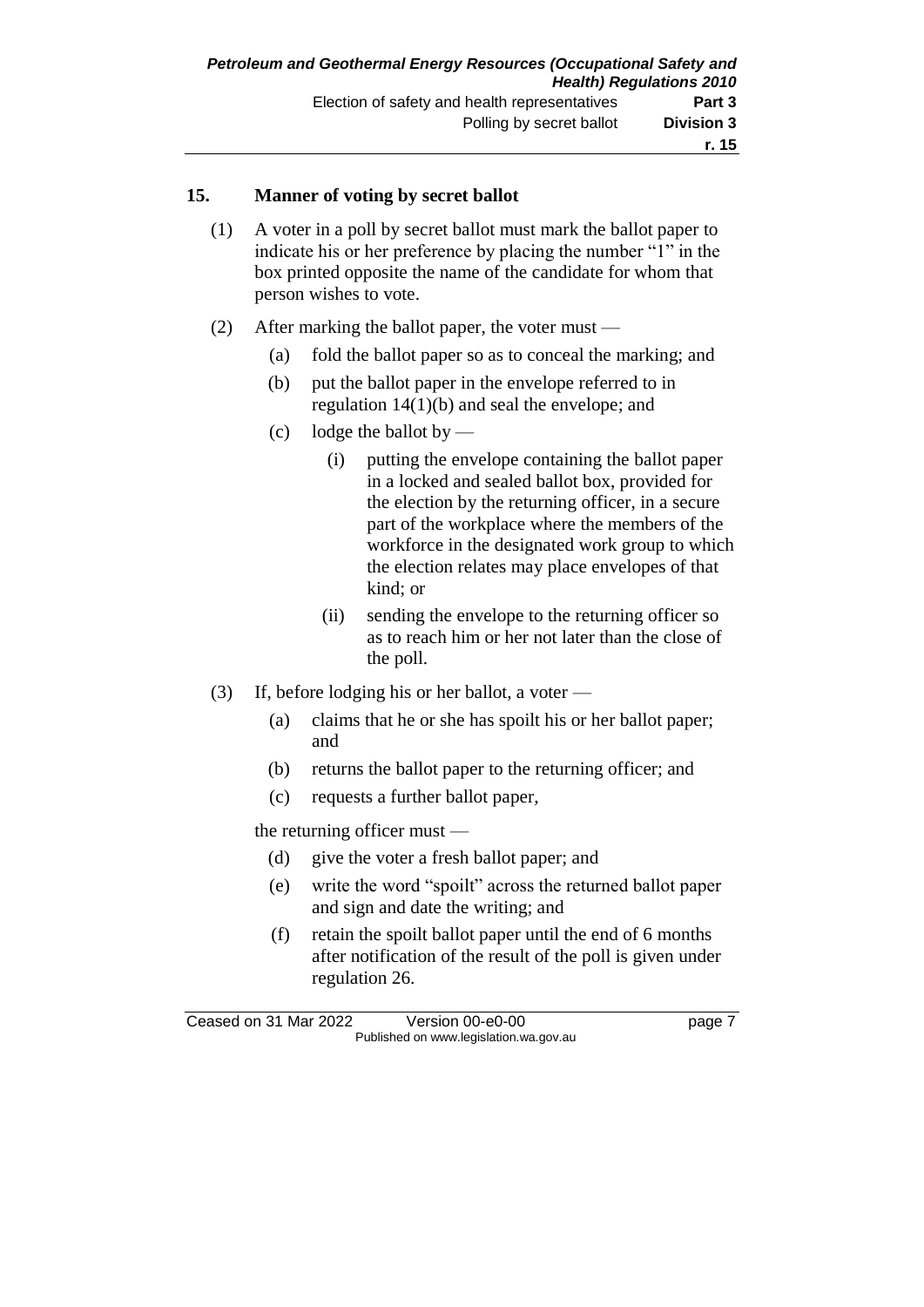| <b>Petroleum and Geothermal Energy Resources (Occupational Safety and</b> |                                               |  |  |  |
|---------------------------------------------------------------------------|-----------------------------------------------|--|--|--|
| <b>Health) Regulations 2010</b>                                           |                                               |  |  |  |
| Part 3                                                                    | Election of safety and health representatives |  |  |  |
| <b>Division 4</b>                                                         | The count                                     |  |  |  |
| r. 16                                                                     |                                               |  |  |  |

# **Division 4 — The count**

### **16. Envelopes given to returning officer**

- (1) A returning officer for an election must
	- (a) keep secure the ballots received by him or her before the close of the poll; and
	- (b) ensure that the envelopes containing the ballot papers remain unopened until the count.
- (2) The returning officer must not admit to the count ballot papers received by him or her after the close of the poll.

#### **17. Scrutineers**

Each candidate in a poll conducted by secret ballot may appoint one scrutineer to represent the candidate at the count.

#### **18. Returning officer to be advised of scrutineers**

A candidate must tell the returning officer for the election the name of the candidate's scrutineer (if any) before the commencement of the count.

#### **19. Persons present at the count**

- (1) The returning officer for an election may direct a person to leave the place where the count is being conducted if the person —
	- (a) is not entitled to be present, or to remain present, at the count; or
	- (b) being entitled to be present, interrupts the count, except as provided by subregulation (2).
- (2) A candidate's scrutineer may interrupt the count if the scrutineer —
	- (a) objects to a decision by the returning officer that a ballot paper is formal or informal, as the case may be; or

page 8 Version 00-e0-00 Ceased on 31 Mar 2022 Published on www.legislation.wa.gov.au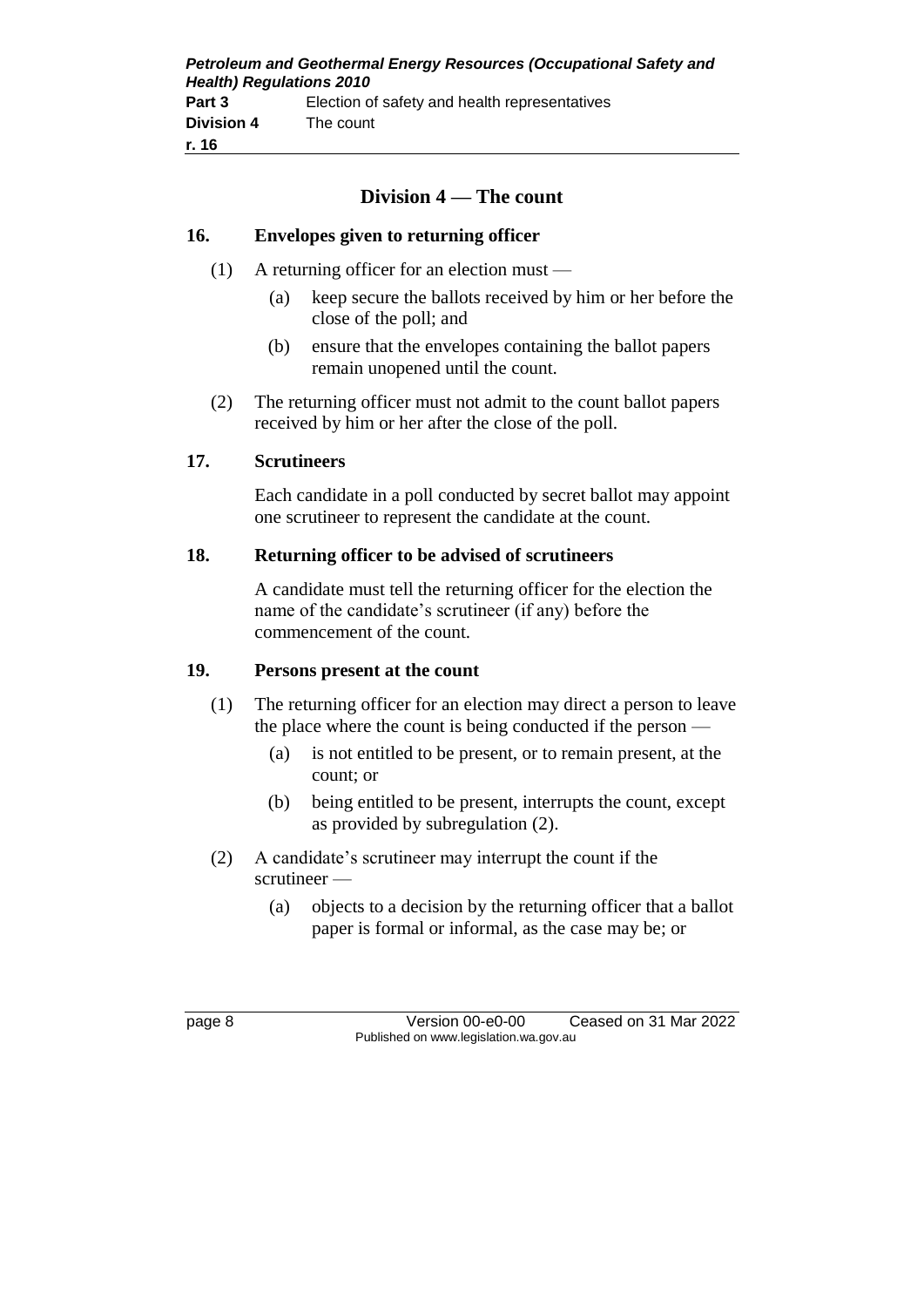(b) considers that an error has been made in the conduct of the count,

and if the scrutineer does so, he or she must inform immediately the returning officer of the interruption.

(3) A person must not, without reasonable excuse, fail to comply with a direction given to the person under subregulation (1). Penalty: a fine of \$550.

## **20. Conduct of the count**

- (1) The returning officer must count the votes for each candidate as soon as practicable after the close of the poll.
- (2) A candidate's scrutineer may be present at the count.
- (3) A returning officer must, as soon as practicable before the count, notify each candidate or the candidate's scrutineer, of the place where, and the time when, the count is to occur.
- (4) The candidate who receives the most votes is the successful candidate.
- (5) If 2 or more candidates receive the same number of votes, the successful candidate is to be determined by lots drawn by the returning officer.

# **21. Informal ballot papers**

A ballot paper is informal if —

- (a) it is not initialled by the returning officer; or
- (b) it has no vote marked on it; or
- (c) it is so imperfectly marked that the intention of the person who marked the ballot paper is not clear; or
- (d) it has any mark or writing on it by which the person who marked the ballot paper can be identified.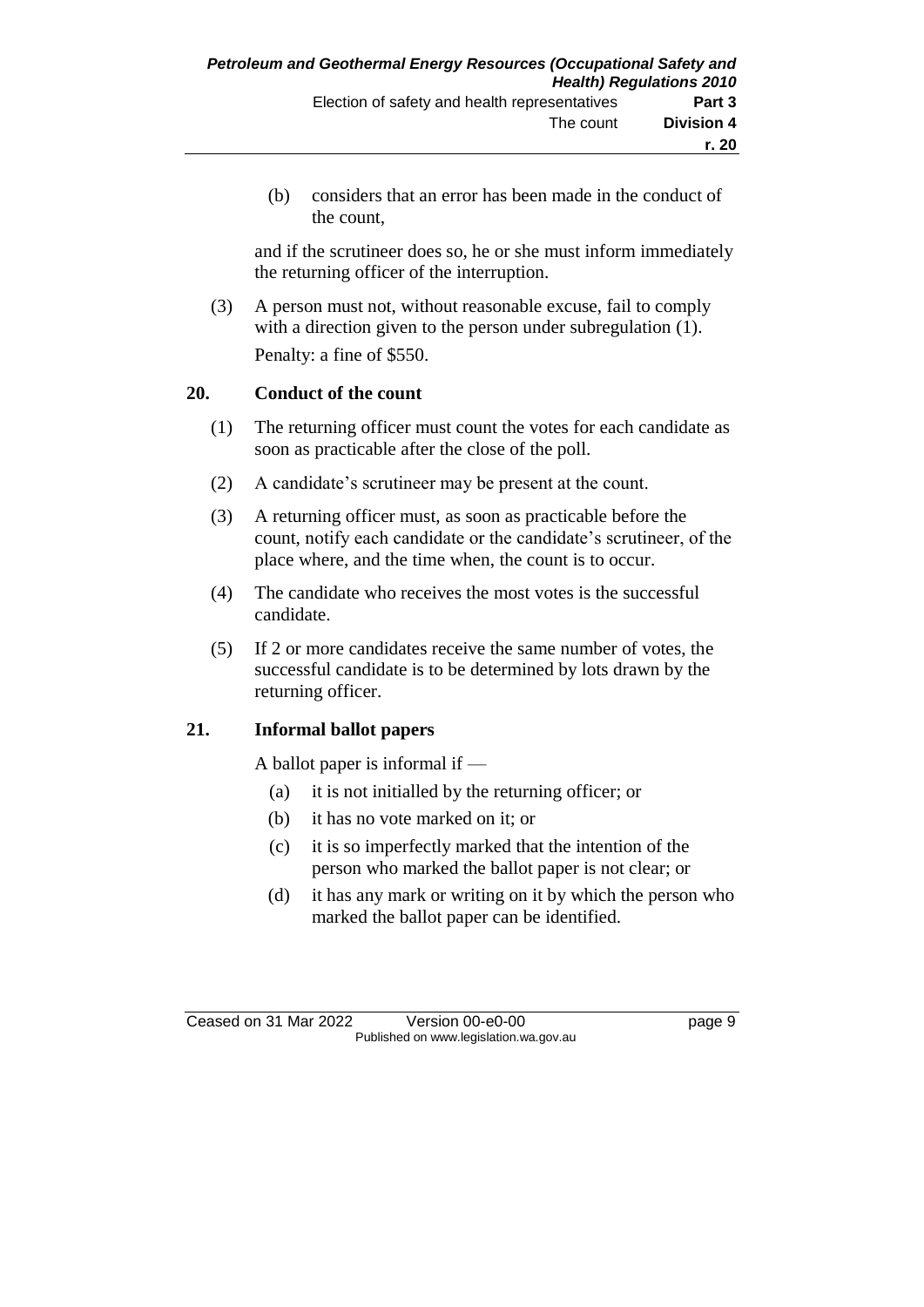## **22. Completion of the count**

After the count conducted in respect of a poll has been completed, the returning officer must prepare, date and sign a statement setting out —

- (a) the number of valid votes given to each candidate; and
- (b) the number of informal ballot papers.

## **23. Destruction of election material**

At the end of 6 months after notification of the result of the poll for an election is given under regulation 26, the returning officer may destroy —

- (a) the nominations for that election; and
- (b) the ballot papers, including any spoilt ballot papers, for the election.

# **Division 5 — Result of election**

## **24. Request for recount**

- (1) At any time before notification of the result of the poll for an election is given under regulation 26 —
	- (a) the returning officer may, on his or her own initiative, conduct a recount of any ballot papers received in the election; or
	- (b) if a candidate makes a request, either orally or in writing, for a recount of any ballot papers received in the election and gives reasons for the request, the returning officer must conduct a recount of the ballot papers.
- (2) In conducting a recount, the returning officer
	- (a) in the case of a poll by secret ballot, has the same powers for the purposes of the recount as he or she had in the count; and

page 10 Version 00-e0-00 Ceased on 31 Mar 2022 Published on www.legislation.wa.gov.au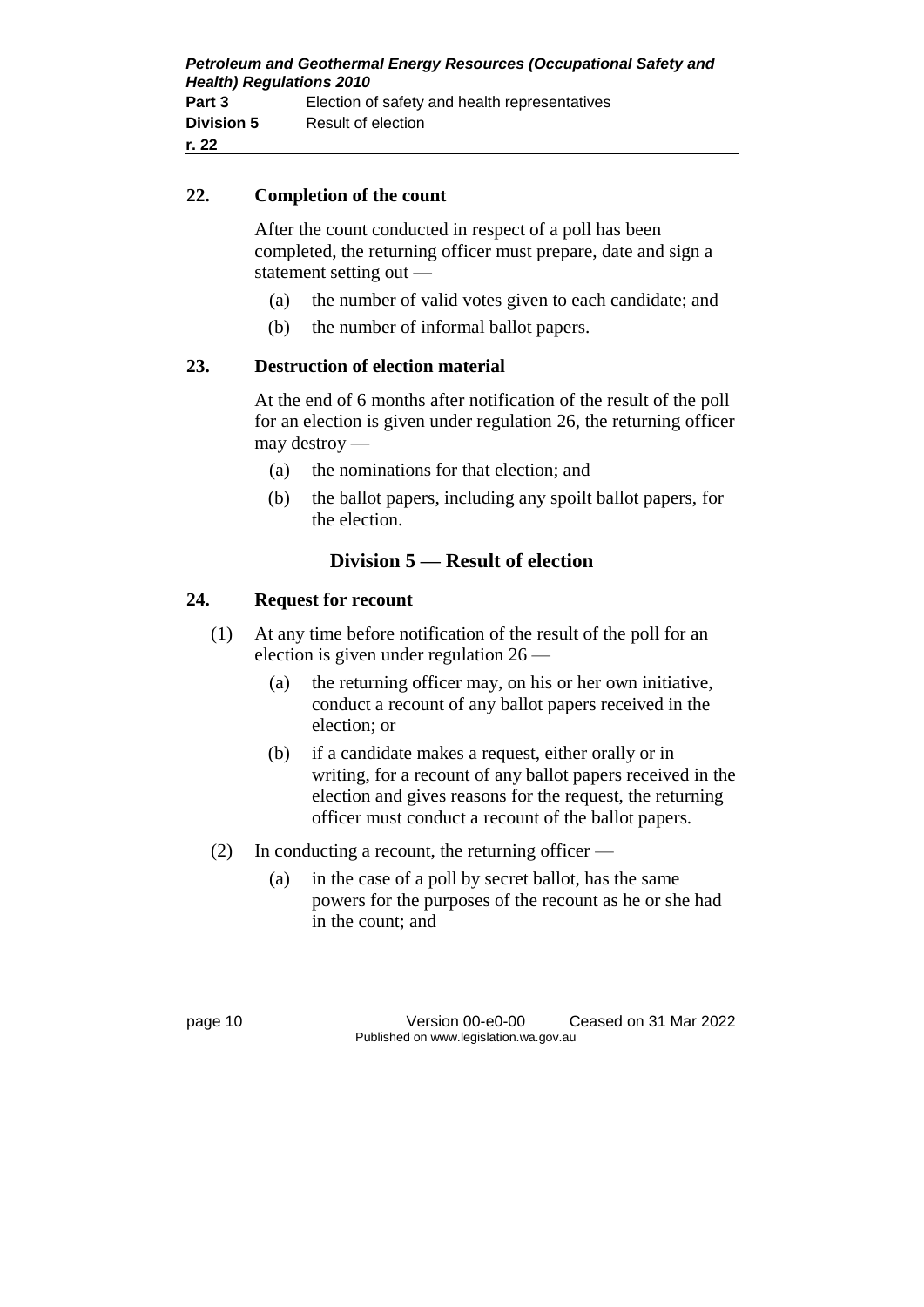(b) in any other case, may make any reasonable decision in respect of the allowance and admission, or disallowance and rejection, of a vote cast in the poll.

## **25. Irregularities at election**

- (1) Subject to subregulation (2), if the returning officer has reasonable grounds to believe that there has been an irregularity in the conduct of an election, he or she may, at any time before notification of the result of the poll is given under regulation 26, declare the election to be void.
- (2) An election must not be declared to be void only because of
	- (a) a defect or irregularity in the conduct of the election that did not affect the result of the election; or
	- (b) an error or defect in an instrument or other document made, or purporting to be made, for the purposes of this Part; or
	- (c) an illegal practice, other than bribery or corruption, or attempted bribery or corruption, having been engaged in by a person, unless —
		- (i) it is likely that the result of the election was affected by the practice; and
		- (ii) it is just that the election be declared void.
- (3) If an election is declared void, regulation 26 applies as if the election had failed.

# **26. Result of poll**

- (1) As soon as practicable after the failure of an election, a returning officer must notify in writing —
	- (a) the operator of the petroleum operation or geothermal energy operation to which the election relates of the failure of the election; and
	- (b) the Minister of the failure of the election.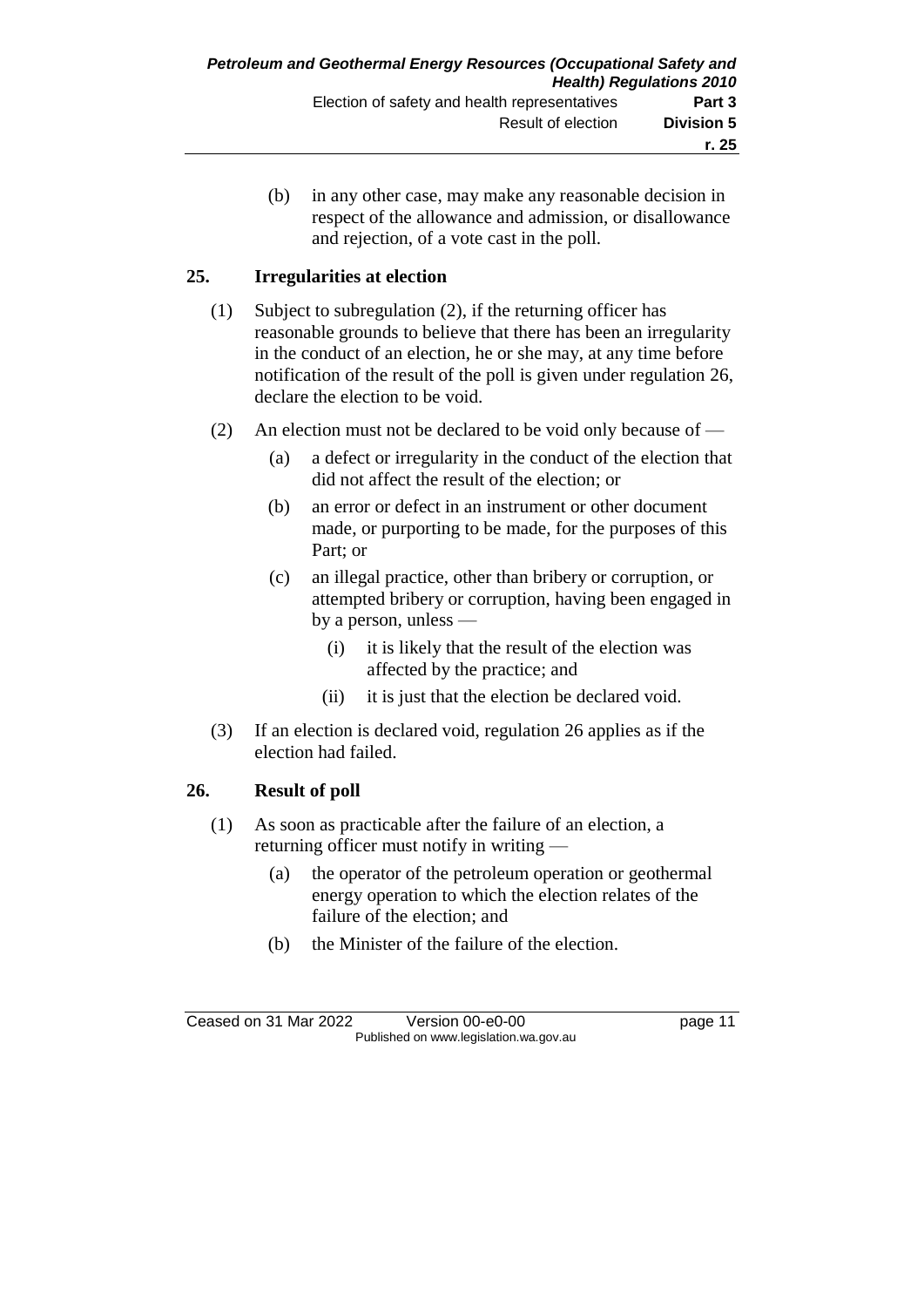| <b>Petroleum and Geothermal Energy Resources (Occupational Safety and</b><br><b>Health) Regulations 2010</b> |                                               |  |  |
|--------------------------------------------------------------------------------------------------------------|-----------------------------------------------|--|--|
| Part 3                                                                                                       | Election of safety and health representatives |  |  |
| <b>Division 5</b>                                                                                            | Result of election                            |  |  |
| r. 26                                                                                                        |                                               |  |  |

(2) As soon as practicable after the close of the poll for an election that has not failed, the returning officer must notify in writing the candidate who is elected and enclose with the notification a copy of the statement prepared under regulation 22.

page 12 Version 00-e0-00 Ceased on 31 Mar 2022 Published on www.legislation.wa.gov.au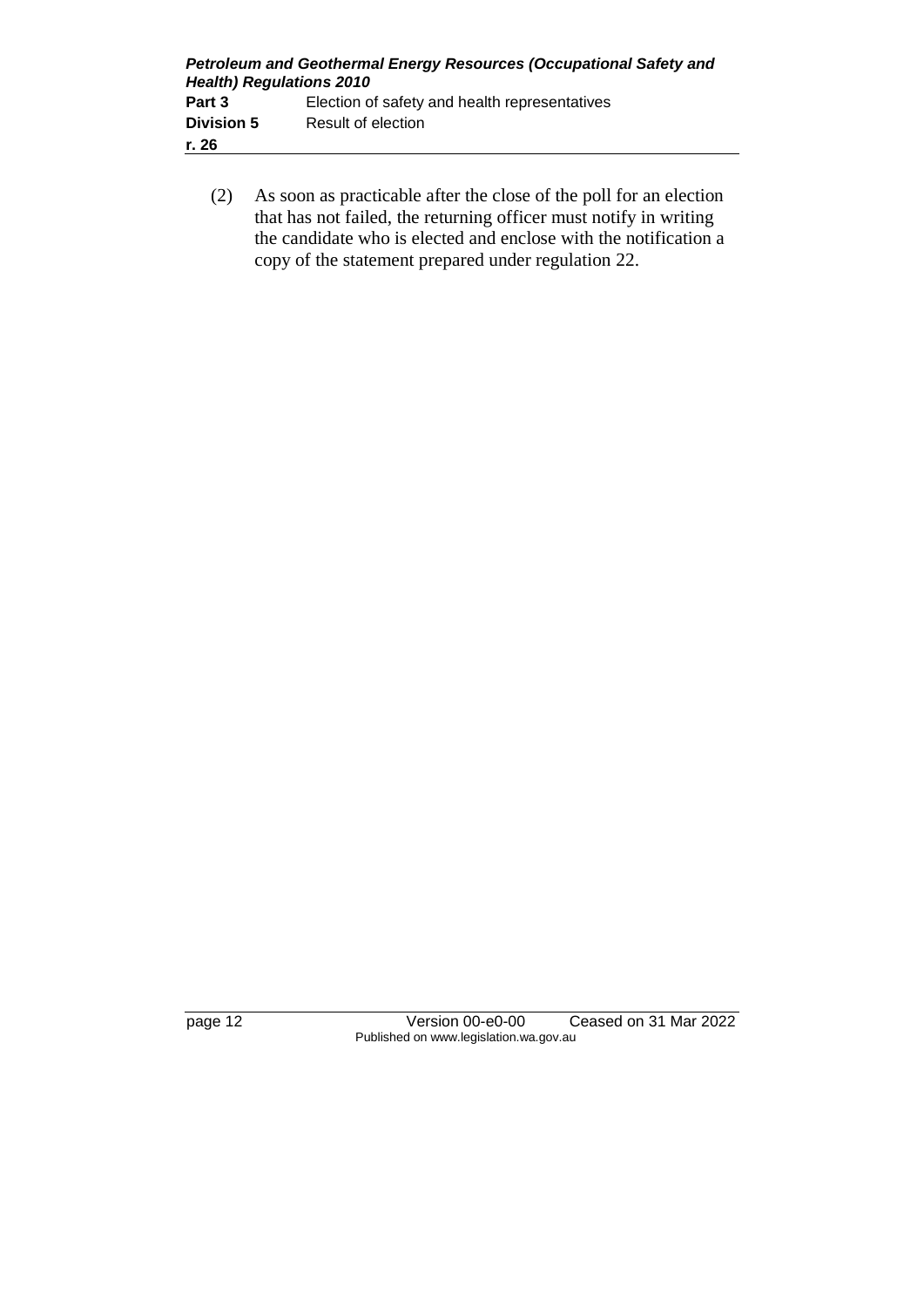# **Part 4 — Matters relating to occupational safety and health generally**

## **27. Training of safety and health representatives**

A safety and health representative for a designated work group must try to undertake a course of training accredited by the Minister for the purposes of Schedule 1 clause 28 within the first 12 months of being selected.

## **28. Avoiding fatigue**

A responsible person must not allow, or require, a member of the workforce who is under the person's control, to work for —

- (a) a continuous period; or
- (b) successive continuous periods,

of a duration that could reasonably be expected to have an adverse effect on the safety or health of the member of the workforce or any other person engaged in the petroleum operation or geothermal energy operation or other protected person.

Penalty: a fine of \$1 100.

# **29. Possession or control of drugs or intoxicants**

 $(1)$  In this regulation —

## *controlled substance* means a substance mentioned in —

- (a) the *Customs (Prohibited Exports) Regulations 1958* (Commonwealth) Schedule 8; or
- (b) the *Customs (Prohibited Imports) Regulations 1956* (Commonwealth) Schedule 4;

*intoxicant* means a beverage or other substance for human consumption that contains alcohol but does not include a substance for medical or pharmaceutical use;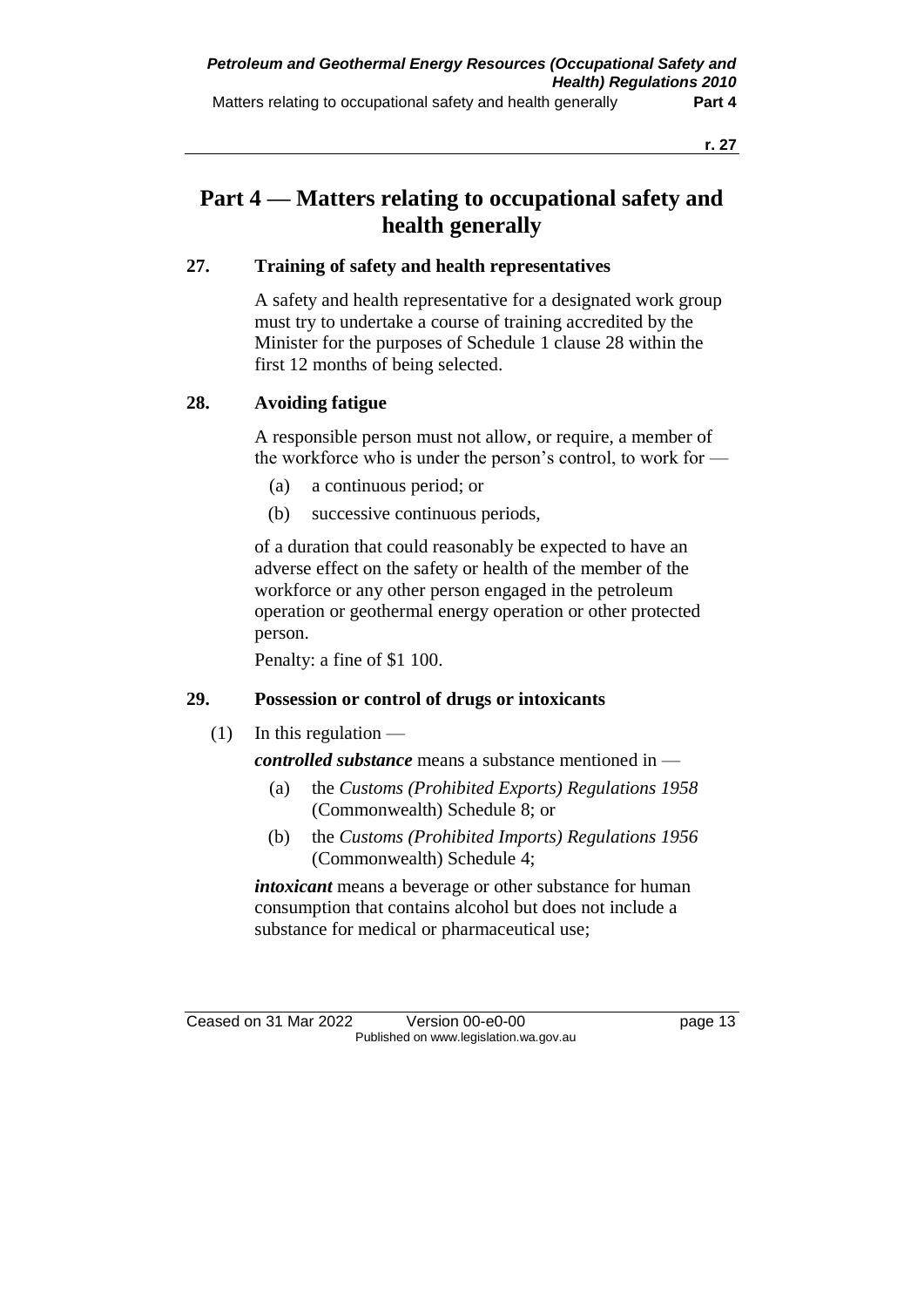**Part 4** Matters relating to occupational safety and health generally

**r. 29**

*qualified*, in relation to a profession, means qualified and entitled, under a law of a State or Territory, to practise that profession —

- (a) in relation to a nurse, means qualified and entitled, under a law of a State or Territory, to practise as a nurse; and
- (b) in relation to a pharmacist, means qualified and entitled, under a law of a State or Territory, to practise as a pharmacist;

*therapeutic use* has the meaning given to that term in the *Health (Miscellaneous Provisions) Act 1911* section 3(1).

(2) A person, while engaged in a petroleum operation or geothermal energy operation, must not have possession or control of a controlled substance.

Penalty: a fine of \$1 100.

- (3) It is a defence in a prosecution for an offence under subregulation (2) that the controlled substance has therapeutic use and —
	- (a) the person lawfully had the substance in his or her possession or control —
		- (i) in the course of the person's employment; or
		- (ii) in the course of the person's duties or practice as a qualified medical practitioner, nurse, dentist or pharmacist;
		- or
	- (b) the person lawfully had the substance in his or her possession or control for the person's bona fide personal use.
- (4) A person must not, without the knowledge and permission of the operator of a petroleum operation or geothermal energy operation —
	- (a) have any intoxicant in his or her possession while engaged in the operation; or

page 14 Version 00-e0-00 Ceased on 31 Mar 2022 Published on www.legislation.wa.gov.au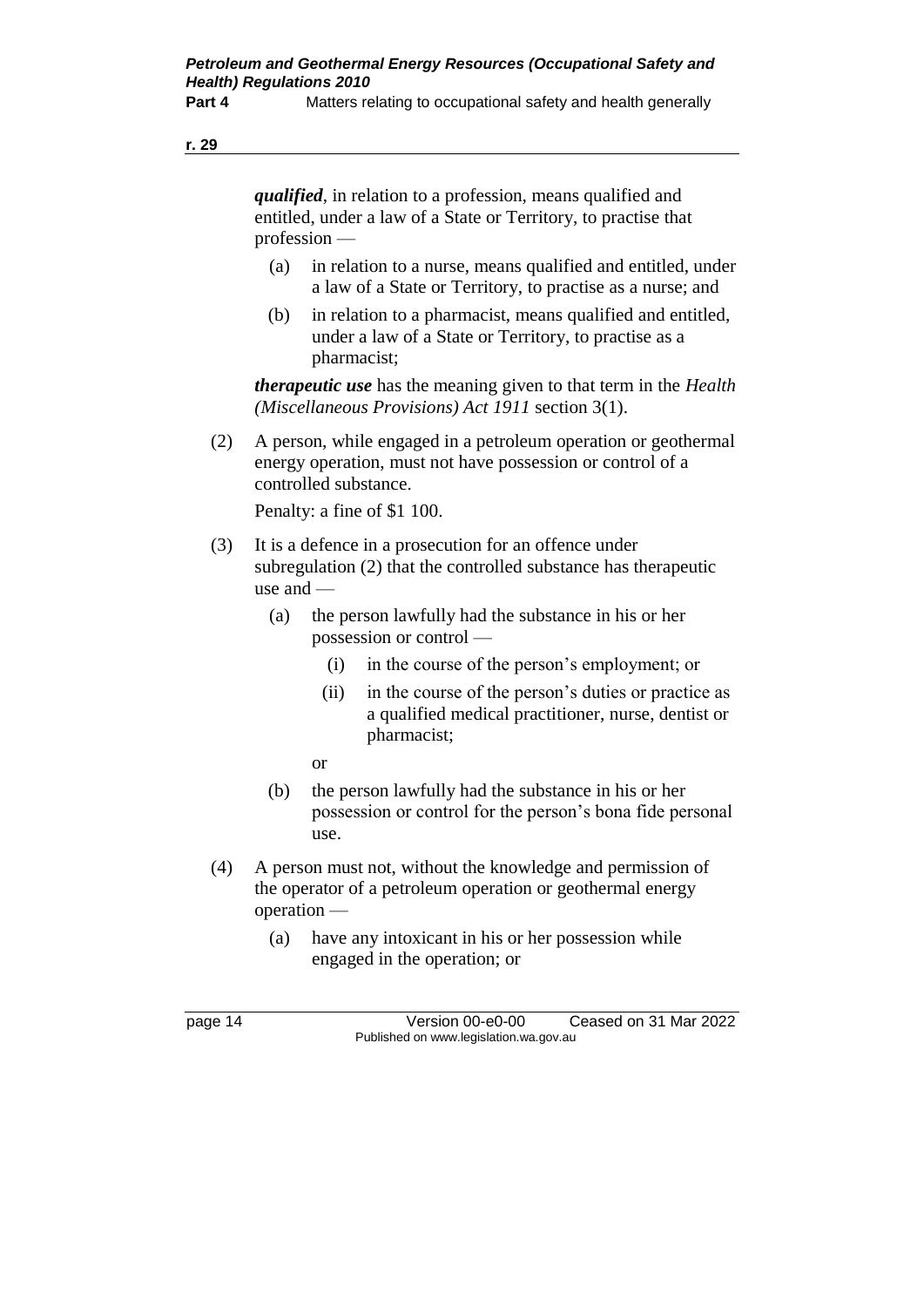(b) consume any intoxicant while engaged in the operation. Penalty: a fine of \$1 100.

*[Regulation 29 amended: Gazette 10 Jan 2017 p. 218.]*

## **30. Person must leave petroleum operation or geothermal energy operation when required to do so**

- (1) A person engaged in a petroleum operation or geothermal energy operation or other protected person must leave the operation if required to do so by —
	- (a) the operator; or
	- (b) a person in control of the part of the operation where the person who is required to leave is at the time he or she is required to leave.

Penalty: a fine of \$1 100.

- (2) An instruction
	- (a) in the case of an emergency, may be given orally; or
	- (b) in any other case, relevant to occupational safety and health of persons engaged in the operation —
		- (i) must be in writing; and
		- (ii) must include the reason for the requirement.

## **31. Prohibition on use of certain hazardous substances**

(1) A responsible person must not allow a hazardous substance of a kind mentioned in an item in Schedule 2 Division 2 or 3 to be used in any circumstance other than a circumstance specified in the item relating to the substance.

Penalty: a fine of \$2 200.

- (2) It is a defence in a prosecution for an offence under subregulation (1) that the use is in accordance with an exemption granted by the Minister under regulation 34.
- (3) Subregulation (1) does not apply to the use of chrysotile asbestos if the chrysotile asbestos is in a product specified in the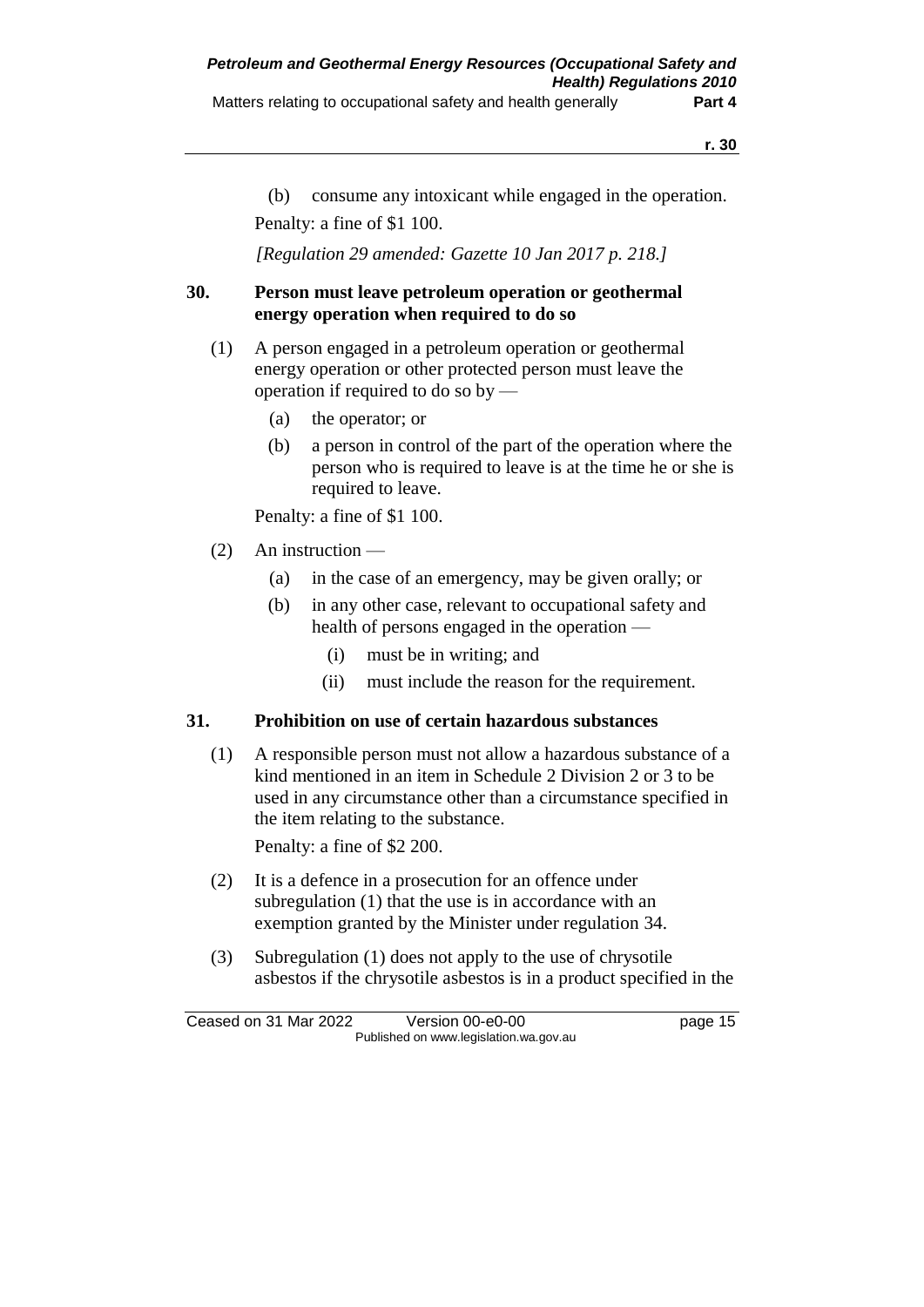**Part 4** Matters relating to occupational safety and health generally

**r. 32**

National List of Exemptions contained in Schedule 2 to the National Model Regulations for the Control of Workplace Hazardous Substances [NOHSC: 1005 (1994)] published by the National Occupational Health and Safety Commission, as that document is in effect from time to time.

# **32. Limitations on exposure to certain hazardous substances**

 $(1)$  In this regulation —

*appropriate exposure standard* means an airborne concentration for a substance as set out in the Adopted National Exposure Standards for Atmospheric Contaminants in the Occupational Environment [NOHSC: 1003 (1995)] published by the National Occupational Health and Safety Commission, as that document is in effect from time to time;

*hazardous substance* means a substance —

- (a) that is described in the List of Designated Hazardous Substances [NOHSC: 10005 (1999)] published by the National Occupational Health and Safety Commission, as that document is in effect from time to time; or
- (b) that has been determined, in writing, to be a hazardous substance by its manufacturer in accordance with the Approved Criteria for Classifying Hazardous Substances [NOHSC: 1008 (1999)] published by the National Occupational Health and Safety Commission, as that document is in effect from time to time; or
- (c) that is mentioned in Schedule 2 Division 3.
- (2) A responsible person must not allow a member of the workforce, under the person's control, to be exposed to an airborne concentration of a hazardous substance in the breathing zone of the member of the workforce at a level that exceeds the appropriate exposure standard for the relevant period of time. Penalty: a fine of \$2 200.
- (3) It is a defence in a prosecution for an offence under subregulation (2) that the airborne concentration of the

page 16 Version 00-e0-00 Ceased on 31 Mar 2022 Published on www.legislation.wa.gov.au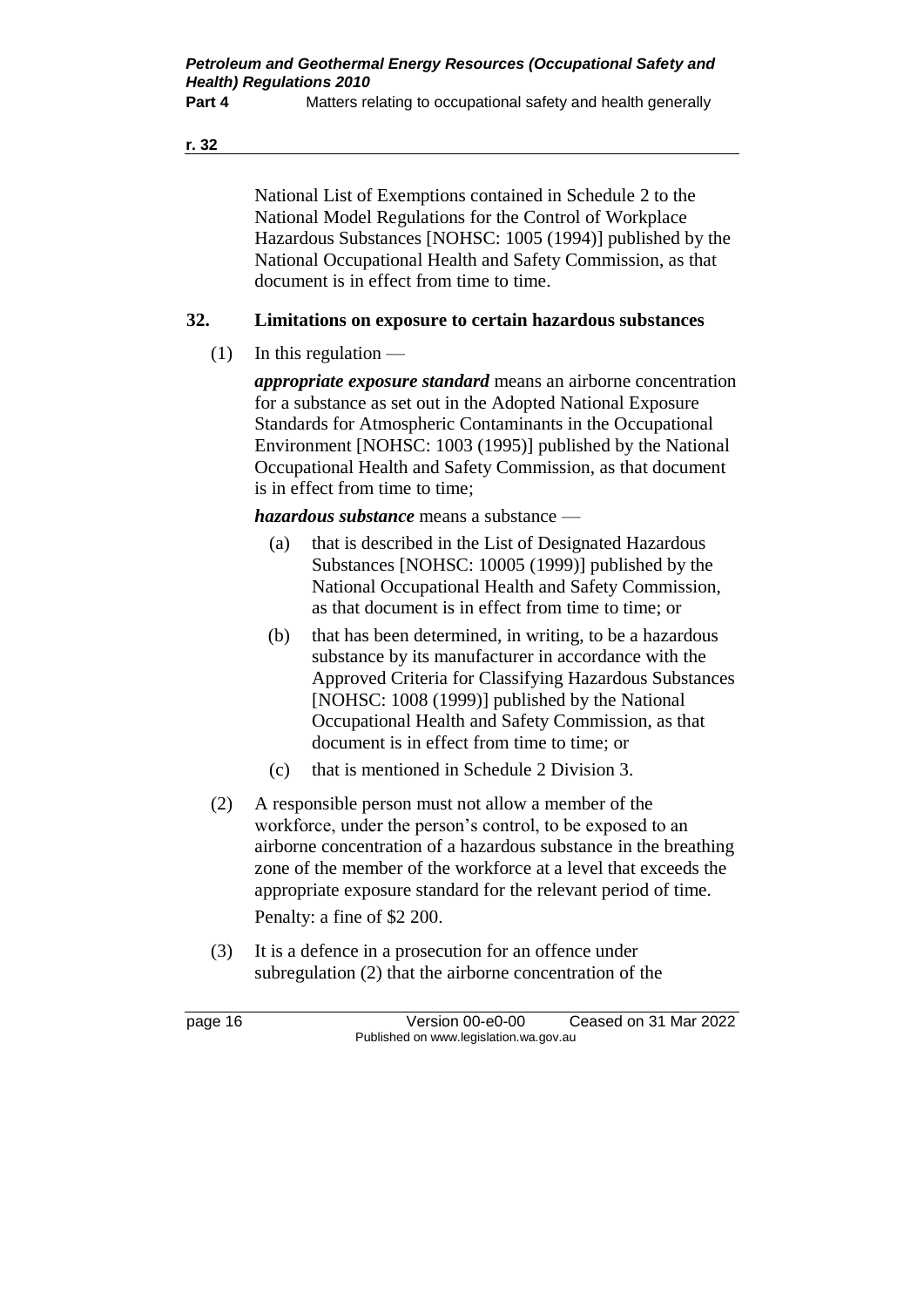hazardous substance in the breathing zone of the member of the workforce is in accordance with an exemption given by the Minister under regulation 34.

## **33. Exposure to noise**

 $(1)$  In this regulation —

*noise exposure standard* means the noise exposure standard set out in the National Standard for Occupational Noise [NOHSC: 1007 (2000)] published by the National Occupational Health and Safety Commission, as that document is in effect from time to time.

(2) A responsible person must not allow a member of the workforce who is under the person's control to be exposed to a level of noise that is in excess of the noise exposure standard.

Penalty: a fine of \$2 200.

- (3) However, it is not an offence for a person to allow a member of the workforce who is under the person's control to be exposed to a level of noise that exceeds the noise exposure standard if —
	- (a) noise exposure is managed in a manner consistent with the provisions of the National Code of Practice for Noise Management and Protection of Hearing at Work [NOHSC: 2009 (2004)], as that document is in effect from time to time; and
	- (b) after allowing for the protection offered by hearing protectors, the level of noise exposure is less than —
		- (i) an LAeq,8h, of  $85dB(A)$ ; or
		- (ii) an LC, peak, of  $140dB(C)$ .
- (4) Subregulation (3)(b) applies despite the wording of the noise exposure standard.
- (5) It is a defence in a prosecution for an offence under subregulation (2) that the level of noise to which the member of the workforce is exposed, is in accordance with an exemption given by the Minister under regulation 34.

Ceased on 31 Mar 2022 Version 00-e0-00 page 17 Published on www.legislation.wa.gov.au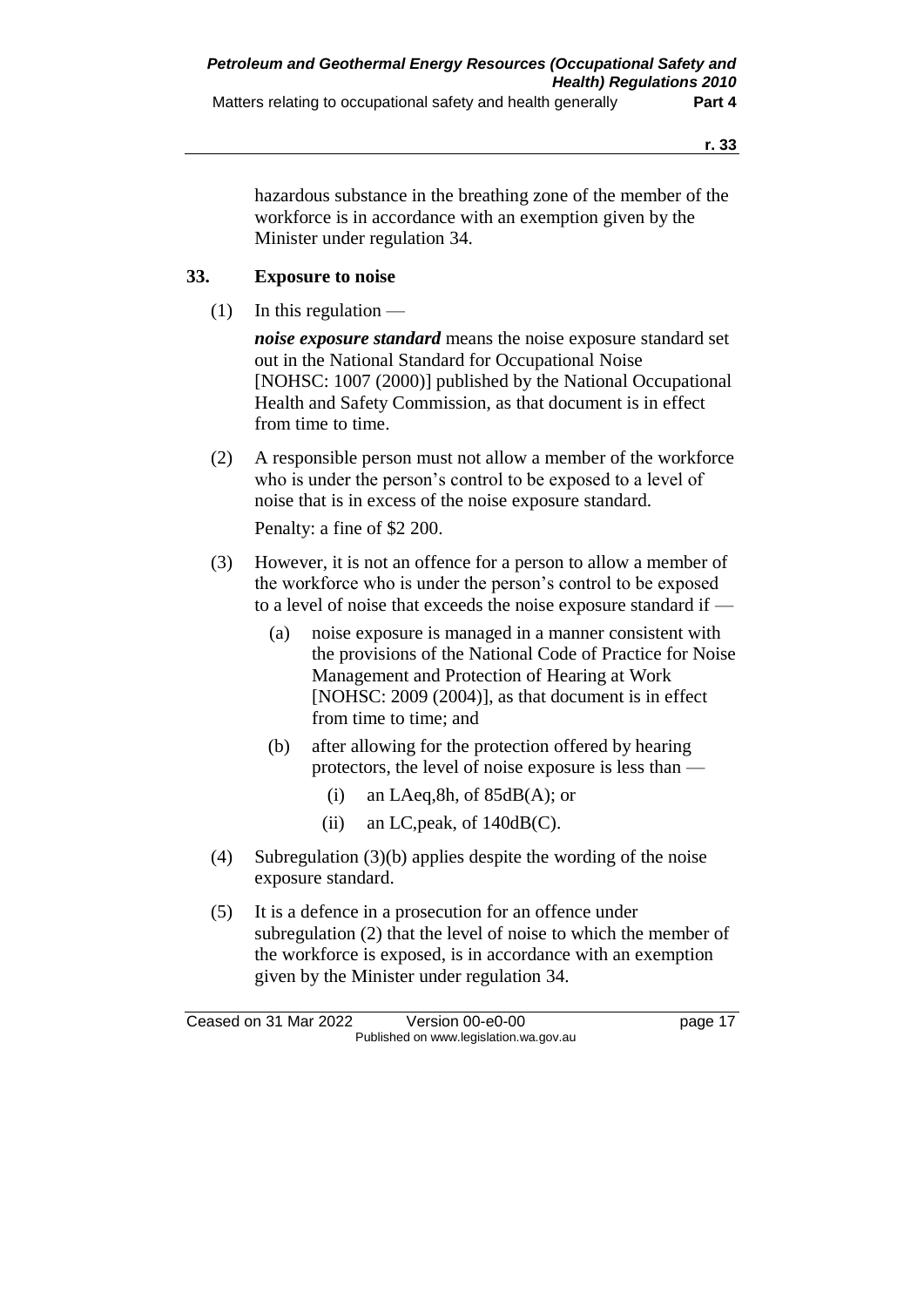**Part 4** Matters relating to occupational safety and health generally

### **34. Exemptions from hazardous substances and noise requirements**

On the application by a responsible person to the Minister for an exemption from compliance with regulation 31(1), 32(2) or  $33(2)$  the Minister may  $-$ 

- (a) grant an exemption if the Minister considers that compliance is not practicable in the particular circumstances; and
- (b) impose conditions on the exemption.

## **35. Taking samples for testing etc.**

- (1) If a sample of a substance or thing taken under Schedule 1 clause 56(1) is safely and practicably divisible, the inspector who has taken the sample must —
	- (a) divide the sample into 3 parts; and
	- (b) put each part into a container and seal and label the container appropriately; and
	- (c) give one part to the operator or the employer for whom the substance or thing was being used; and
	- (d) provide another part for inspection, examination, measuring or testing for the purposes of that Schedule; and
	- (e) retain the remaining part for any further inspection, examination, measuring or testing that is required.
- (2) If a sample of a substance or thing taken under Schedule 1 clause 56(1) is not safely and practicably divisible, the inspector who has taken the sample must provide the whole sample for inspection, examination, measuring or testing for the purposes of that Schedule.
- (3) An inspector who, under Schedule 1 clause  $56(1)$ 
	- (a) has taken possession of any plant, substance or thing; or

page 18 Version 00-e0-00 Ceased on 31 Mar 2022 Published on www.legislation.wa.gov.au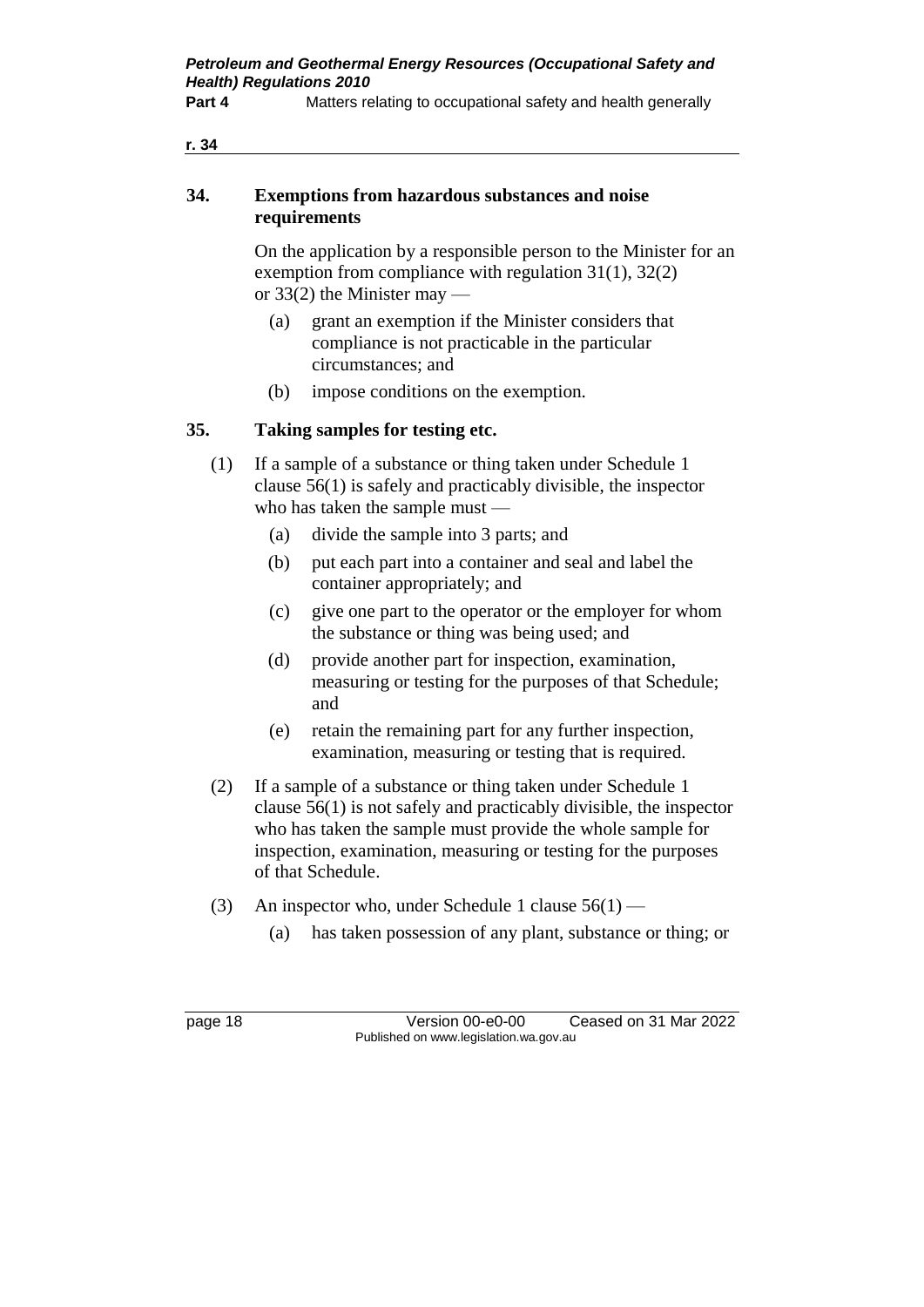(b) has taken a sample of a substance or thing,

and removed the plant, substance or thing or the sample from the workplace must take all reasonable steps to ensure that, while in the inspector's possession or control —

- (c) the plant, substance or thing is not damaged; or
- (d) the sample is not contaminated.

## **36. Form of certain notices**

- (1) A provisional improvement notice issued under Schedule 1 clause 36(2) may be in the form of Form 1 in Schedule 1 to these regulations.
- (2) A notice of the taking of possession or the taking of a sample of plant, a substance or a thing, given under Schedule 1 clause 56(2) may be in the form of Form 2 in Schedule 1 to these regulations.
- (3) A notice of a direction that a workplace or plant, or substance or thing, not be disturbed, given under Schedule 1 clause 57(2) may be in the form of Form 3 in Schedule 1 to these regulations.
- (4) A prohibition notice may be in the form of Form 4 in Schedule 1 to these regulations.
- (5) An improvement notice may be in the form of Form 5 in Schedule 1 to these regulations.

### **37. Forms, notices and reports**

- (1) A form must be completed in accordance with a direction specified in, or at the foot of, the form.
- (2) A person who is required for the purposes of the Act
	- (a) to complete a form; or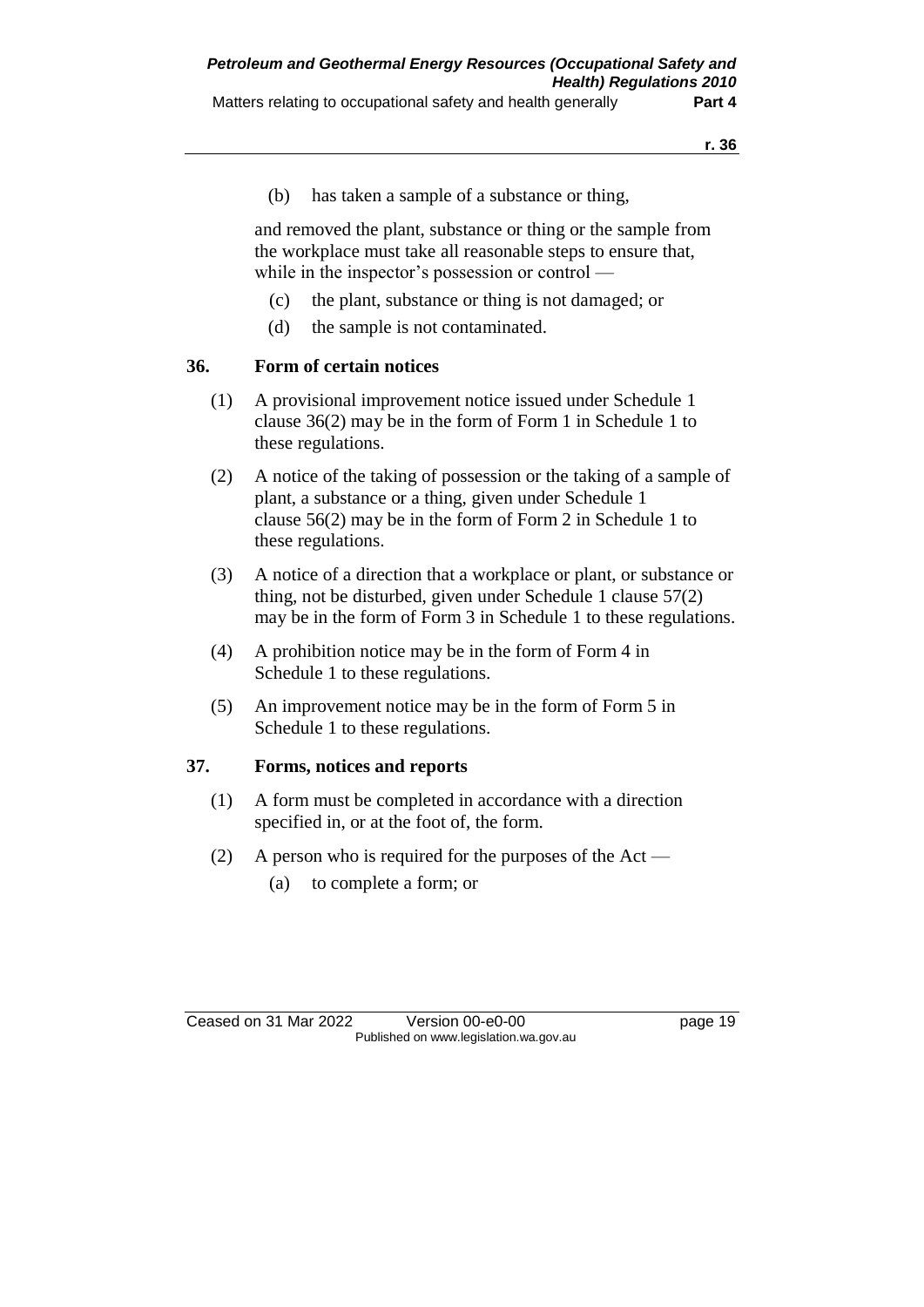**Part 4** Matters relating to occupational safety and health generally

#### **r. 38**

(b) give notice or make a report,

must complete the form, give notice or make the report in sufficient detail to allow proper consideration of the form, notice or report.

(3) A form, notice or report must be produced clearly and legibly in handwriting or by means of a machine in such a manner as to enable clear and legible reproduction of the contents of the form, notice or report.

### **38. Service of Schedule 1 notices**

- (1) A notice that is to be served under Schedule 1 to the Act or regulations made for the purposes of that Schedule on a body corporate may be given to a director, principal executive officer or secretary of the body corporate.
- (2) A notice that is to be served under Schedule 1 to the Act or regulations made for the purposes of that Schedule on a person may be served in any of the following ways —
	- (a) by electronic facsimile message transmitted to a facsimile facility that is installed at the address of the person last known to the person transmitting the message;
	- (b) by a message transmitted to a computer system that is known to be in use by the person and installed at the address of the person last known to the person transmitting the message, being a message that is in a form compatible with the computer system and capable of being recorded by the computer system.
- (3) A person who, under subregulation (2), serves a notice on another person (*person 2*) —
	- (a) must inform person 2 by telephone
		- (i) before transmission of the message; or

page 20 Version 00-e0-00 Ceased on 31 Mar 2022 Published on www.legislation.wa.gov.au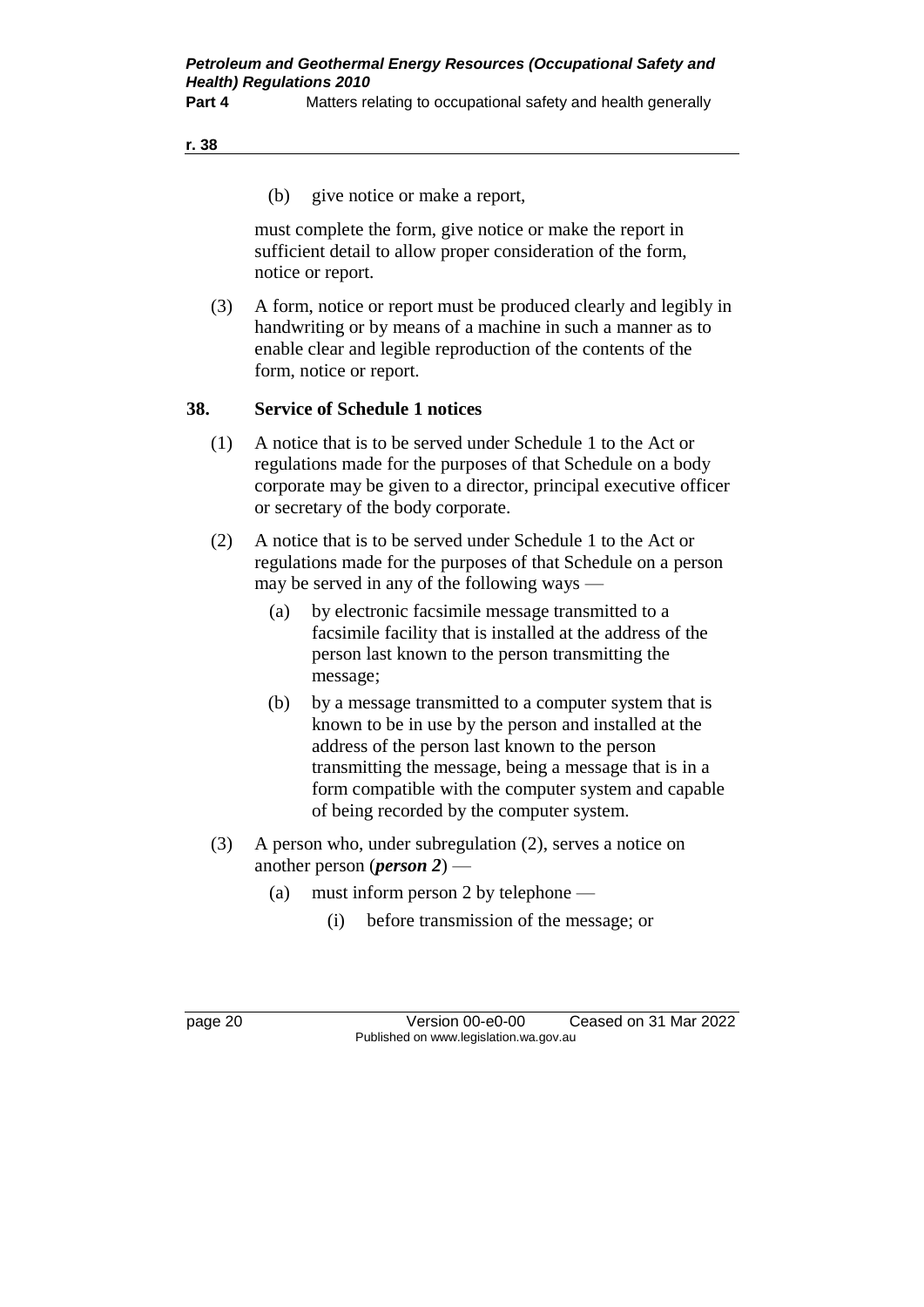(ii) as soon as practicable after transmission of the message,

of the fact that the message will be, or has been, transmitted; and

(b) must send a copy of the notice by pre-paid post to the address of person 2 last known to the person transmitting the message.

Ceased on 31 Mar 2022 Version 00-e0-00 page 21 Published on www.legislation.wa.gov.au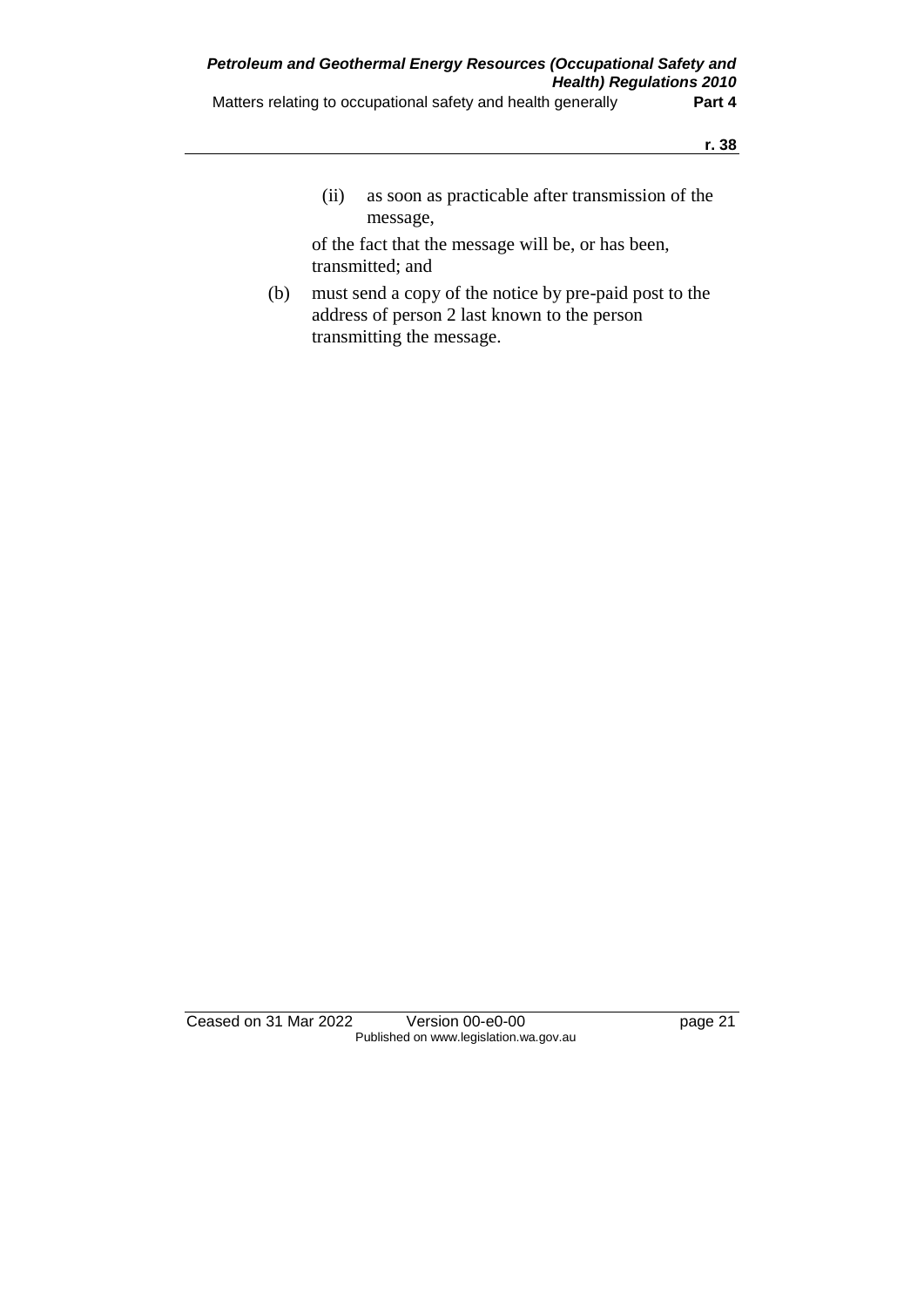# **Part 5 — Transitional**

### **39. Election commenced but not completed before commencement of regulations**

If the process for the election of a safety and health representative has commenced, but has not been completed, before the day mentioned in regulation 2(b), the law in relation to the conduct of elections in force before that day applies to the election as if these regulations had not come into operation.

page 22 Version 00-e0-00 Ceased on 31 Mar 2022 Published on www.legislation.wa.gov.au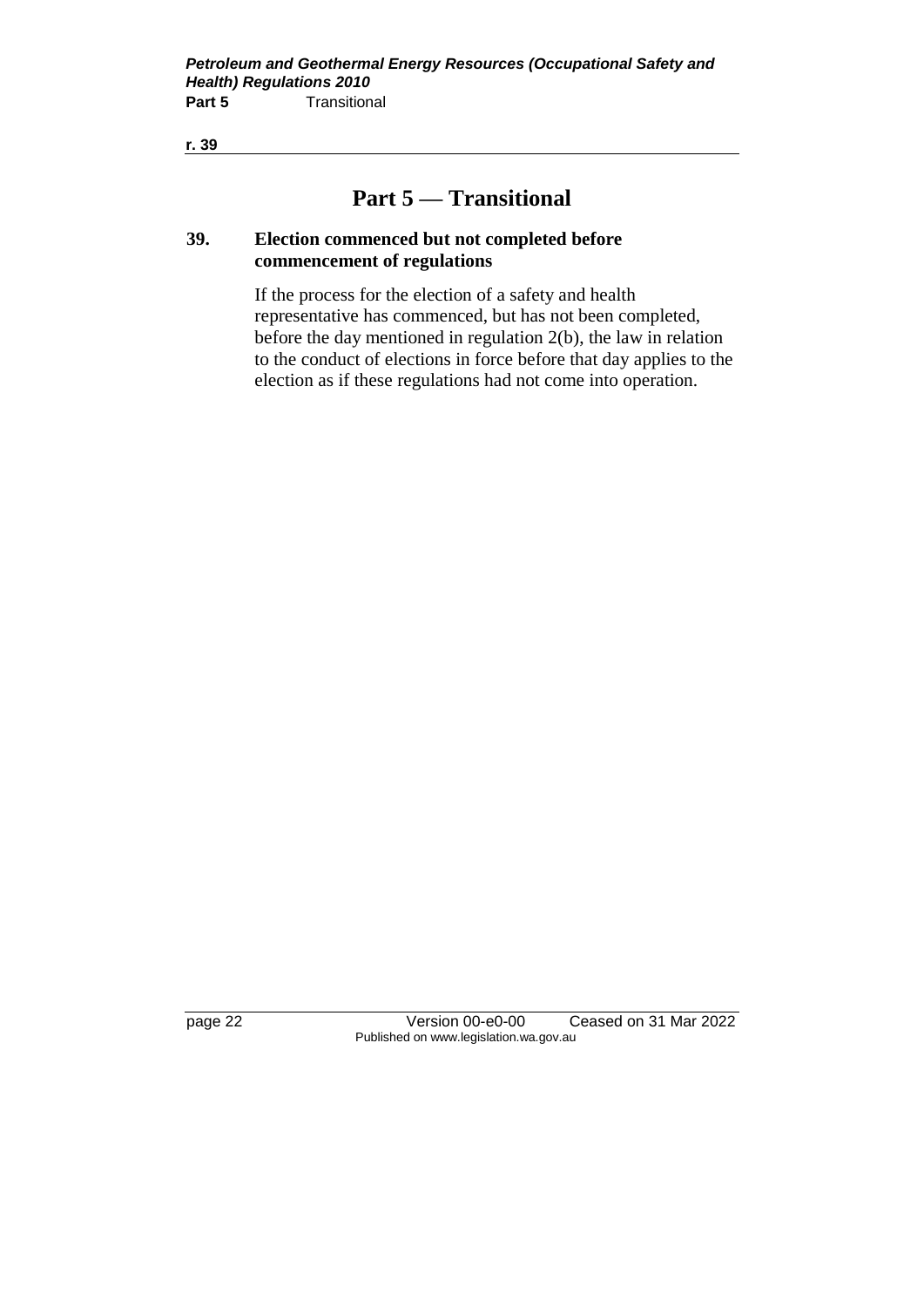# **Schedule 1 — Forms**

[r. 36]

#### **Form 1 Provisional improvement notice**

*Petroleum and Geothermal Energy Resources Act 1967*

*Petroleum and Geothermal Energy Resources (Occupational Safety and Health) Regulations 2010*

#### **PROVISIONAL IMPROVEMENT NOTICE**

(clause 36 of Schedule 1 to the Act)

To: *(the responsible person within the meaning of clause 36(2) of Schedule 1 to the Act)*

I, *(name of the safety and health representative issuing the notice)*, selected as the safety and health representative under clause 23 of Schedule 1 to the Act for *(description of the designated work group)*,

after consultation in accordance with clause 36(1) of that Schedule, believe that a person is contravening the following provision, or provisions, of a listed OSH law (defined in section 5 of the Act) or that a person has contravened the following provision, or provisions, of a listed OSH law, and is likely to contravene that or those provisions again:

The contravention is *(specify the contravention that is occurring or is likely to occur)*:

The contravention is occurring at *(location)*:

The reasons for my opinion are as follows:

Ceased on 31 Mar 2022 Version 00-e0-00 page 23 Published on www.legislation.wa.gov.au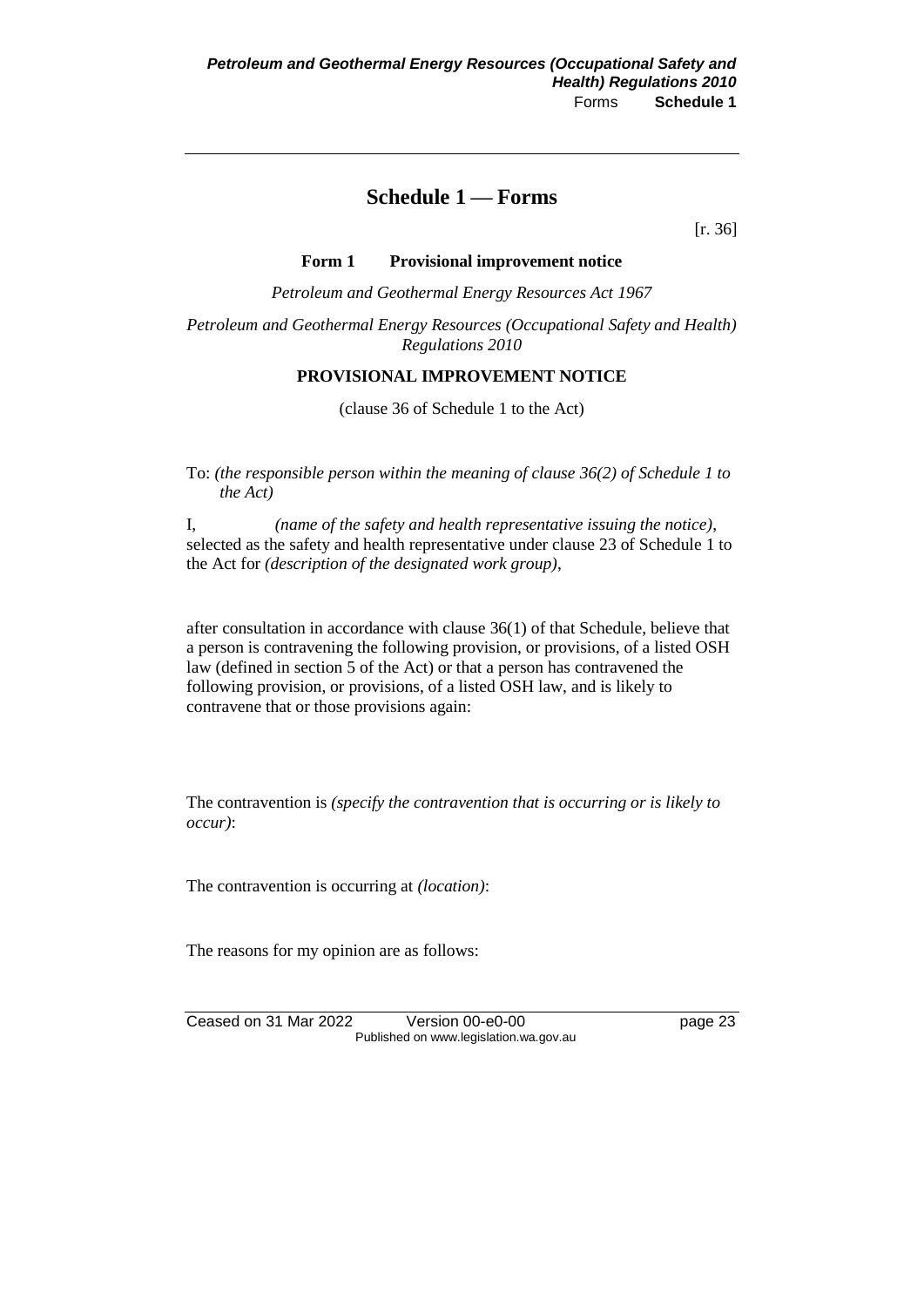#### *Petroleum and Geothermal Energy Resources (Occupational Safety and Health) Regulations 2010* **Schedule 1** Forms

In accordance with clause  $36(5)(b)$  of Schedule 1 to the Act, action necessary to prevent the contravention, or the likely contravention, of the provision or provisions referred to above must be taken before *(the date of a day that is:* 

*(a) not less than 7 days after the day when the notice is issued; and* 

*(b) reasonable in the opinion of the safety and health representative)*.

\* In accordance with clause 36(6) of Schedule 1 to the Act, I specify the following action to be taken:

[\* Omit if inapplicable.]

Dated:

*(signature)* Safety and health representative

NOTES:

- 1. Under clause 37(1) of Schedule 1 to the Act, a person to whom a provisional improvement notice is given may, within 7 days, request an inspector for an inspection of the subject matter of the notice.
- 2. Clause 37(5) of Schedule 1 to the Act requires a responsible person to whom a provisional improvement notice is given:
	- to notify each group member affected by the notice of the fact that the notice has been issued; and
	- to display a copy of the notice at or near each workplace at which work that is the subject of the notice is being performed.

page 24 Version 00-e0-00 Ceased on 31 Mar 2022 Published on www.legislation.wa.gov.au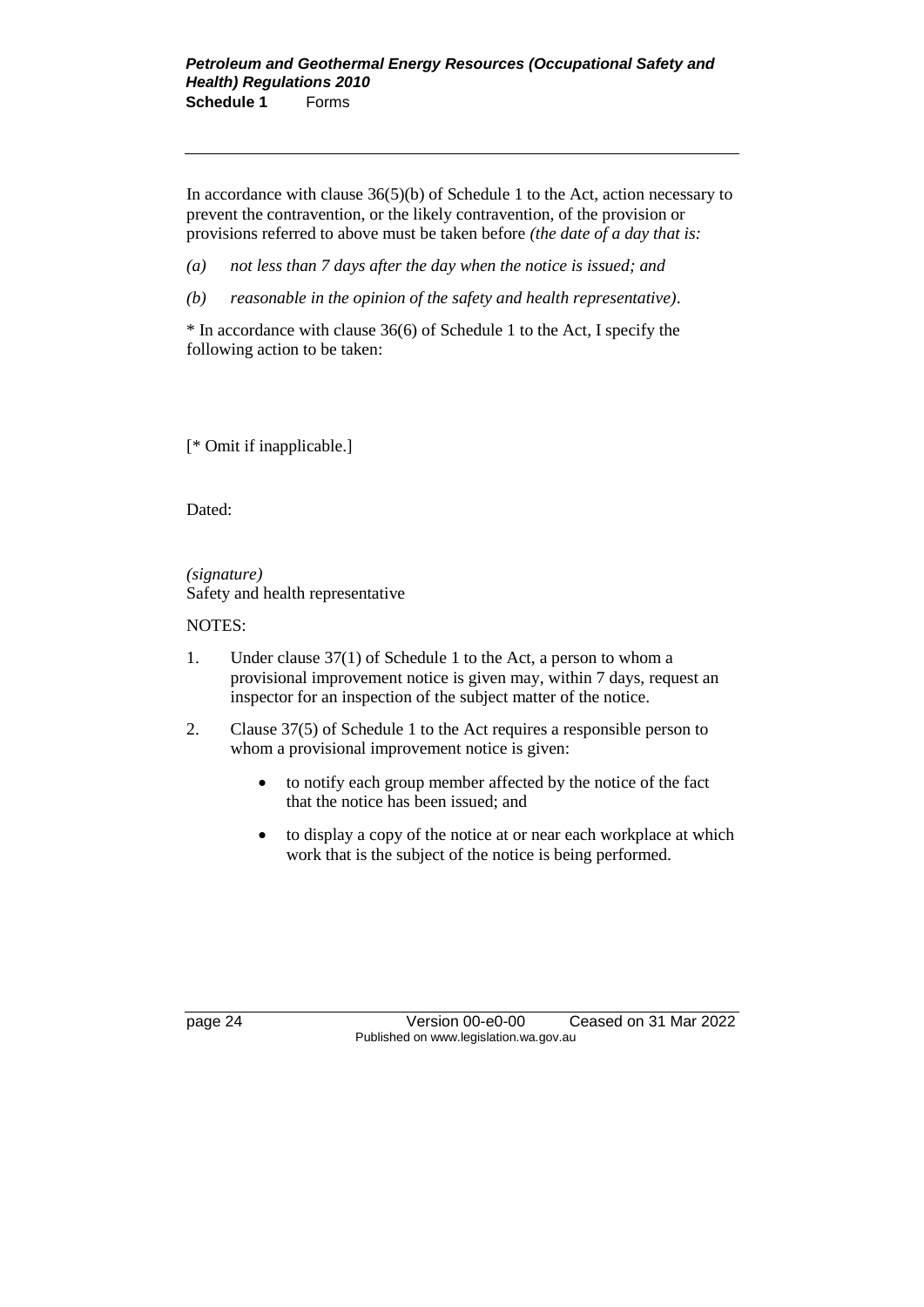- 3. Under clause 37(6) of Schedule 1 to the Act, a provisional improvement notice ceases to have effect when:
	- it is cancelled by the safety and health representative or an inspector; or
	- the responsible person takes the action specified in the notice, or if no action is specified, takes the action that is necessary to prevent the contravention, or likely contravention, with which the notice is concerned.
- 4. Clause 37(7) of Schedule 1 to the Act requires the responsible person:
	- to ensure that, to the extent that the notice relates to any matter over which the person has control, a provisional improvement notice is complied with; and
	- to take reasonable steps to inform the safety and health representative who issued the notice of the action taken to comply with the notice.
- 5. Under clause 64 of Schedule 1 to the Act, if an inspector has confirmed or varied a provisional improvement notice the following persons may apply in writing to the reviewing authority for a review of the inspector's decision:
	- the operator of the petroleum operation or geothermal energy resources operation or an employer affected by the decision;
	- the person to whom the notice was issued;
	- the safety and health representative for a designated work group that includes a group member affected by the decision;
	- a workforce representative in relation to the designated work group that includes a group member affected by the decision;
	- if there is no designated work group  $-$  a workforce representative in relation to a member of the workforce affected by the decision;
	- the owner of any workplace, plant, substance or thing to which that decision relates.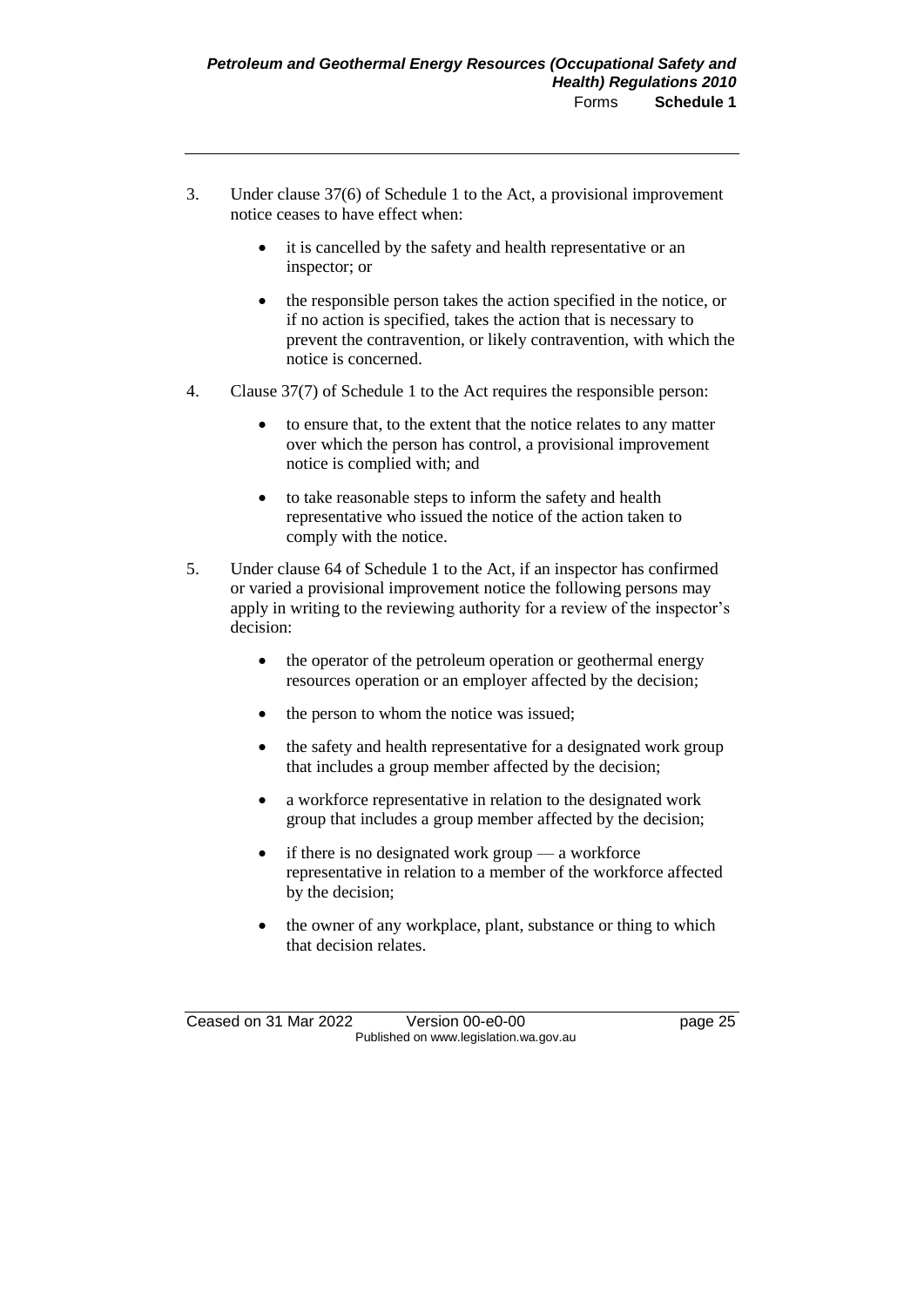#### **Form 2 Notice of removal of plant or sample**

*Petroleum and Geothermal Energy Resources Act 1967*

*Petroleum and Geothermal Energy Resources (Occupational Safety and Health) Regulations 2010*

#### **NOTICE OF REMOVAL OF PLANT OR SAMPLE**

(clause 56 of Schedule 1 to the Act)

To: *(name of operator of the petroleum operation or geothermal energy operation, employer or owner of the plant, substance or thing (if applicable))*

and *(name of safety and health representative for designated workgroup)*

I, *(name of inspector)*, an inspector as defined in section 5 of the Act, in the course of conducting an inspection under clause 47 of Schedule 1 to the Act, have taken possession of: *(description of item removed)*

from the workplace at: *(address)*

The reason for this action is: *(explanation of why removal of item was necessary)*

Signed: *(Inspector)*

Dated:

#### NOTES:

1. Under clause 56(3) of Schedule 1 to the Act if a notice is given to the operator of the petroleum operation or geothermal energy operation, the operator's representative must cause the notice to be displayed in a prominent place at the workplace from which the item was removed.

page 26 Version 00-e0-00 Ceased on 31 Mar 2022 Published on www.legislation.wa.gov.au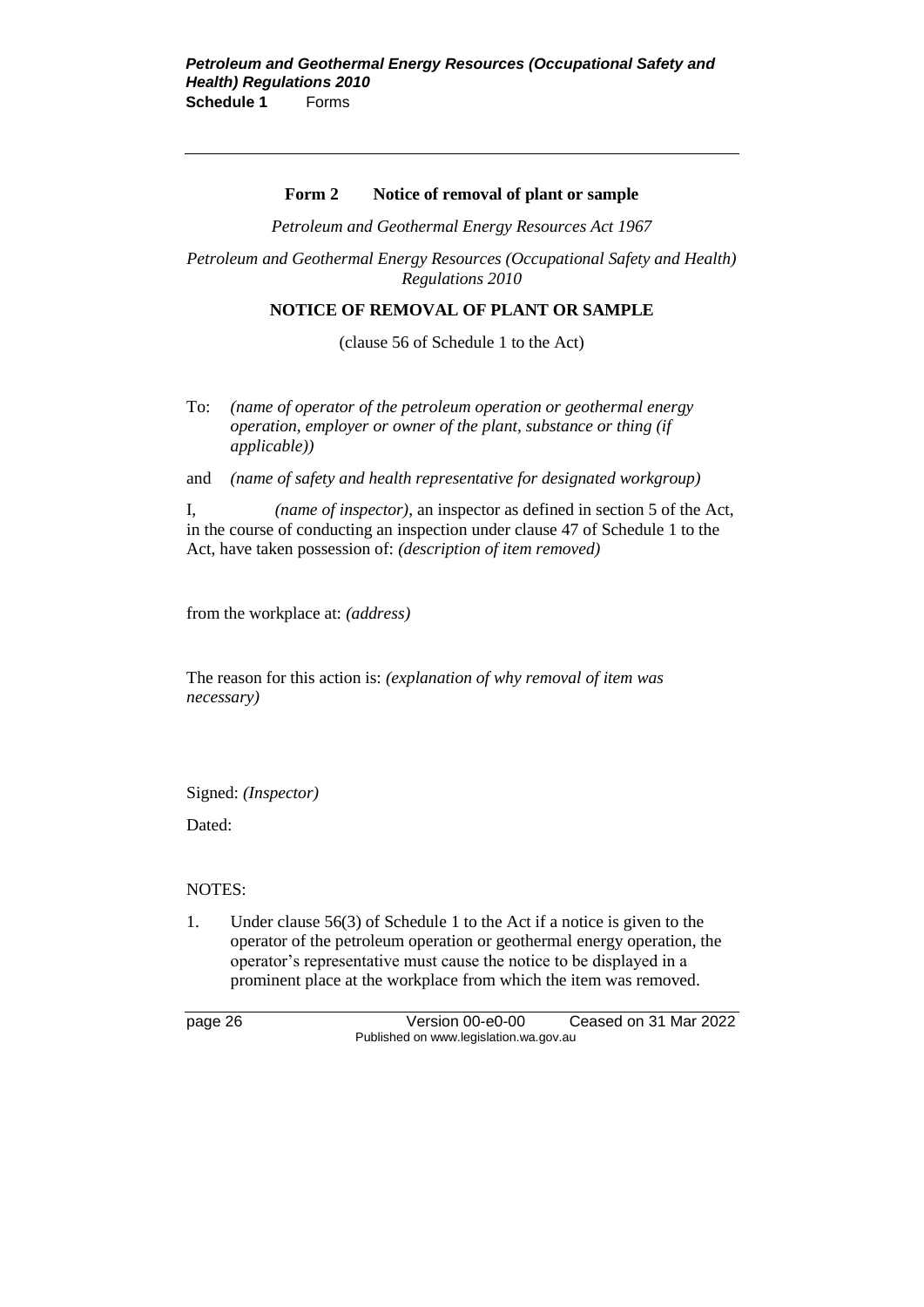- 2. Under clause 62(1) and (2) of Schedule 1 to the Act, a person who tampers with a notice, or removes a notice before the item has been returned to the workplace, may be liable to a penalty of \$11 000.
- 3. Under clause 64 of Schedule 1 to the Act, if an inspector decides, under clause 56, to take possession of plant, a substance or a thing at a workplace, the following persons may apply in writing to the reviewing authority for a review of the decision:
	- the operator of the petroleum operation or geothermal energy operation or an employer affected by the decision;
	- the person to whom the notice was issued;
	- the safety and health representative for a designated work group that includes a group member affected by the decision;
	- a workforce representative in relation to the designated work group that includes a group member affected by the decision;
	- if there is no designated work group a workforce representative in relation to a member of the workforce affected by the decision;
	- the owner of any workplace, plant, substance or thing to which that decision relates.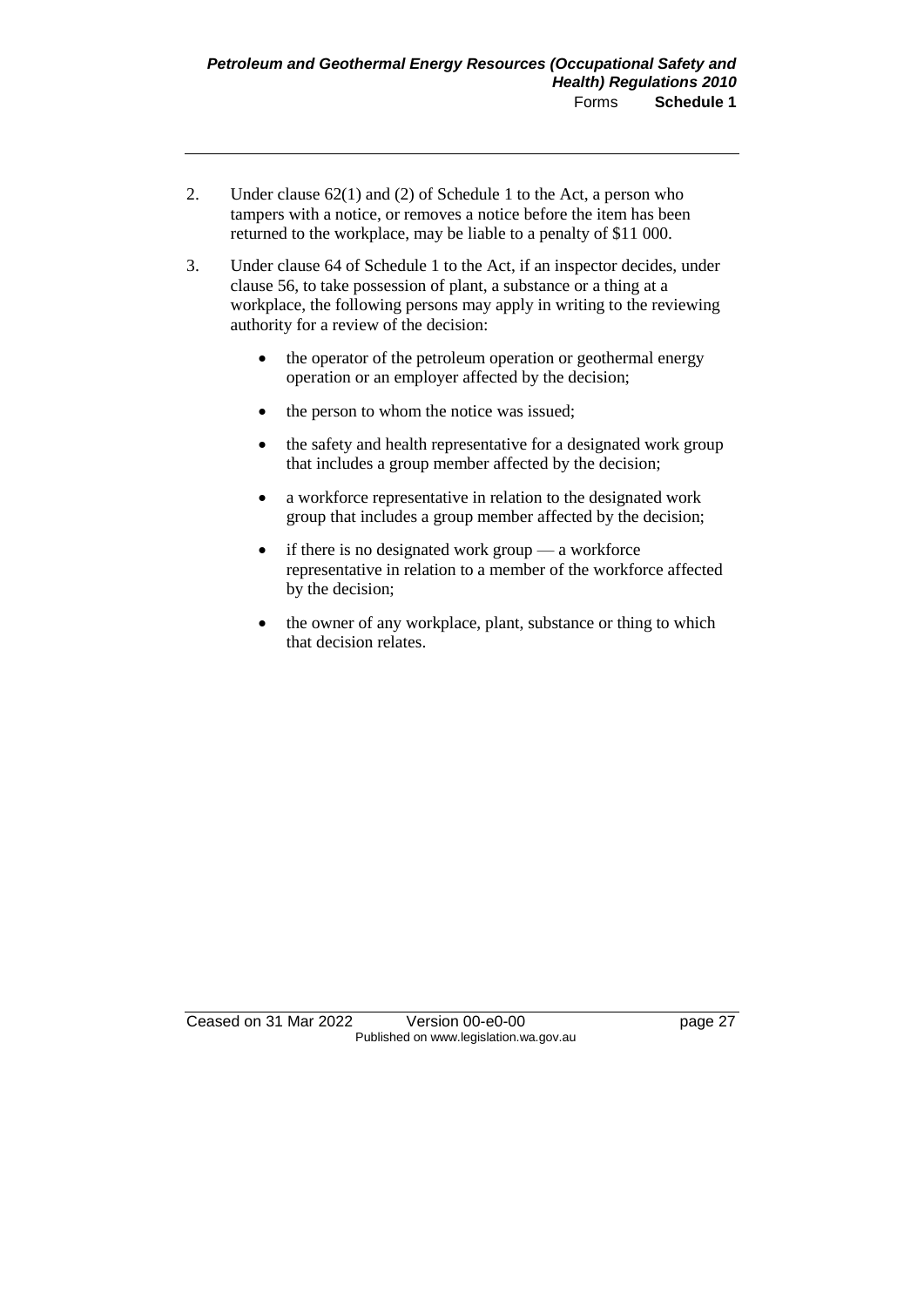#### **Form 3 Do not disturb notice**

*Petroleum and Geothermal Energy Resources Act 1967*

*Petroleum and Geothermal Energy Resources (Occupational Safety and Health) Regulations 2010*

#### **DO NOT DISTURB NOTICE**

(clause 57 of Schedule 1 to the Act)

To: *(name of representative of operator of the petroleum operation or geothermal energy operation)*

I, *(name of inspector)*, an inspector as defined in section 5 of the Act, direct that: *(description of the affected workplace or part of workplace, plant, substance or thing)*

| is not to be disturbed during the period from |            | a.m./p.m. |
|-----------------------------------------------|------------|-----------|
|                                               | $\sqrt{1}$ |           |

to a.m./p.m. on *(date)*.

The reasons for giving this direction are:

Signed: *(Inspector)*

Dated:

NOTES:

1*.* Under clause 57(7) of Schedule 1 to the Act, the operator of a petroleum operation or geothermal energy operation to which a direction concerning a workplace, plant, substance or a thing relates and who does not ensure that the direction is complied with may be liable to a penalty of \$27 500.

page 28 Version 00-e0-00 Ceased on 31 Mar 2022 Published on www.legislation.wa.gov.au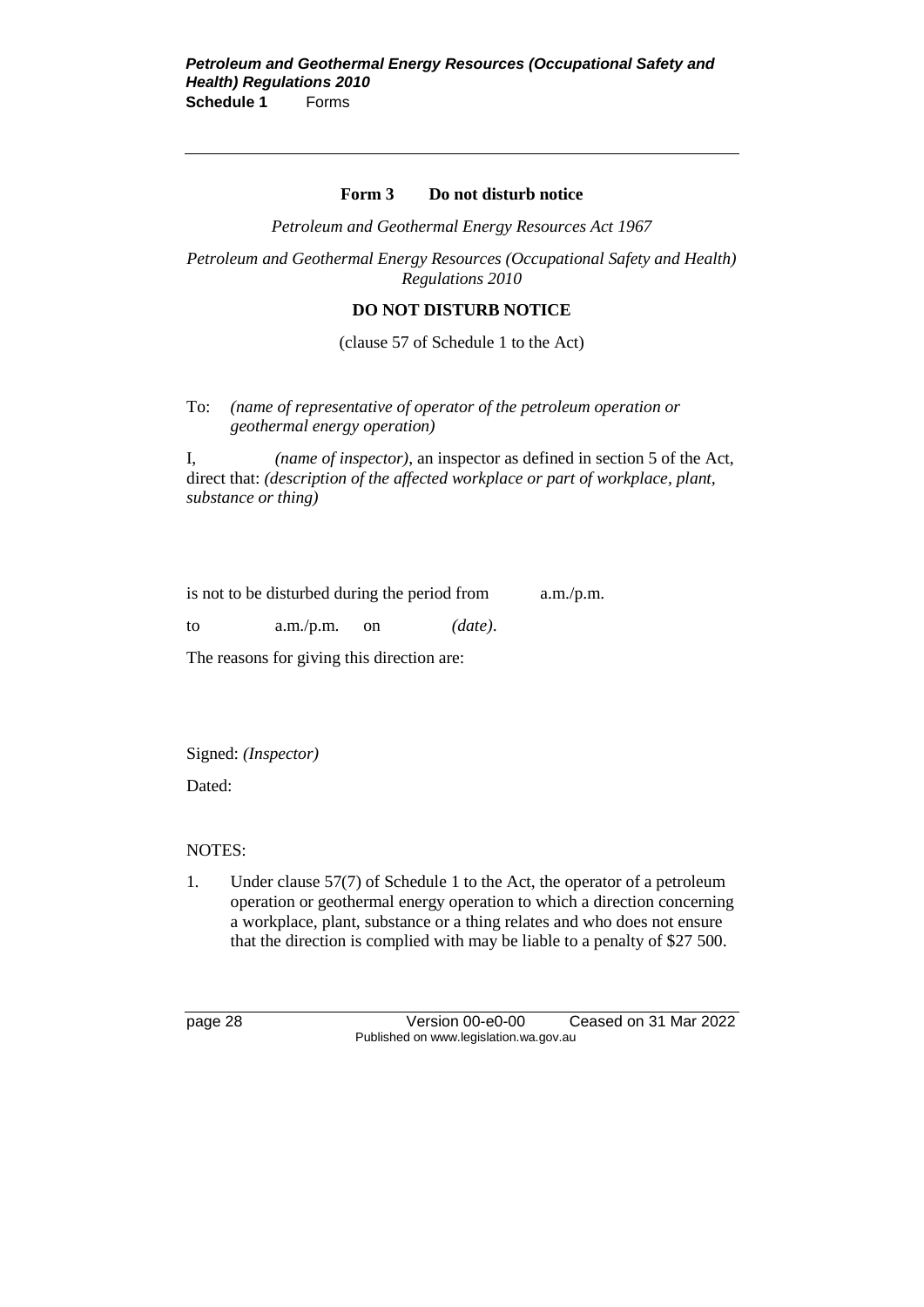- 2. Under clause 57(5) of Schedule 1 to the Act if a notice is given to the operator's representative, the representative must cause the notice to be displayed in a prominent place at the workplace that is to be left undisturbed, or where the plant, substance or thing that is to be left undisturbed is located.
- 3. Under clause 62(1) and (3) of Schedule 1 to the Act, a person who, without reasonable excuse, tampers with a notice, or removes a notice before it has ceased to have effect, may be liable to a penalty of \$11 000.
- 4. Under clause 64 of Schedule 1 to the Act, if an inspector decides, under clause 57, to direct that a workplace, a part of a workplace, plant, a substance or a thing at a workplace, not be disturbed, the following persons may apply, in writing to the reviewing authority for a review of the decision:
	- the operator of the petroleum operation or geothermal energy operation or an employer affected by the decision;
	- the person to whom the notice was issued;
	- the safety and health representative for a designated work group that includes a group member affected by the decision;
	- a workforce representative in relation to the designated work group that includes a group member affected by the decision;
	- if there is no designated work group  $-$  a workforce representative in relation to a member of the workforce affected by the decision;
	- the owner of any workplace, plant, substance or thing to which that decision relates.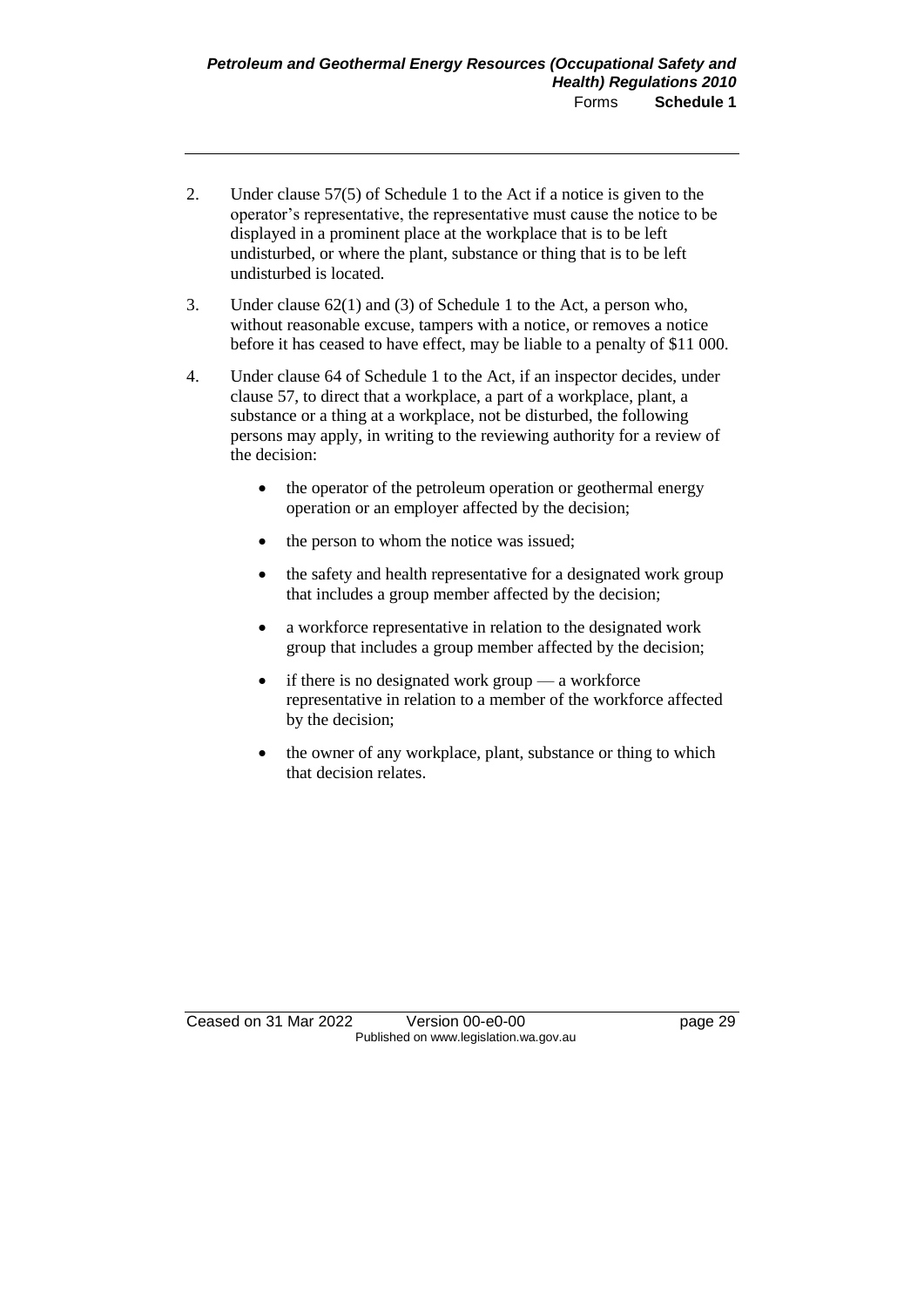#### **Form 4 Prohibition notice**

*Petroleum and Geothermal Energy Resources Act 1967*

*Petroleum and Geothermal Energy Resources (Occupational Safety and Health) Regulations 2010*

#### **PROHIBITION NOTICE**

(clause 58 of Schedule 1 to the Act)

To: *(name of representative of operator of the petroleum operation or geothermal energy operation)*

I, *(name of inspector)*, an inspector as defined in section 5 of the Act, am satisfied that it is necessary to issue a prohibition notice to the operator of *(name of petroleum operation or geothermal energy operation)*

in order to remove an immediate threat to the safety or health of a person.

The activity that is a threat to safety or health is *(specify activity)*:

The reasons for my opinion are as follows:

I THEREFORE DIRECT the operator to ensure that the activity specified above is not engaged in.

OR

I THEREFORE DIRECT the operator to ensure that the activity specified above is NOT engaged in the following manner: *(specify the manner)*

- (a) at this workplace or part of workplace: *(specify workplace, or part of a workplace at which the activity is not to be engaged in, as the case may be)*
- (b) using this plant or substance: *(specify plant or substance not to be used, if applicable)*

page 30 Version 00-e0-00 Ceased on 31 Mar 2022 Published on www.legislation.wa.gov.au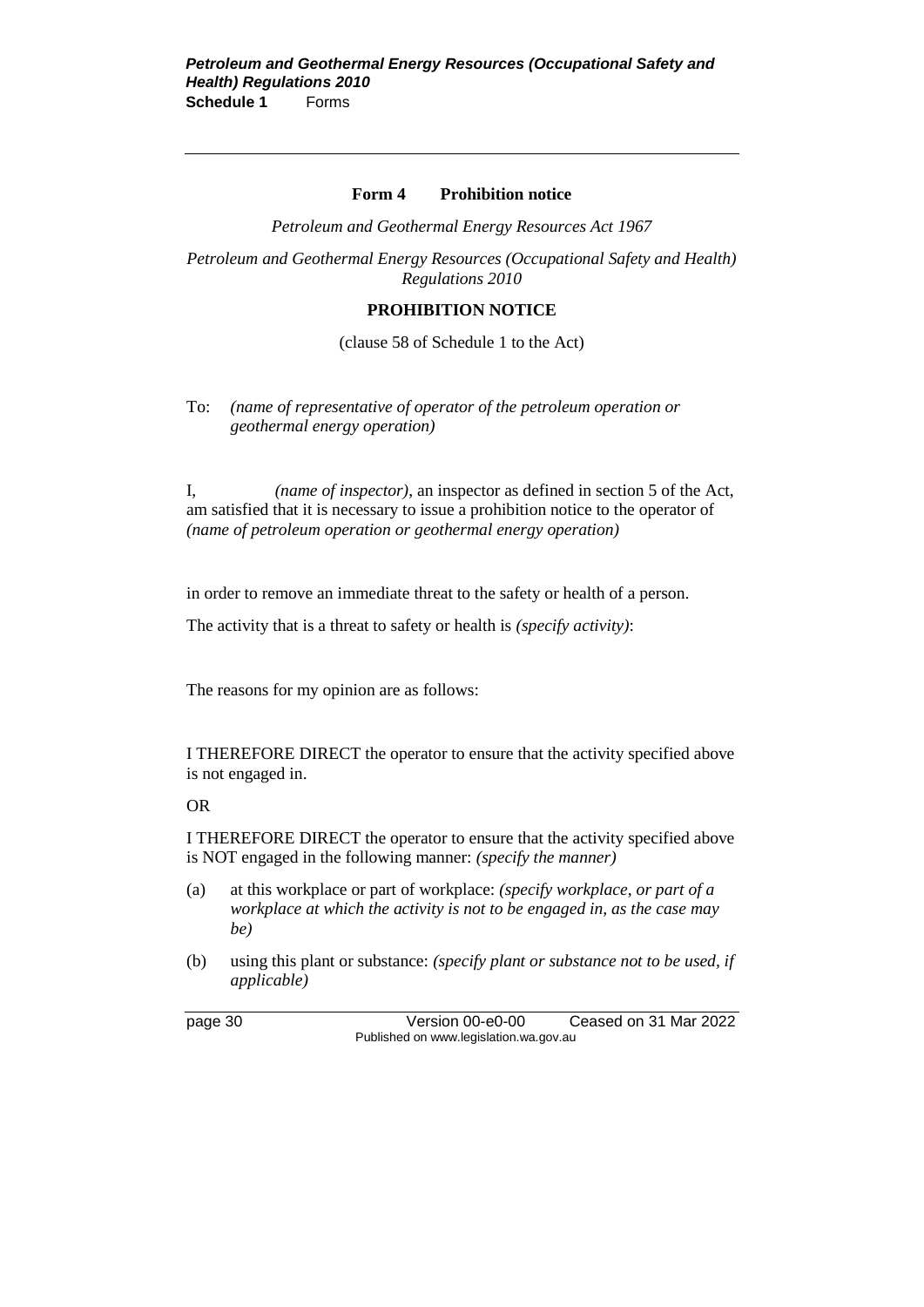(c) following this procedure: *(specify procedure not to be followed, if applicable)*

\* In accordance with clause 58(5) of Schedule 1 to the Act, I specify the following action that may be taken to satisfy me that adequate action has been taken to remove the threat to safety and health: *(if insufficient space, use additional page)*

Signed: *(Inspector)*

Dated:

[\* Omit if inapplicable.]

#### NOTES:

- 1. Under clause 59 of Schedule 1 to the Act, an operator who fails to ensure that a prohibition notice issued to the operator is complied with may be liable to a penalty of \$27 500.
- 2. Under clause 58(6) of Schedule 1 to the Act, the operator's representative must give a copy of a prohibition notice to each safety and health representative (if any) for any designated work group having group members performing work that is affected by the notice; and cause a copy of the notice to be displayed in a prominent place at or near each workplace at which that work is performed.
- 3. Under clause 62(1) and (3) of Schedule 1 to the Act, a person who tampers with a prohibition notice, or removes a prohibition notice before it has ceased to have effect, may be liable to a penalty of \$11 000.
- 4. Under clause 64 of Schedule 1 to the Act, if an inspector decides, under clause 58, to issue a prohibition notice, the following persons may apply, in writing to the reviewing authority for a review of the decision:
	- the operator of the petroleum operation or geothermal energy operation or an employer affected by the decision;

Ceased on 31 Mar 2022 Version 00-e0-00 page 31 Published on www.legislation.wa.gov.au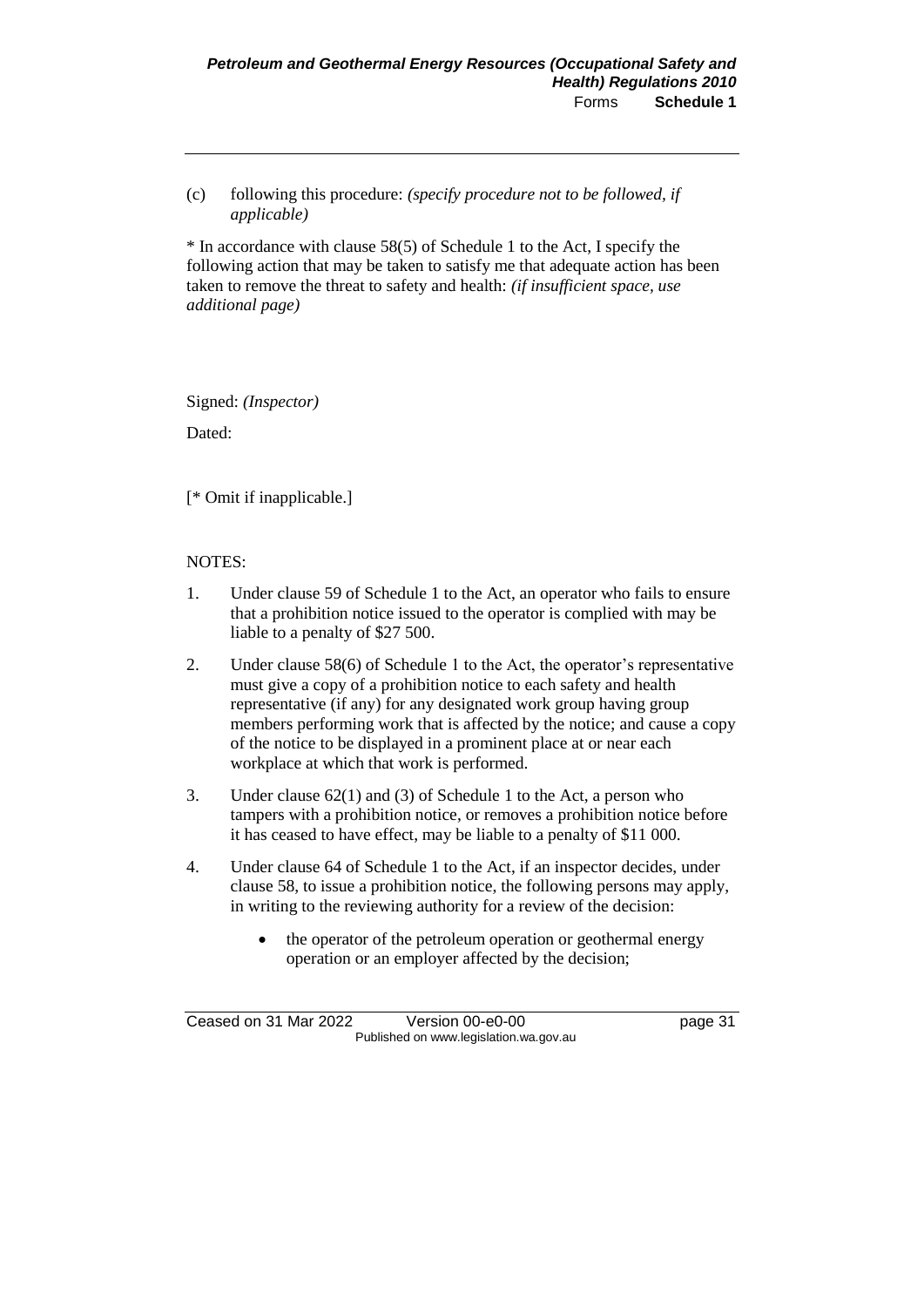- the person to whom the notice was issued;
- the safety and health representative for a designated work group that includes a group member affected by the decision;
- a workforce representative in relation to the designated work group that includes a group member affected by the decision;
- if there is no designated work group a workforce representative in relation to a member of the workforce affected by the decision;
- the owner of any workplace, plant, substance or thing to which that decision relates.
- 5. Under clause 59(3) of Schedule 1 to the Act, a prohibition notice ceases to have effect when an inspector notifies the operator that the inspector is satisfied that the operator had taken adequate action to remove the threat to safety or health that is the subject of the notice.

page 32 Version 00-e0-00 Ceased on 31 Mar 2022 Published on www.legislation.wa.gov.au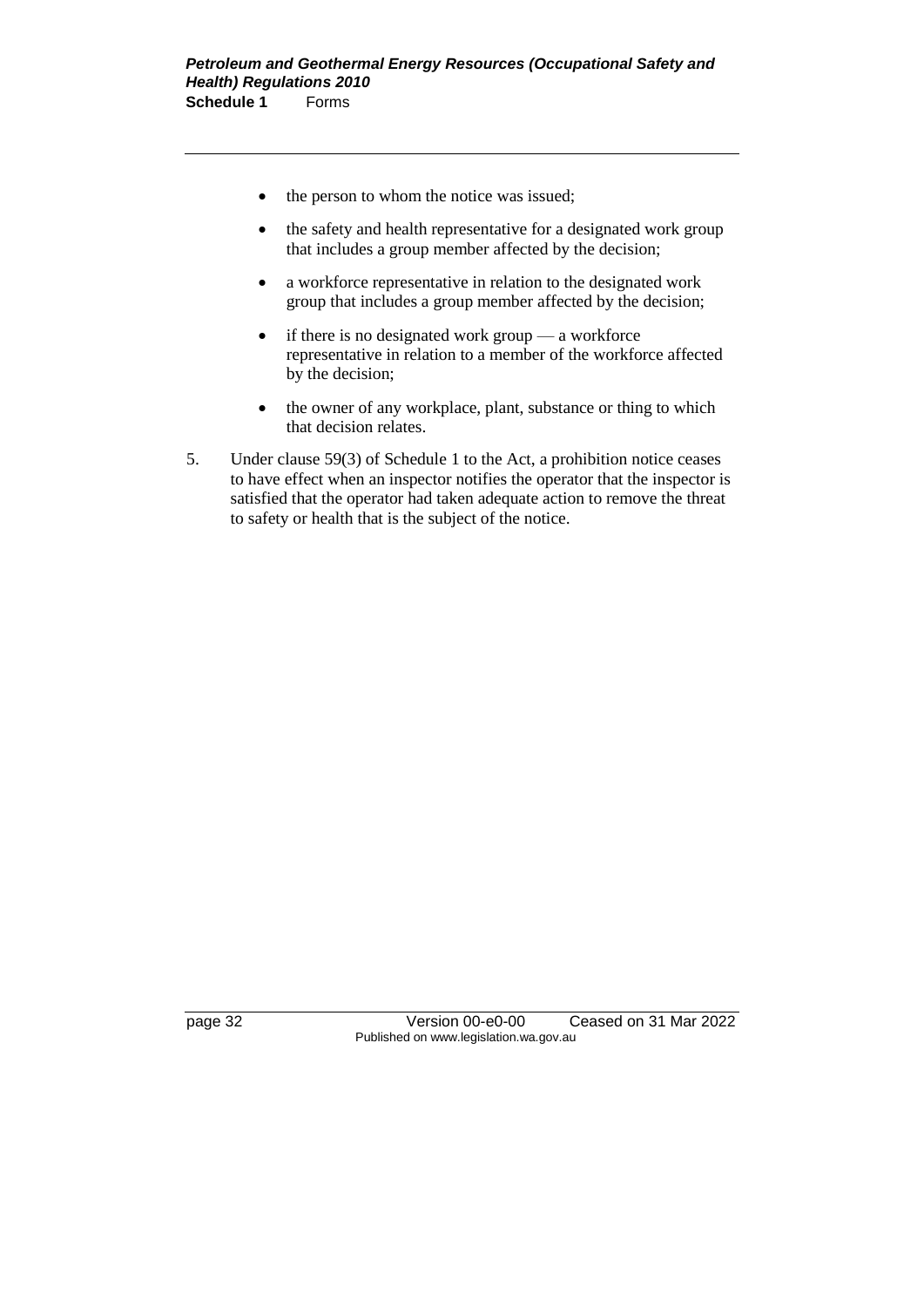#### **Form 5 Improvement notice**

*Petroleum and Geothermal Energy Resources Act 1967*

*Petroleum and Geothermal Energy Resources (Occupational Safety and Health) Regulations 2010*

#### **IMPROVEMENT NOTICE**

(clause 60 of Schedule 1 to the Act)

To: *(the responsible person within the meaning of clause 60(1) of Schedule 1 to the Act)*

I, *(name of inspector)*, an inspector as defined in section 5 of the Act, believe that you are contravening the following provision, or provisions, of a listed OSH law (defined in section 5 of the Act) or that you have contravened the following provision, or provisions, of a listed OSH law, and are likely to contravene that or those provisions again:

The contravention is *(specify the contravention that is occurring or is likely to occur)*:

The contravention is occurring at *(location)*:

The reasons for my belief are as follows:

In accordance with clause  $60(4)(b)$  of Schedule 1 to the Act, action necessary to prevent any further contravention or to prevent the likely contravention must be taken before *(specify a reasonable period within which the responsible person is to take the action)*.

 $*$  In accordance with clause 60(4)(c) of Schedule 1 to the Act, I specify the following action that the responsible person is to take: *(If insufficient space, use additional page)*

Ceased on 31 Mar 2022 Version 00-e0-00 page 33 Published on www.legislation.wa.gov.au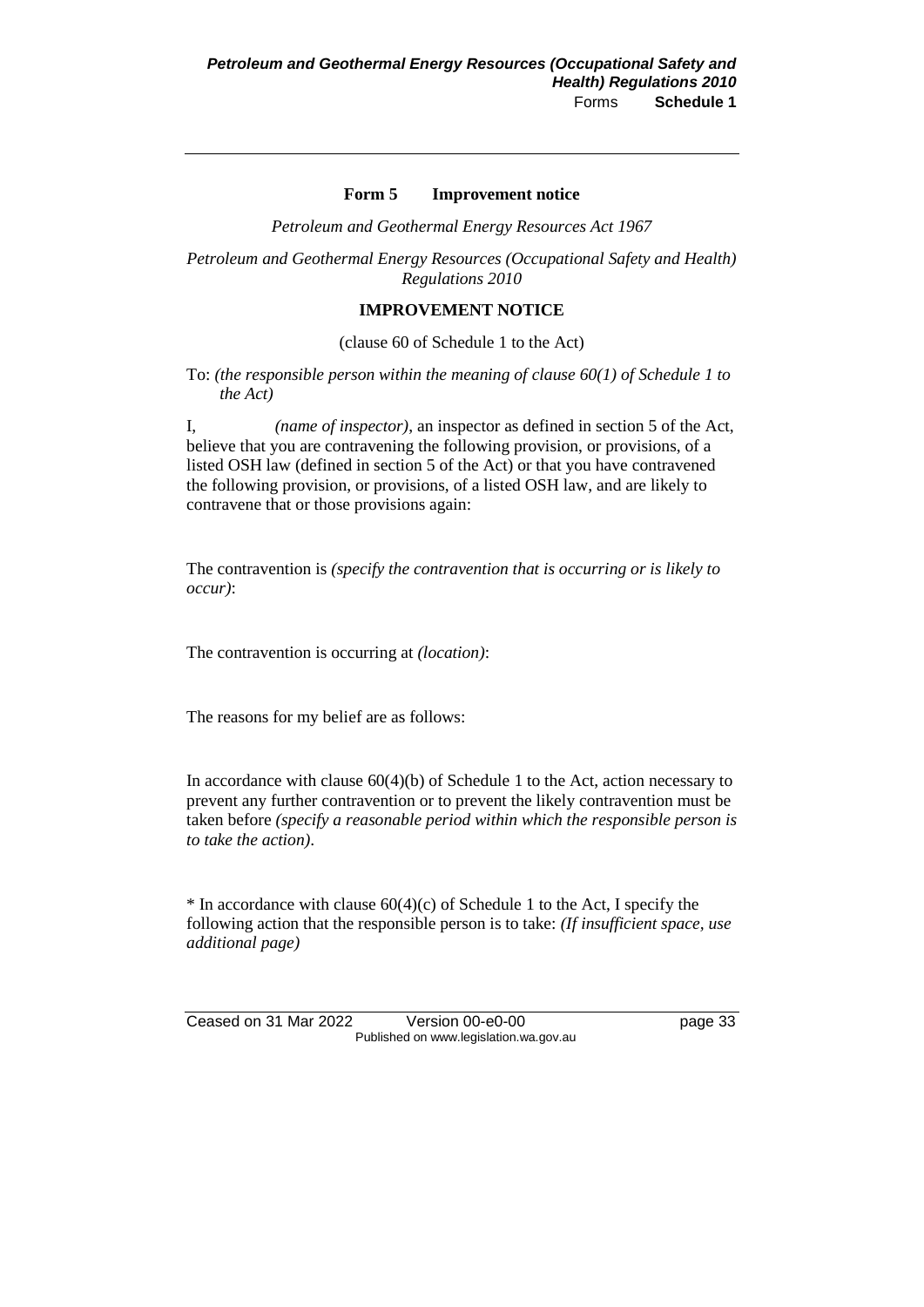Signed: *(Inspector)*

Dated:

[\* Omit if inapplicable.]

*(Page 2 of Form 5)*

When the required improvement has been completed, return this part of the notice to the following person at the address below:

Name:

Position:

Address:

Telephone number:

Improvement Notice No. has been complied with.

Signed:

----------------------------------------------------------------------------------------

This notice was delivered to: *(insert name)*

in the office or position of: *(insert office or position)*

at: *(insert time, a.m. or p.m.)* on *(insert date)*.

*(See notes on page 3.)*

page 34 Version 00-e0-00 Ceased on 31 Mar 2022 Published on www.legislation.wa.gov.au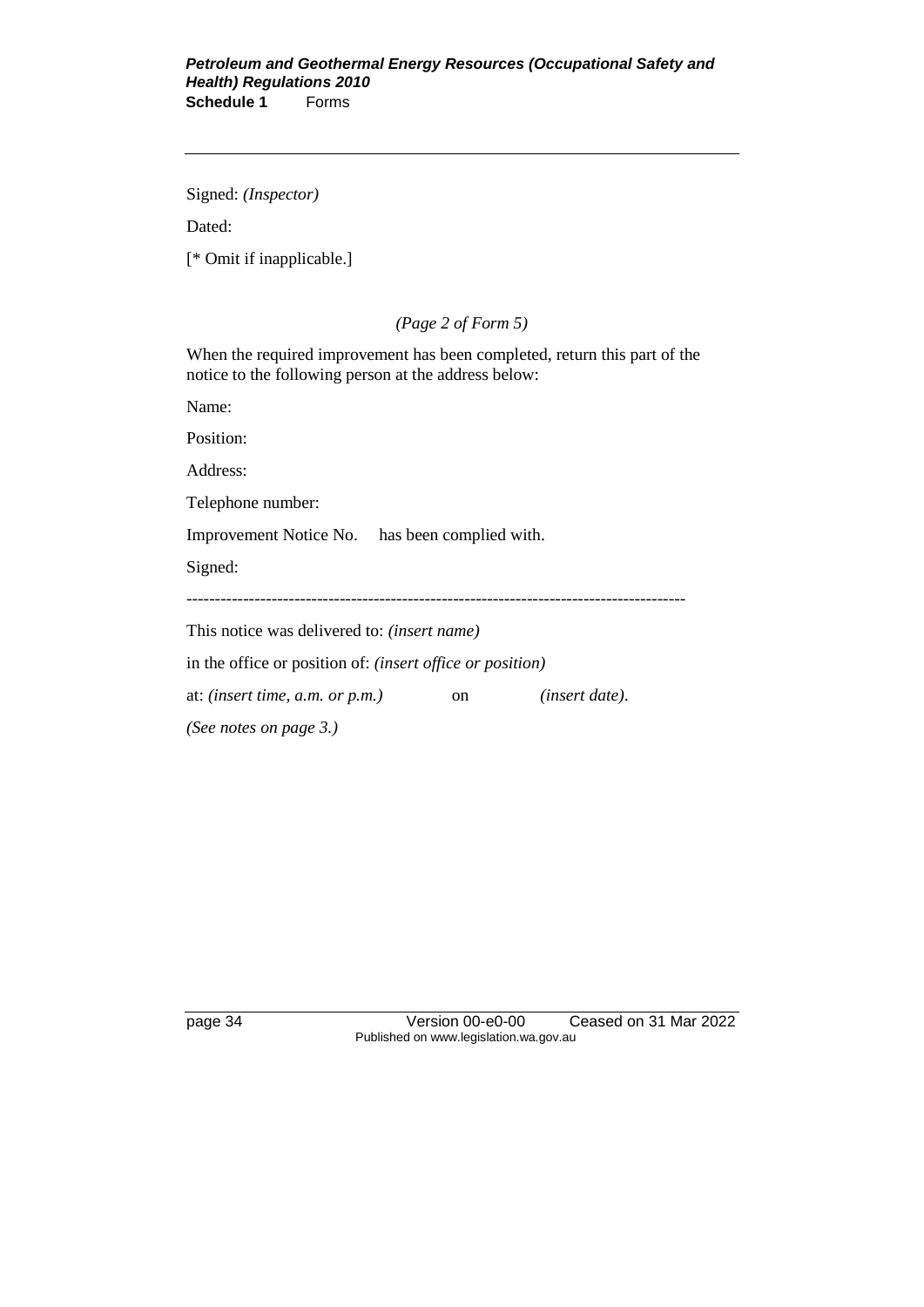*(Page 3 of Form 5)*

#### NOTES:

- 1. Under clause 61 of Schedule 1 to the Act, a person who fails to ensure that an improvement notice is complied with, to the extent that it relates to a matter over which the person has control, may be liable to a penalty of \$11 000.
- 2. Under clause 60(7) of Schedule 1 to the Act, the operator's representative must give a copy of an improvement notice to each safety and health representative for any designated work group having group members performing work that is affected by the notice; and cause a copy of the notice to be displayed in a prominent place at or near each workplace at which that work is performed.
- 3. Under clause 62(1) and (3) of Schedule 1 to the Act, a person who tampers with an improvement notice, or removes an improvement notice before it has ceased to have effect, may be liable to a penalty of \$11 000.
- 4. Under clause 64 of Schedule 1 to the Act, if an inspector decides, under clause 60, to issue an improvement notice, the following persons may apply, in writing to the reviewing authority for a review of the decision:
	- the operator of the petroleum operation or geothermal energy operation or an employer affected by the decision;
	- the person to whom the notice was issued;
	- the safety and health representative for a designated work group that includes a group member affected by the decision;
	- a workforce representative in relation to the designated work group that includes a group member affected by the decision;
	- if there is no designated work group  $-$  a workforce representative in relation to a member of the workforce affected by the decision;
	- the owner of any workplace, plant, substance or thing to which that decision relates.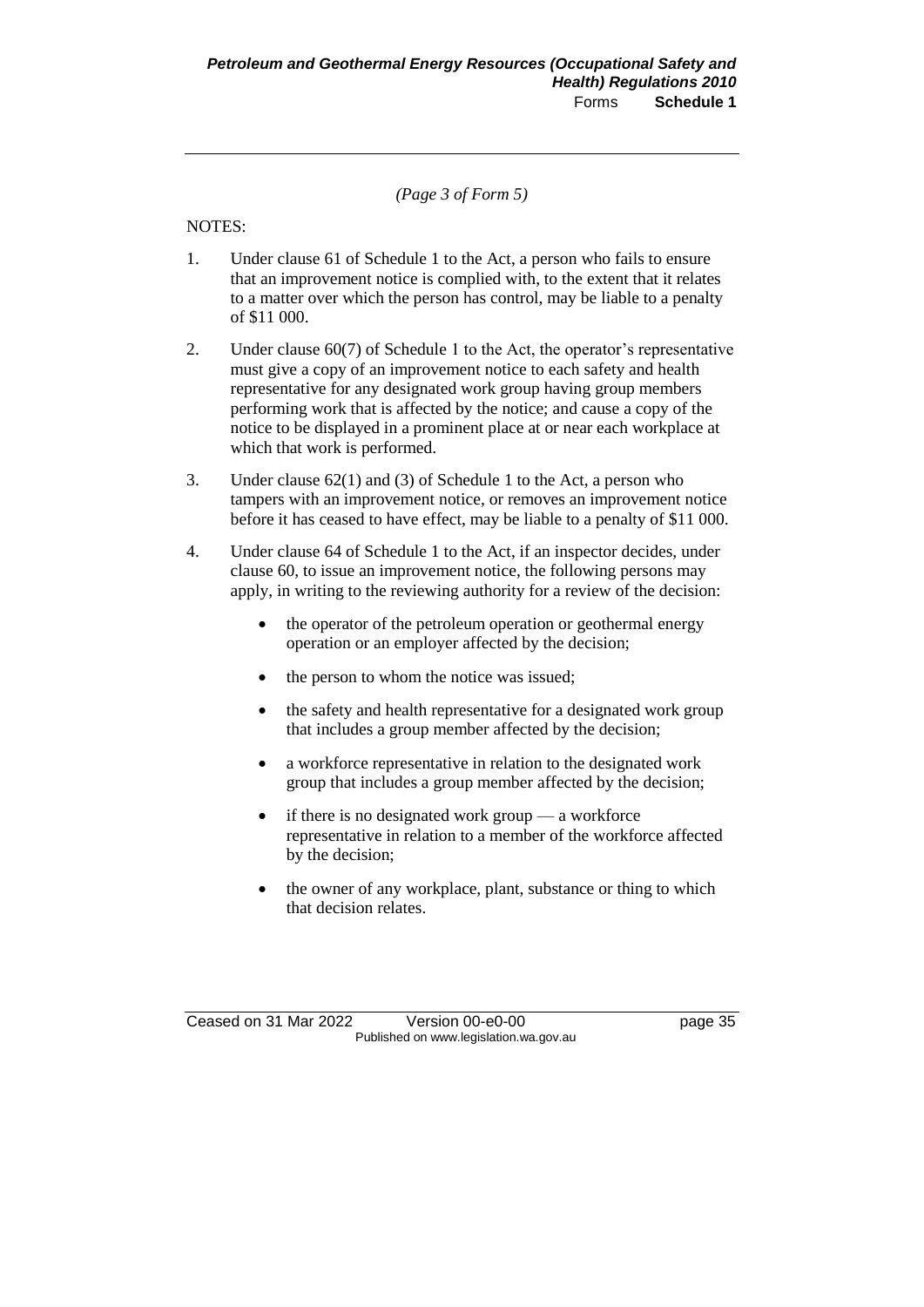# **Schedule 2 — Hazardous substances**

[r. 31, 32]

### **Division 1 — Preliminary**

#### **Terms used**

In this Schedule —

*bona fide research* means a systematic, investigative or experimental activity conducted for the purpose of —

- (a) acquiring new knowledge; or
- (b) creating new or improved materials, products, devices, processes or services; or
- (c) analysis to identify the kind or quantities of ingredients in a substance;

*in situ*, in relation to a product that contains asbestos, means that, at the time the use of the form of asbestos in the product is prohibited under regulation 31, the product is fixed or installed —

- $(a)$  in
	- (i) a building or any other structure that forms a workplace; or
	- (ii) a plant, a vehicle or any other thing that is for use at a workplace;
	- and
- (b) in a way that does not constitute a risk to users until the asbestos contained in the product is disturbed.

#### **Division 2 — Permitted circumstances for using certain hazardous substances**

| Item   | <b>Substance (identified by</b><br>substance name) | <b>Permitted circumstance</b>                            |
|--------|----------------------------------------------------|----------------------------------------------------------|
| 1.     | Polychlorinated biphenyls<br>(also known as PCBs)  | 1. Handling for storage prior to<br>removal or disposal. |
|        |                                                    | 2. Storage prior to removal or<br>disposal.              |
| אג המנ | Vareion M-00-M                                     | Cassad on 31 Mar 2022                                    |

page 36 Version 00-e0-00 Ceased on 31 Mar 2022 Published on www.legislation.wa.gov.au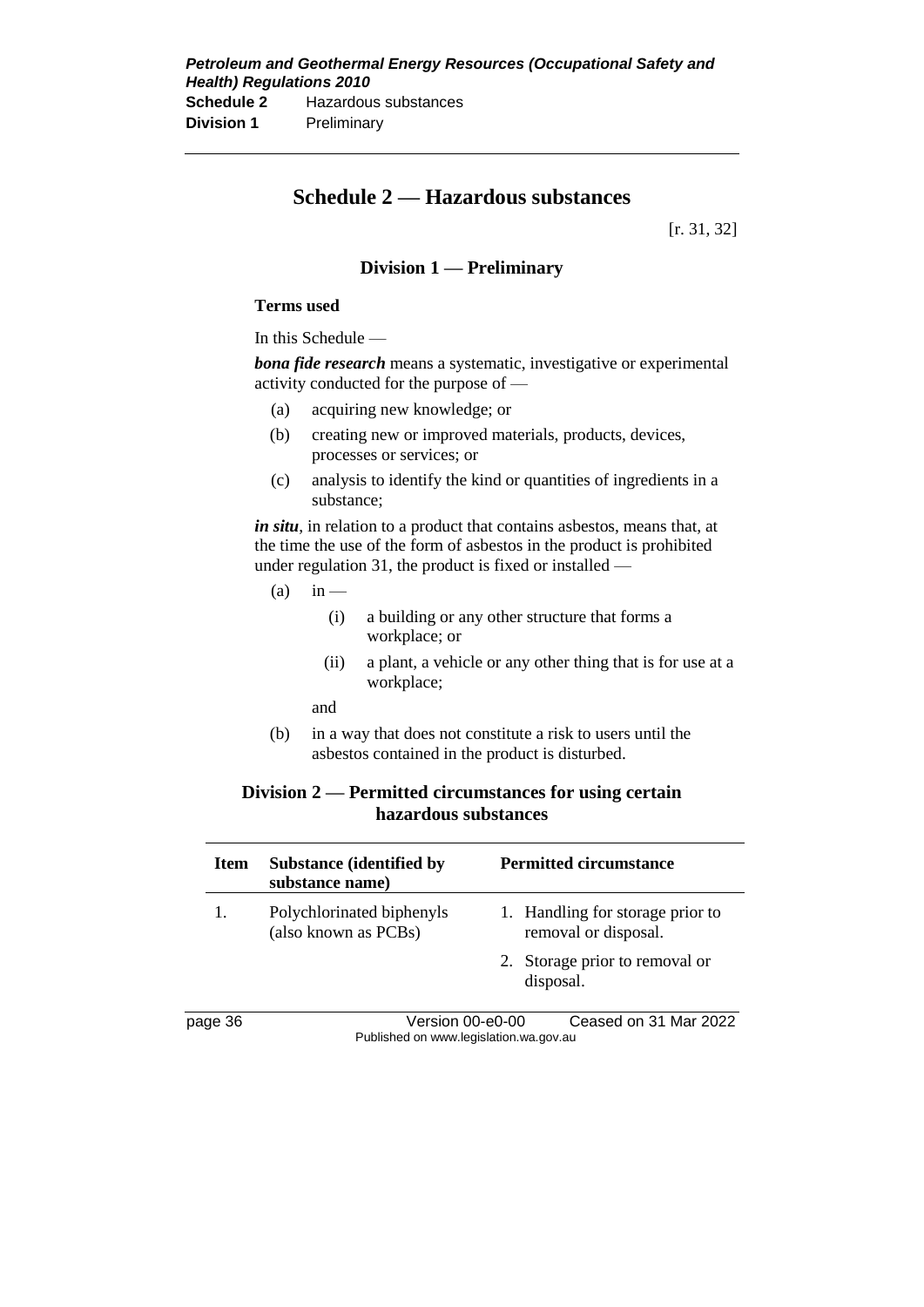**Hazardous substances** 

Permitted circumstances for using certain hazardous substances with carcinogenic properties **Division 3**

| Item | <b>Substance (identified by</b><br>substance name) | <b>Permitted circumstance</b>                                                          |
|------|----------------------------------------------------|----------------------------------------------------------------------------------------|
|      |                                                    | 3. Removal or disposal.                                                                |
|      |                                                    | 4. Use when contained in<br>existing electrical equipment<br>or construction material. |
|      |                                                    | 5. Repair of existing electrical<br>equipment or construction<br>material.             |

## **Division 3 — Permitted circumstances for using certain hazardous substances with carcinogenic properties**

| Item           | <b>Substance (identified by</b><br>substance name, with<br>chemical abstract number in<br>square brackets) | <b>Permitted circumstance</b>                                                                                                       |
|----------------|------------------------------------------------------------------------------------------------------------|-------------------------------------------------------------------------------------------------------------------------------------|
| $\mathbf{1}$ . | 2-Acetylaminofluorene<br>$[53-96-3]$                                                                       | Bona fide research.                                                                                                                 |
| 2.             | <b>Aflatoxins</b>                                                                                          | Bona fide research.                                                                                                                 |
| 3.             | 4-Aminodiphenyl $[92-67-1]$                                                                                | Bona fide research.                                                                                                                 |
| 4.             | Amosite (brown asbestos)<br>$[12172-73-5]$                                                                 | 1. Removal or disposal of<br>amosite in accordance with a<br>law of a State or Territory<br>relating to the removal of<br>ashestos. |
|                |                                                                                                            | 2. Dealing with naturally<br>occurring amosite if the<br>amosite is not used in a new<br>application.                               |
| 5.             | Benzidine [92-87-5] and its<br>salts, including benzidine<br>dihydrochloride [531-85-1]                    | Bona fide research.                                                                                                                 |

#### Ceased on 31 Mar 2022 Version 00-e0-00 page 37 Published on www.legislation.wa.gov.au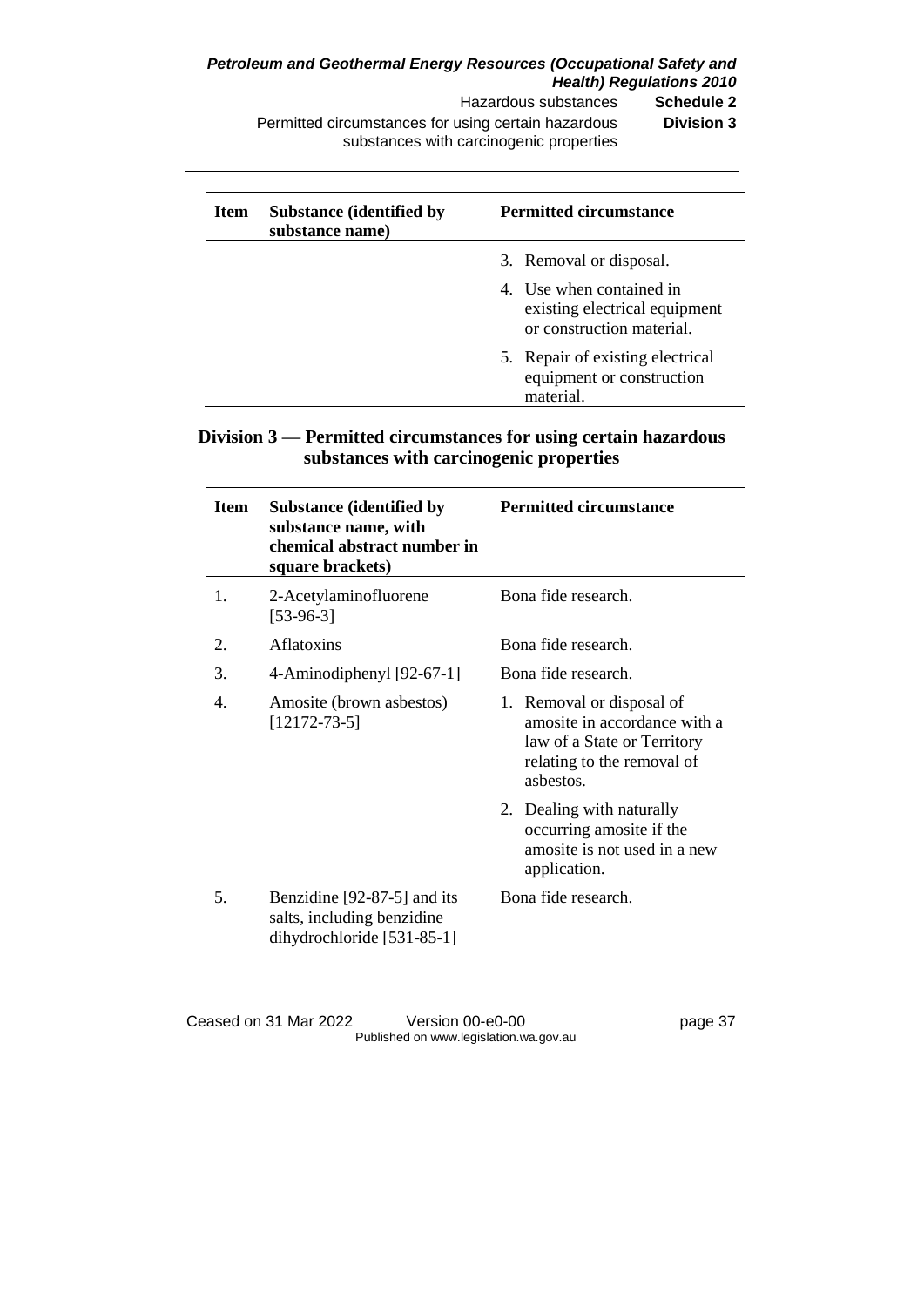**Schedule 2** Hazardous substances

**Division 3** Permitted circumstances for using certain hazardous substances with carcinogenic properties

| <b>Item</b> | <b>Substance (identified by</b><br>substance name, with<br>chemical abstract number in<br>square brackets) | <b>Permitted circumstance</b>                                                                                                           |
|-------------|------------------------------------------------------------------------------------------------------------|-----------------------------------------------------------------------------------------------------------------------------------------|
| 6.          | bis(Chloromethyl) ether<br>$[542-88-1]$                                                                    | Bona fide research.                                                                                                                     |
| 7.          | Chloromethyl methyl ether<br>(technical grade containing<br>bis(chloromethyl) ether)<br>$[107-30-2]$       | Bona fide research.                                                                                                                     |
| 8.          | Crocidolite (blue asbestos)<br>$[12001 - 28 - 4]$                                                          | 1. Removal or disposal of<br>crocidolite in accordance with<br>a law of a State or Territory<br>relating to the removal of<br>asbestos. |
|             |                                                                                                            | 2. Dealing with naturally<br>occurring crocidolite if the<br>crocidolite is not used in a<br>new application.                           |
| 9.          | 4-Dimethylaminoazo-benzene<br>$[60-11-7]$                                                                  | Bona fide research.                                                                                                                     |
| 10.         | 2-Naphthylamine [91-59-8]<br>and its salts                                                                 | Bona fide research.                                                                                                                     |
| 11.         | 4-Nitrodiphenyl [92-93-3]                                                                                  | Bona fide research.                                                                                                                     |
| 12.         | Actinolite asbestos<br>$[77536-66-4]$                                                                      | 1. Bona fide research.                                                                                                                  |
|             |                                                                                                            | Handling for storage prior to<br>2.<br>removal or disposal of<br>actinolite.                                                            |
|             |                                                                                                            | 3. Storage prior to removal or<br>disposal of actinolite.                                                                               |

page 38 Version 00-e0-00 Ceased on 31 Mar 2022 Published on www.legislation.wa.gov.au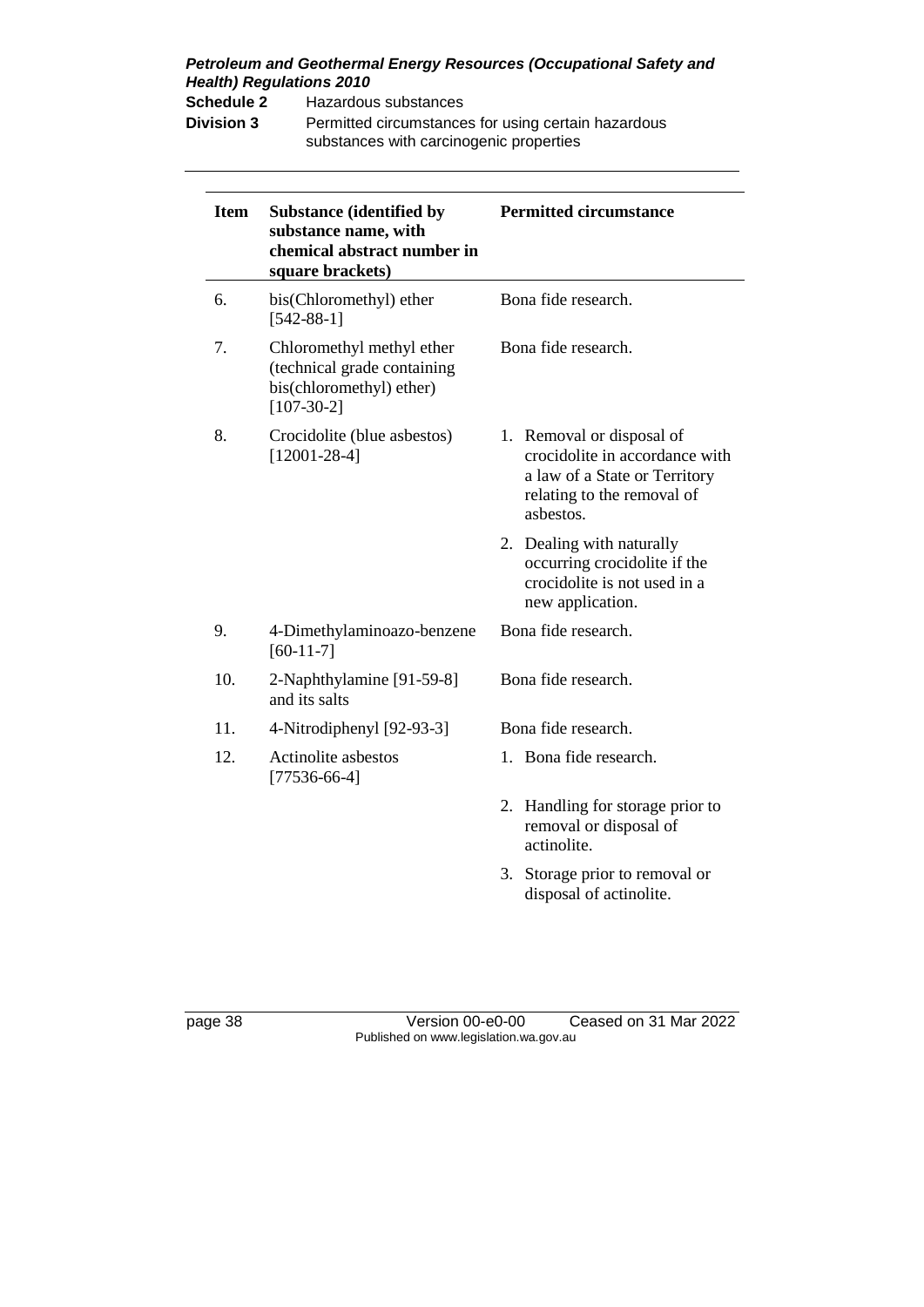Hazardous substances **Schedule 2**

Permitted circumstances for using certain hazardous substances with carcinogenic properties **Division 3**

| <b>Item</b> | <b>Substance (identified by</b><br>substance name, with<br>chemical abstract number in<br>square brackets) |    | <b>Permitted circumstance</b>                                                                                                                                                             |
|-------------|------------------------------------------------------------------------------------------------------------|----|-------------------------------------------------------------------------------------------------------------------------------------------------------------------------------------------|
|             |                                                                                                            |    | 4. Removal or disposal of<br>actinolite in accordance with a<br>law of a State or Territory<br>relating to the removal of<br>asbestos.                                                    |
|             |                                                                                                            |    | 5. Disturbance of naturally<br>occurring actinolite that is<br>incidental to operations not<br>related to the extraction or<br>processing of actinolite, for<br>example, roadworks.       |
|             |                                                                                                            |    | 6. Use (without disturbance) of<br>actinolite in products that are<br>in situ.                                                                                                            |
| 13.         | Anthophyllite asbestos<br>$[77536-67-5]$                                                                   | 1. | Bona fide research.                                                                                                                                                                       |
|             |                                                                                                            |    | 2. Handling for storage prior to<br>removal or disposal of<br>anthophyllite.                                                                                                              |
|             |                                                                                                            |    | 3. Storage prior to removal or<br>disposal of anthophyllite.                                                                                                                              |
|             |                                                                                                            |    | 4. Removal or disposal of<br>anthophyllite in accordance<br>with a law of a State or<br>Territory relating to the<br>removal of asbestos.                                                 |
|             |                                                                                                            |    | 5. Disturbance of naturally<br>occurring anthophyllite that is<br>incidental to operations not<br>related to the extraction or<br>processing of anthophyllite,<br>for example, roadworks. |

Ceased on 31 Mar 2022 Version 00-e0-00 page 39 Published on www.legislation.wa.gov.au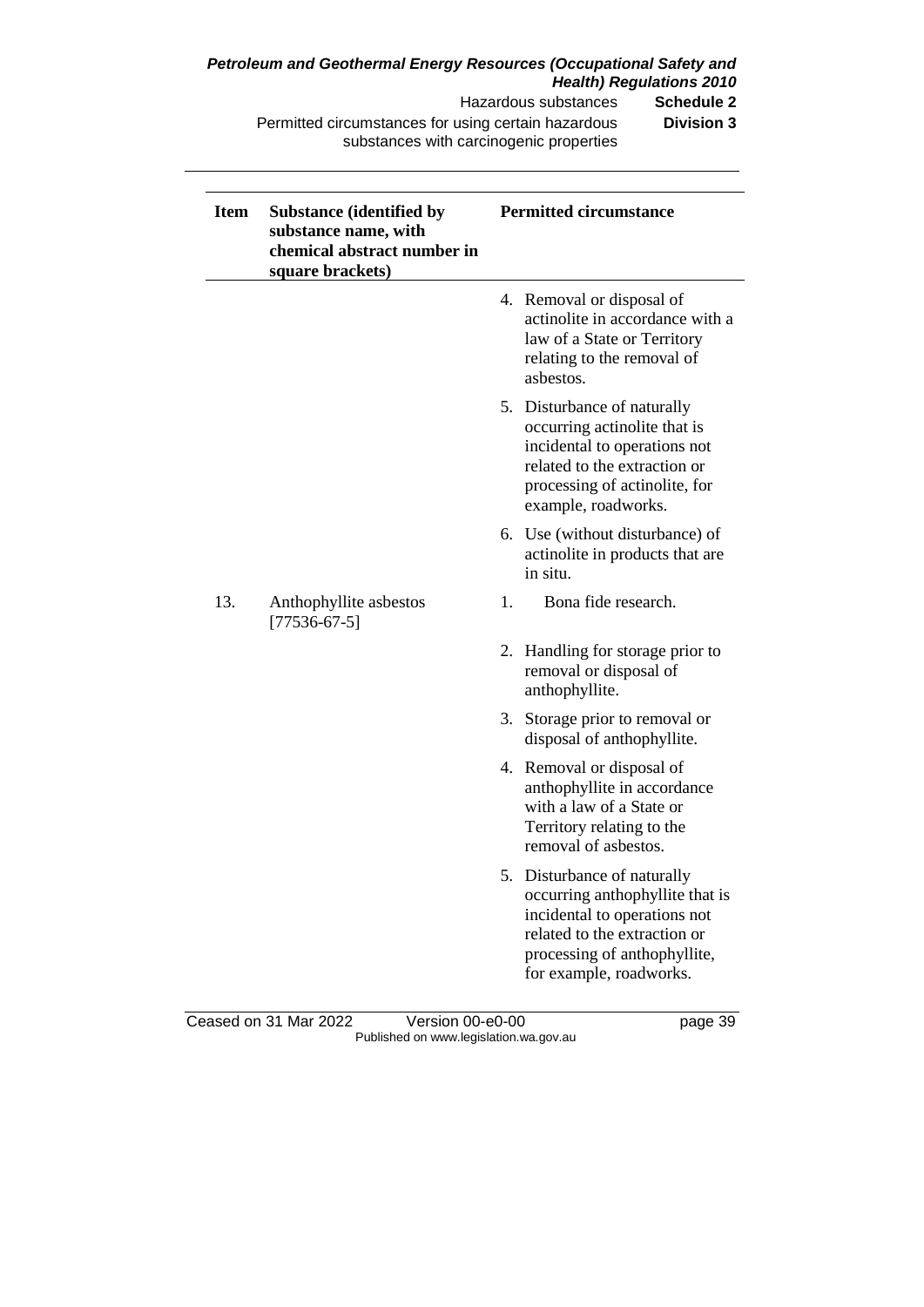| <b>Health) Regulations 2010</b><br><b>Schedule 2</b><br>Hazardous substances<br><b>Division 3</b><br>substances with carcinogenic properties |                                                                                                            | Permitted circumstances for using certain hazardous |                                                                                                                                                                                            |  |
|----------------------------------------------------------------------------------------------------------------------------------------------|------------------------------------------------------------------------------------------------------------|-----------------------------------------------------|--------------------------------------------------------------------------------------------------------------------------------------------------------------------------------------------|--|
| <b>Item</b>                                                                                                                                  | <b>Substance (identified by</b><br>substance name, with<br>chemical abstract number in<br>square brackets) |                                                     | <b>Permitted circumstance</b>                                                                                                                                                              |  |
|                                                                                                                                              |                                                                                                            |                                                     | 6. Use (without disturbance) of<br>anthophyllite in products that<br>are in situ.                                                                                                          |  |
| 14.                                                                                                                                          | Chrysotile (white asbestos)<br>$[12001-29-5]$                                                              |                                                     | 1. Bona fide research.                                                                                                                                                                     |  |
|                                                                                                                                              |                                                                                                            |                                                     | 2. Handling for storage awaiting<br>disposal of chrysotile.                                                                                                                                |  |
|                                                                                                                                              |                                                                                                            |                                                     | 3. Removal or disposal of<br>chrysotile in accordance with<br>a law of a State or Territory<br>relating to the removal of<br>asbestos.                                                     |  |
|                                                                                                                                              |                                                                                                            |                                                     | 4. Dealing with naturally<br>occurring chrysotile<br>encountered during mining for<br>a mineral other than any kind<br>of asbestos, or encountered<br>during the recovery of<br>petroleum. |  |
|                                                                                                                                              |                                                                                                            |                                                     | 5. Removal (without<br>disturbance) of a product<br>containing chrysotile that is<br>in situ at the commencement<br>of these regulations.                                                  |  |
| 15.                                                                                                                                          | Tremolite asbestos<br>$[77536-68-6]$                                                                       |                                                     | 1. Bona fide research.                                                                                                                                                                     |  |
|                                                                                                                                              |                                                                                                            |                                                     | 2. Handling for storage prior to<br>removal or disposal of<br>tremolite.                                                                                                                   |  |
|                                                                                                                                              |                                                                                                            |                                                     | 3. Storage prior to removal or<br>disposal of tremolite.                                                                                                                                   |  |

page 40 Version 00-e0-00 Ceased on 31 Mar 2022 Published on www.legislation.wa.gov.au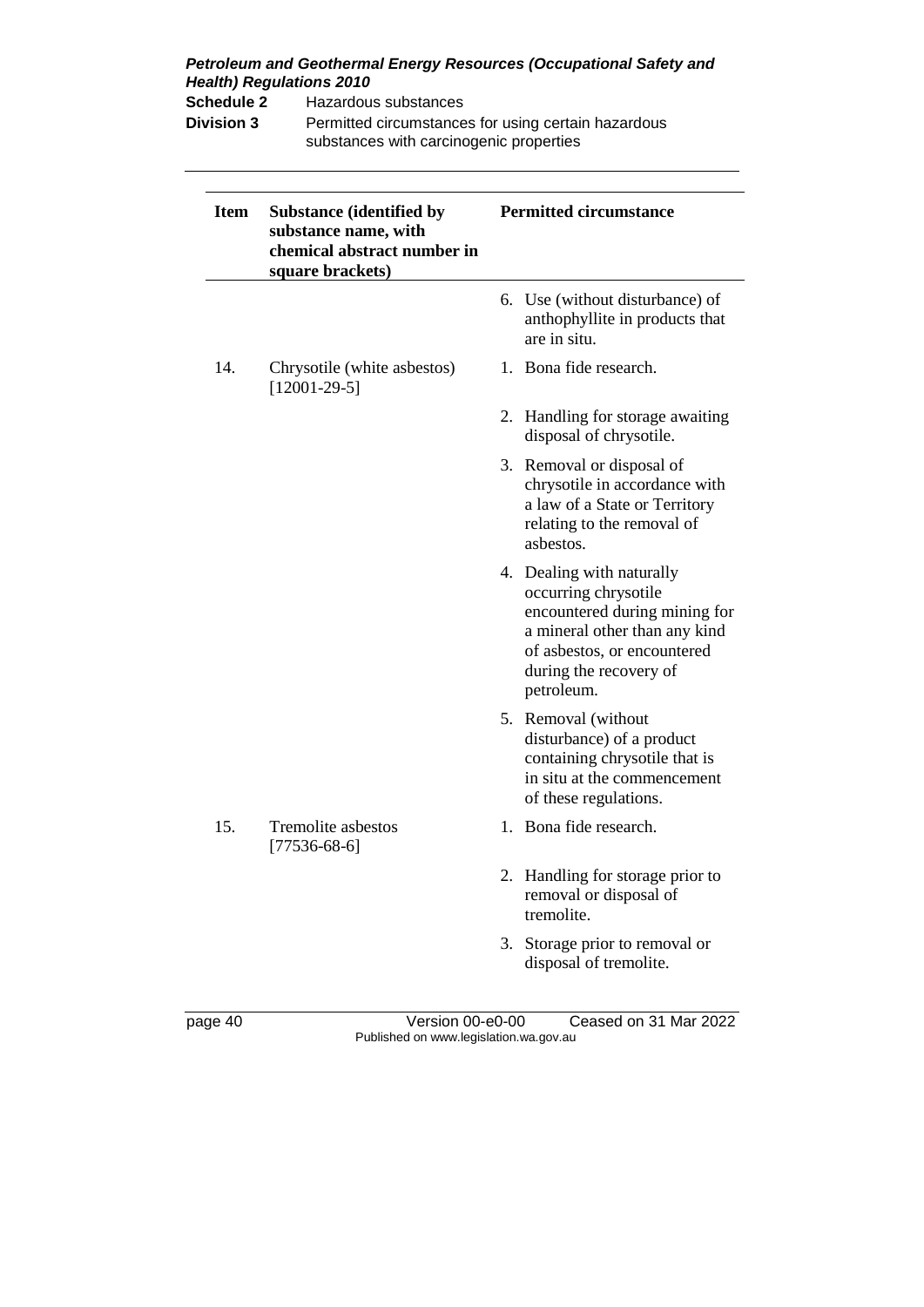Hazardous substances **Schedule 2** Permitted circumstances for using certain hazardous substances with carcinogenic properties **Division 3**

| <b>Item</b> | <b>Substance (identified by</b><br>substance name, with<br>chemical abstract number in<br>square brackets) | <b>Permitted circumstance</b>                                                                                                                                                     |
|-------------|------------------------------------------------------------------------------------------------------------|-----------------------------------------------------------------------------------------------------------------------------------------------------------------------------------|
|             |                                                                                                            | 4. Removal or disposal of<br>tremolite in accordance with a<br>law of a State or Territory<br>relating to the removal of<br>asbestos.                                             |
|             |                                                                                                            | 5. Disturbance of naturally<br>occurring tremolite that is<br>incidental to operations not<br>related to the extraction or<br>processing of tremolite, for<br>example, roadworks. |
|             |                                                                                                            | 6. Use (without disturbance) of<br>tremolite in products that are<br>in situ.                                                                                                     |

Ceased on 31 Mar 2022 Version 00-e0-00 page 41 Published on www.legislation.wa.gov.au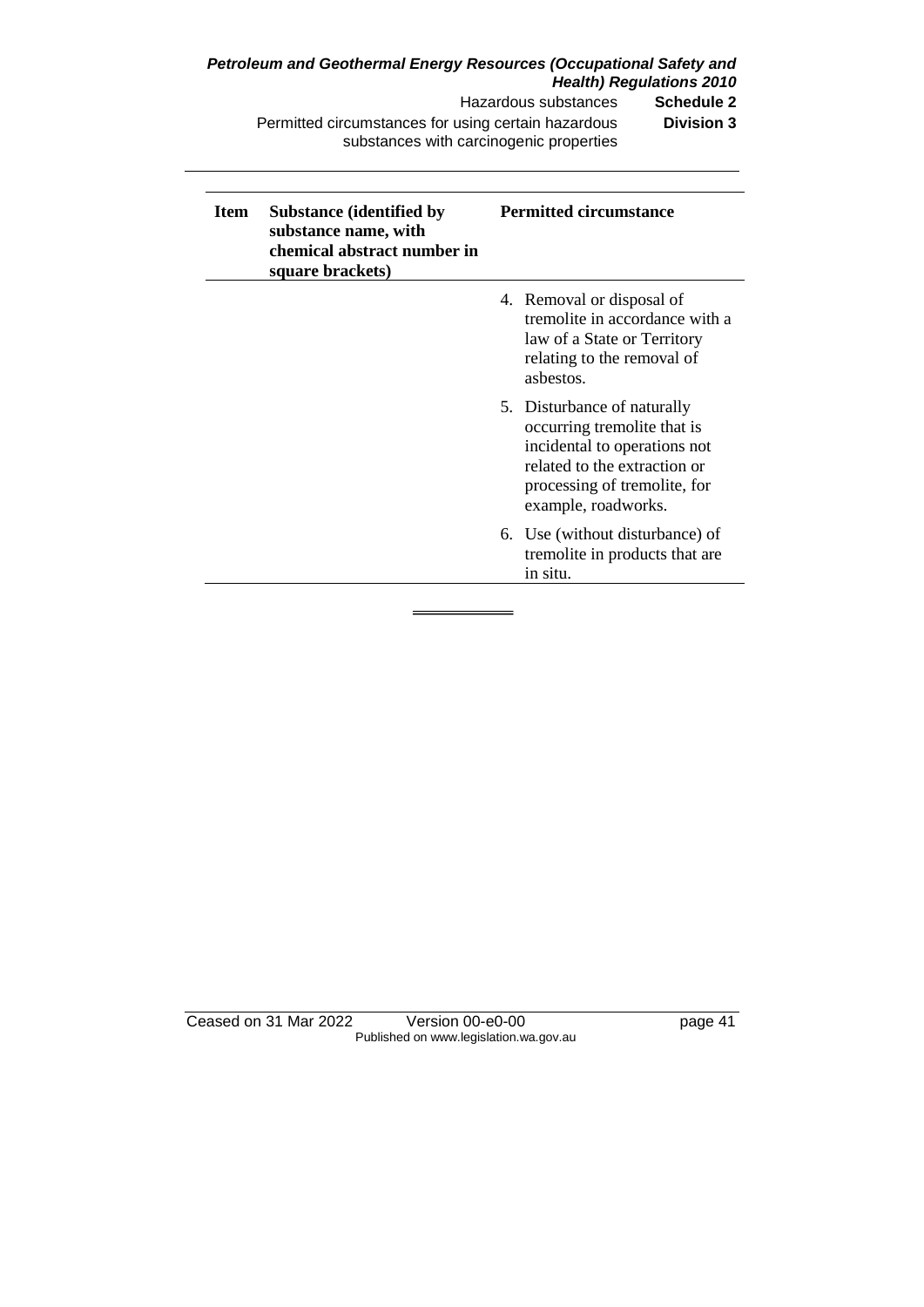# **Notes**

This is a compilation of the *Petroleum and Geothermal Energy Resources (Occupational Safety and Health) Regulations 2010* and includes amendments made by other written laws. For provisions that have come into operation see the compilation table.

## **Compilation table**

| <b>Citation</b>                                                                                                                                                  | <b>Published</b>          | <b>Commencement</b>                                                                                                                                        |
|------------------------------------------------------------------------------------------------------------------------------------------------------------------|---------------------------|------------------------------------------------------------------------------------------------------------------------------------------------------------|
| Petroleum and Geothermal Energy<br>Resources (Occupational Safety and<br>Health) Regulations 2010                                                                | 14 May 2010<br>p. 1835-81 | r. 1 and 2: 14 May 2010 (see<br>r. $2(a)$ :<br>Regulations other than r. 1 and 2:<br>15 May 2010 (see r. 2(b)<br>and <i>Gazette</i> 14 May 2010<br>p. 2015 |
| Mines and Petroleum Regulations<br>Amendment (Public Health)<br>Regulations 2016 Pt. 6                                                                           | 10 Jan 2017<br>p. 213-20  | 24 Jan 2017 (see r. 2(b) and<br><i>Gazette</i> 10 Jan 2017 p. 165)                                                                                         |
| These regulations were repealed by the <i>Work Health and Safety Act 2020</i> s. 345(2)<br>(No. 36 of 2020) on 31 Mar 2022 (see s. 2(1)(c) and SL 2022/18 cl. 2) |                           |                                                                                                                                                            |

page 42 Version 00-e0-00 Ceased on 31 Mar 2022 Published on www.legislation.wa.gov.au